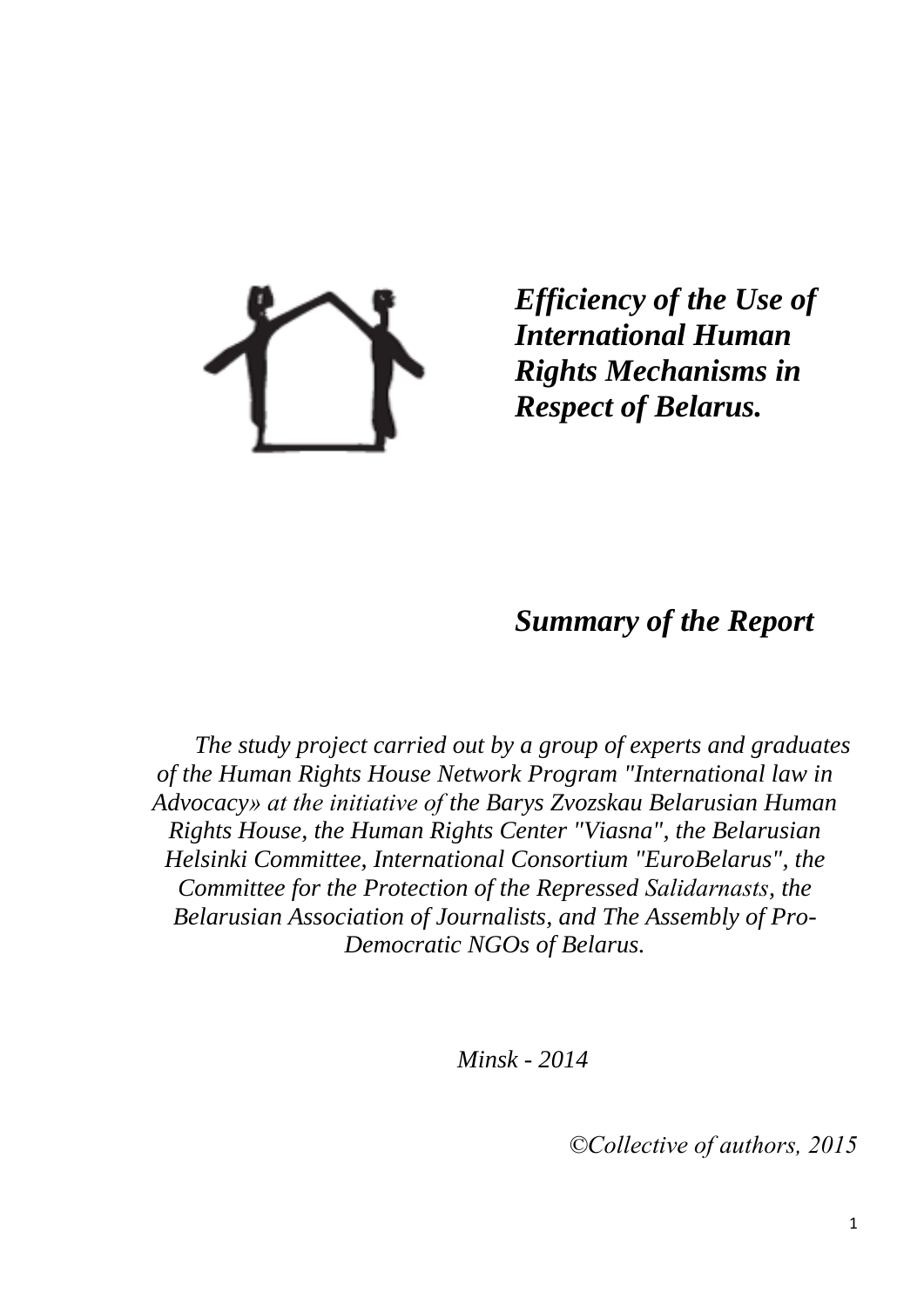# **Table of Contents**

| I.                                                                                                   |      | Assessment of the effectiveness of the use of international human rights mechanisms |               |
|------------------------------------------------------------------------------------------------------|------|-------------------------------------------------------------------------------------|---------------|
| Recommendations and proposals of human rights defenders-respondents: what should be                  |      |                                                                                     |               |
| II. Assessment of the effectiveness of the use of international human rights mechanisms              |      |                                                                                     |               |
|                                                                                                      |      |                                                                                     |               |
| 2. Special procedures of the Human Rights Council: Special Rapporteurs9                              |      |                                                                                     |               |
| 3. Special procedures of the Human Rights Council: The Working Group on Arbitrary                    |      |                                                                                     |               |
| 4. Procedure for submission of reports to the bodies monitoring the core international human         |      |                                                                                     |               |
| 5. Procedure for submission of individual communications to treaty bodies for their<br>consideration | (the | Human                                                                               | <b>Rights</b> |
|                                                                                                      |      |                                                                                     |               |
|                                                                                                      |      |                                                                                     |               |
|                                                                                                      |      |                                                                                     |               |
|                                                                                                      |      |                                                                                     |               |
|                                                                                                      |      |                                                                                     |               |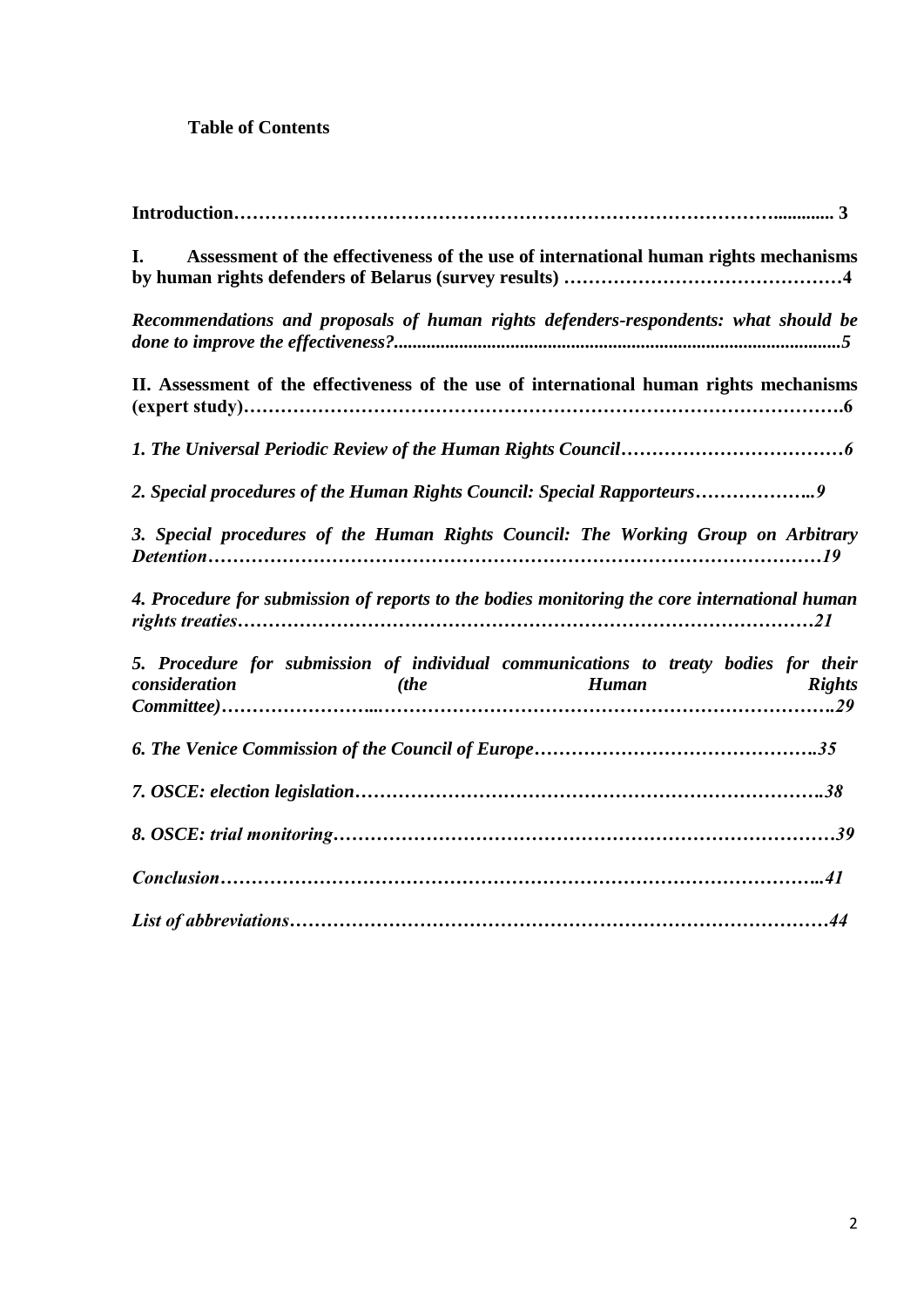#### **Introduction**

The concept of "international human rights mechanisms" (IHRM) for the study purposes is defined as the bodies and procedures for protection and promotion of human rights established by international treaties and other international instruments in the field of human rights.

**The study aims t**o assessment of the effectiveness of the use of IHRM in relation to Belarus and covers the following tasks:

• systemic review of decisions / recommendations of IHRM in relation to the Republic of Belarus for the period from 1991 to date;

• analyze the effectiveness of using IHRM considered the measures to implement (de jure and de facto) their decisions / recommendations made by the State and by individuals appealed to the mechanisms; effects resulted from the fact of applying IHRM, as well as the impact of IHRM decisions / recommendations for human rights situation in Belarus;

• identify the factors affecting the effectiveness of IHRM;

• submit recommendations regarding the potential of the use of these mechanisms as to influence the solution of the problem of systemic human rights violations in Belarus, as to improve human rights protection in certain fields.

For the purposes of the study, the concept of effectiveness was taken as an indicator of the impact of actions and activities on the use of IHRM on achieving the result desired.

The outcomes of the use of IHRM - restoration of the right, amendment in law, implementation<sup>1</sup> of recommendations, etc. (depending on specifics of a mechanism and the intentions of the subject used it) - were exposed to the analysis. However, the analysis was not limited to issues of achieving the final outcome, but carried out in relation to other social effects those lead to the changes in the human rights situation (in the case of an individual or systemic) and significantly impact on the formation of legal awareness and legal culture of society.

In the course of interviewing human rights community representatives, as well as through expert assessment the following types of effects were picked out which can become apparent as a result of particular actions to use IHRM:

1. Communication effects – providing stable communications or interaction between the actors involved in a certain IHRM work;

2. Preventive (deterrent) effects - elimination of a violation at the stage of communication with IHRM; "blocking" such violations in the future;

3. Institutional effects - permanent transformation of IHRM practices, international structures, human rights organizations, government agencies, that is, any actor in certain areas of the process;

4. Cumulative effects:

1

4.1. fixing violations as a result of the use of the IHRM, accumulation of cases becoming the basis for monitoring, databases, reviews of the situation, which in turn may be used as instruments for the protection of human rights;

4.2. international legal expert assessment of domestic law and law enforcement practice, expressed in the decisions / conclusions / recommendations of IHRM as the potential to be used for future reforms;

<sup>&</sup>lt;sup>1</sup> Implementation means hereinafter not only fixing international standards of human rights in the domestic law (de jure implementation), but real applying these standards domestically through transformation of law enforcement practice, taking judicial, organizational, administrative and other measures both for implementation of specific recommendations of the Committee and for improvement of human rights situation in general (de facto implementation).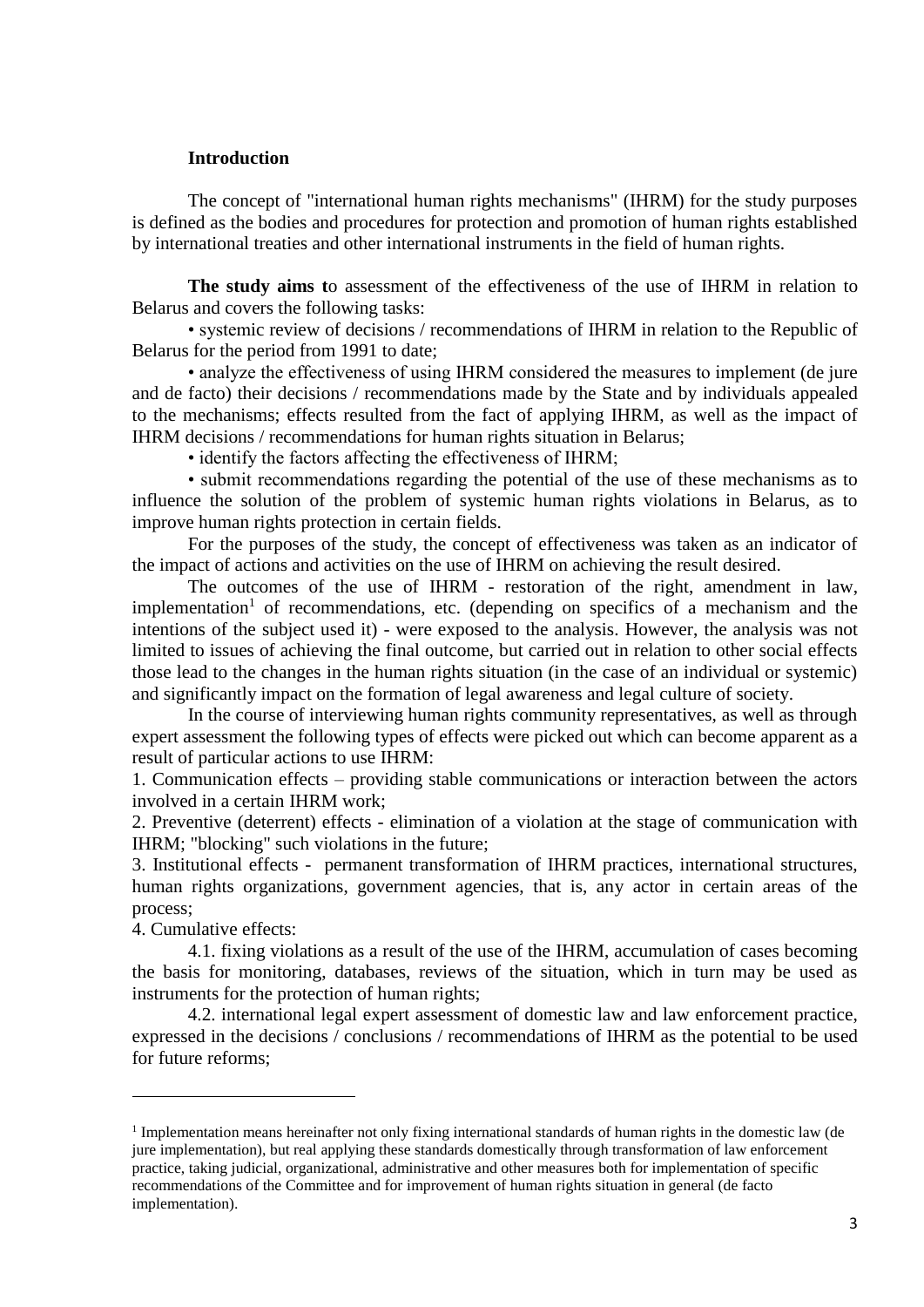5. Awareness-raising effects - getting of the use of IHRM cases or summarized information about them in a public space (both inside the country and abroad) affected the level of awareness about human rights situation in Belarus or became an occasion for public debate as on the situation in general, as on the implementation of specific rights;

6. Political effects - impact of fixed results of the use of IHRM on political practice and international system;

7. Empirical effects (increase of competence) - acquiring theoretical knowledge and practical experience by human rights defenders owing to the use of one or another IHRM.

8. Satisfaction - international protection of the right, a violation of which was not recognized and eliminated at the national level, the recognition of the right and moral satisfaction of the victim.

# *Range of the studied procedures:*

1) UN mechanisms:

1

- Individual communications to treaty bodies (the Human Rights Committee (HRC), the [Committee on the Elimination of Discrimination against Women](http://www.ohchr.org/en/hrbodies/cedaw/pages/cedawindex.aspx) (CEDAW));
- Examining regular reports of the State and shadow reports by human rights treaty bodies (HRC, CEDAW, the [Committee against Torture](http://www.ohchr.org/en/hrbodies/cat/pages/catindex.aspx) (CAT) , the [Committee](http://www.ohchr.org/en/hrbodies/cescr/pages/cescrindex.aspx)  [on Economic, Social and Cultural Rights](http://www.ohchr.org/en/hrbodies/cescr/pages/cescrindex.aspx) (CESCR), the [Committee on the Rights](http://www.ohchr.org/EN/HRBodies/CRC/Pages/CRCIndex.aspx)  [of the Child](http://www.ohchr.org/EN/HRBodies/CRC/Pages/CRCIndex.aspx) (CRC), the [Committee on the Elimination of Racial Discrimination](http://www.ohchr.org/EN/HRBodies/CRC/Pages/CRCIndex.aspx) [of the Child](http://www.ohchr.org/EN/HRBodies/CRC/Pages/CRCIndex.aspx) (CERD);
- special procedures (special rapporteurs, working groups);
- Universal Periodic Review:
- 2) The Venice Commission (Council of Europe): opinions on the issues of the Belarusian legislation and law enforcement;
- 3) OSCE: election legislation, trial monitoring.

The findings of this report can serve as a basis for further work on setting priorities, forming strategies for the human rights movement, strengthening capacity for the better protection of violated rights and pro-active policy to promote human rights in Belarus.

# **I. Assessment of the effectiveness of the use of international human rights mechanisms by human rights defenders of Belarus (survey results)**

Within the framework of the present study interviewing Belarusian human rights defenders, who work in human rights organizations or individually<sup>2</sup> was conducted, using a standard questionnaire drawn up by the experts of the study. As for participation in the survey those human rights defenders have been invited who use international human rights mechanisms in their work or aim to use them, this survey seems to reflect the opinion of the most competent and active part of the human rights community.

In general, this range of respondents demonstrates an understanding of specifics of IHRM consisting in its subsidiary nature in relation to the national protection (except for cases requiring an immediate response). It is also noted that the scope of these mechanisms is limited to a specific mandate and procedure specified in the international instruments established them and there is no enforcement mechanism for the implementation of their decisions.

 $2$  The respondents were human rights defenders of the Human Rights Center "Viasna", the Belarusian Helsinki Committee, International Consortium "EuroBelarus", the Committee for the Protection of the Repressed Salіdarnasts, the Belarusian Association of Journalists, and The Assembly of Pro-Democratic NGOs of Belarus, the Belarusian Documentation Centre, the Awareness-Raising Institution "Platforma", the Gomel Centre of Strategic Litigation, experts and graduates of the Human Rights House Network Program "International law in Advocacy».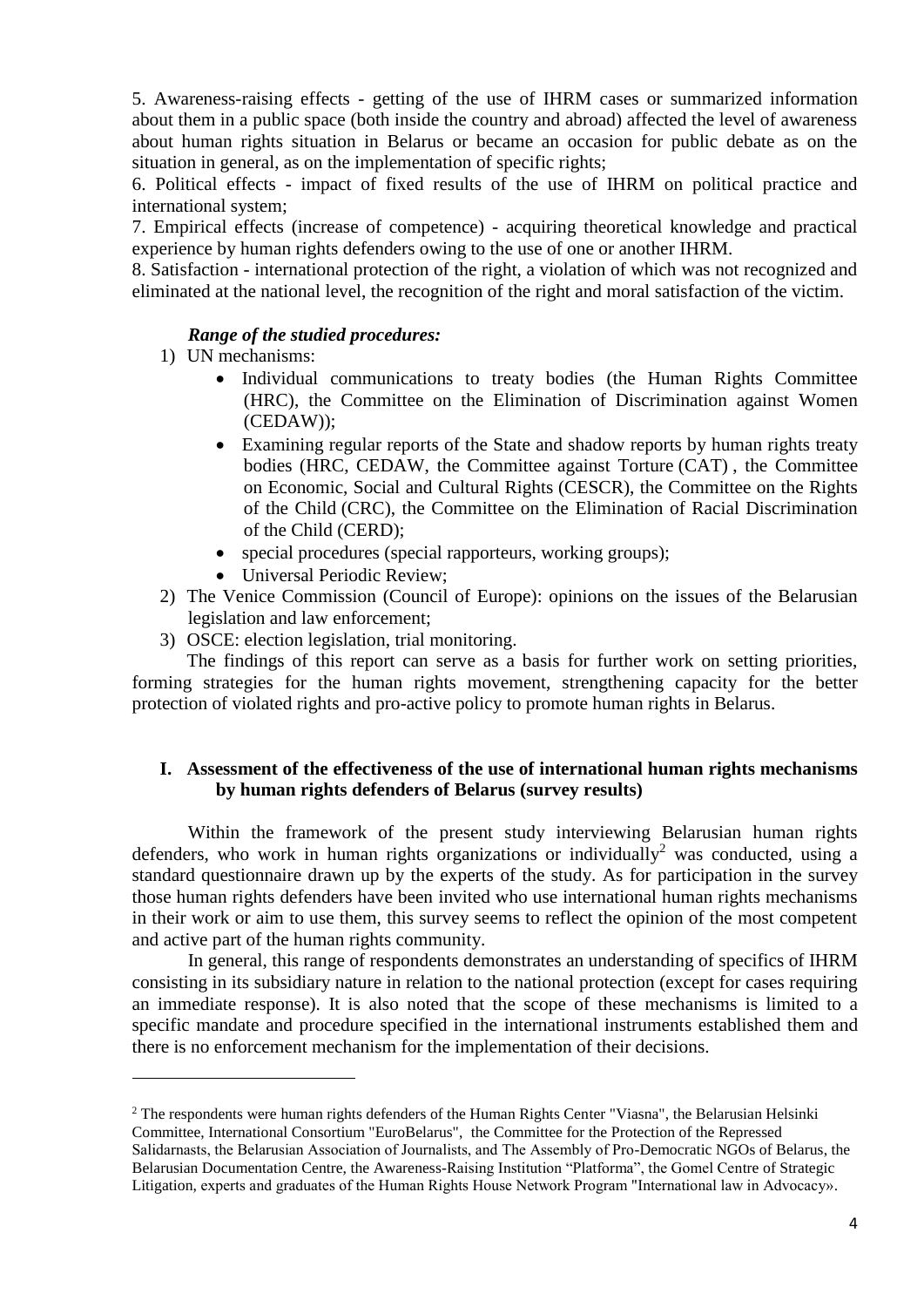The view about a protective function of IHRM prevails – it is necessary to resort to them in a case of a right violation. Only a few respondents indicated other purposes of resorting to IHRM, those are attracting attention of international community, using as a platform for dialogue between the State and civil society.

The majority of respondents characterize the effectiveness of the use of IHRM as implementation of their decisions and recommendations, recognition of a right violation, restoration of the violated right and compensation, systemic transformation of legislation and practice, that is, as a final outcome and a long-term effect. From this point of view, the effectiveness of resorting to IHRM is estimated by human rights defenders as very low.

However, a lot of respondents point to the other effects (see Introduction) that arise or may arise from resorting to IHRM, obviously due to their personal experience. In this case, there is a pattern in the responses: the more actively a human rights defender (or organization) uses IHRM in its activity, the more effects are named by her or him and the more positive is outlook on her or his work with these mechanisms.

Among the factors impacted on effects and an outcome of resorting to IHRM, in the respondents` opinion, were specialized:

• the fact of communication of an international body / procedure with the State concerning the resort;

• media support of a case:

• additional political lobbying;

• qualitative reasoning of submissions.

In addition, it was noted as helpful for work with IHRM:

• interaction with representatives of IHRM;

• cooperation between human rights organizations;

• increasing the level of competence of human rights defenders through their participation in educational programs and acquiring skills.

The following **reasons for the ineffectiveness** of IHRM in Belarus were detected by the respondents in the actions of human rights defenders:

• failure to use all the mechanisms to the full extent;

• one-sided use of IHRM (e.g., complaints to the HRC of a single type, not on all the spectrum of violations of the ICCPR);

• lack of systematic and coordinated efforts aimed at the implementation of decisions and recommendations of IHRM;

• too high expectations from a decision of IHRM followed by the impression of its ineffectiveness.

However, all the respondents state the problem consists not so much in certain human rights defenders` actions, but in blocking implementation of decisions and recommendations of IHRM by the State, pointing to the lack of political will to implement these decisions, low responsibility of the State to its obligations.

The least resistance of the State, according to human rights defenders` opinion, is caused by the mechanisms that "have not expressed negatively according to Belarus"; the mechanisms for the rights of women and children, for some social and economic rights, for issues concerning human trafficking and domestic abuse.

# *Recommendations and proposals of human rights defenders-respondents: what should be done to improve the effectiveness?*

1. Work with the State:

• changing the attitude of the State towards IHRM;

• creating platforms for dialogue between the state and civil society to promote changes;

• more active human rights defenders` activities aimed at the interaction with the State, at the search of ways for this.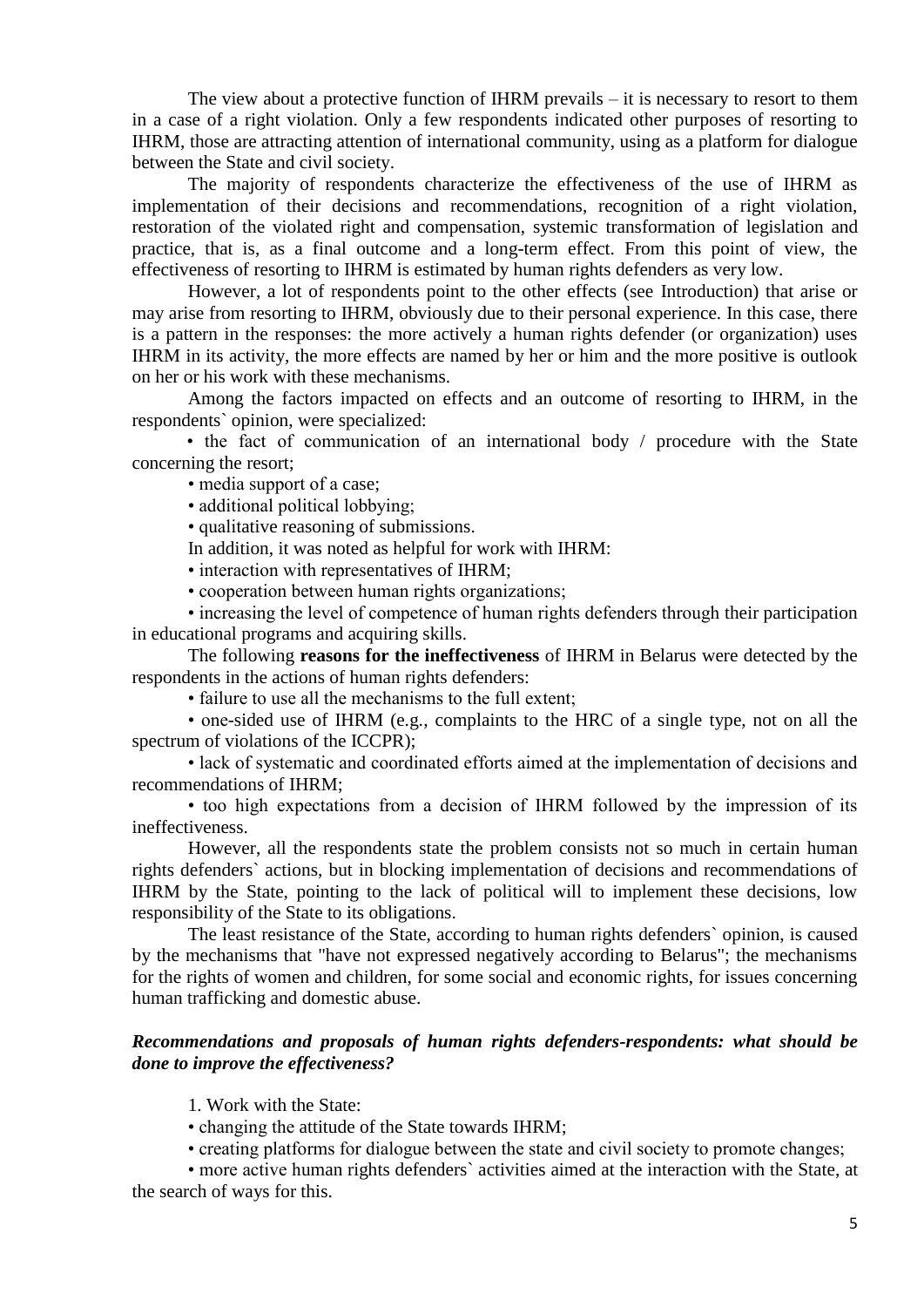2. Work with society:

• Increase public awareness about IHRM, including through dissemination of the information about the activities of IHRM not only on human rights organizations` sites, but also in the broader information field;

• promote human rights defenders` work, receive support of society;

• take efforts to educate a new generation in the spirit of respect for human rights, change people's consciousness.

3. Human rights organizations` work:

• broad the range of activities:

• define strategies for resorting to IHRM, common priorities, coordinate activities, not duplicate each other's actions;

• consolidation, joint statements, applications;

• solidarity with international human rights organizations to share experiences and apply their groundwork;

• development of networks in the regions.

4. Tactics for resorting to IHRM:

• increase the number of communications to the HRC on systemic violations, expanding the range of violations to be submitted to the HRC;

• strengthen legal activities through other tactics and human rights practices;

• focus the work not only on receiving decisions of IHRM, but also on implementing them;

• work directly with the mechanisms in the process of considering the submissions by them.

5. Professionalization of activities, improvement of the quality of appeals:

• create a data bank on the use of IHRM to take into account lessons learned;

• expand training, including in it a whole range of mechanisms.

Also among the proposals: changing work of mechanisms themselves, accelerating procedures, consistency in considering cases.

### **II. Assessment of the effectiveness of the use of international human rights mechanisms (expert study)**

#### *1. Universal Periodic Review of the Human Rights Council*

The Universal Periodic Review (UPR) is a mechanism of UN Council on Human Rights and represents a complex and comprehensive review of the human rights situation in all 193 countries - members of the United Nations, which ensures universality of coverage and equal treatment of all States. The UPR is a mechanism for international cooperation in the field of human rights. On the one hand, it is an obligation for Member states of the United Nations. Its goal is to improve the situation of human rights in each country. On the other hand, the UPR mechanism is interactive - it involves all UN countries, each country separately, passing another cycle, makes for public review the human rights situation, receives from other countries questions and recommendations.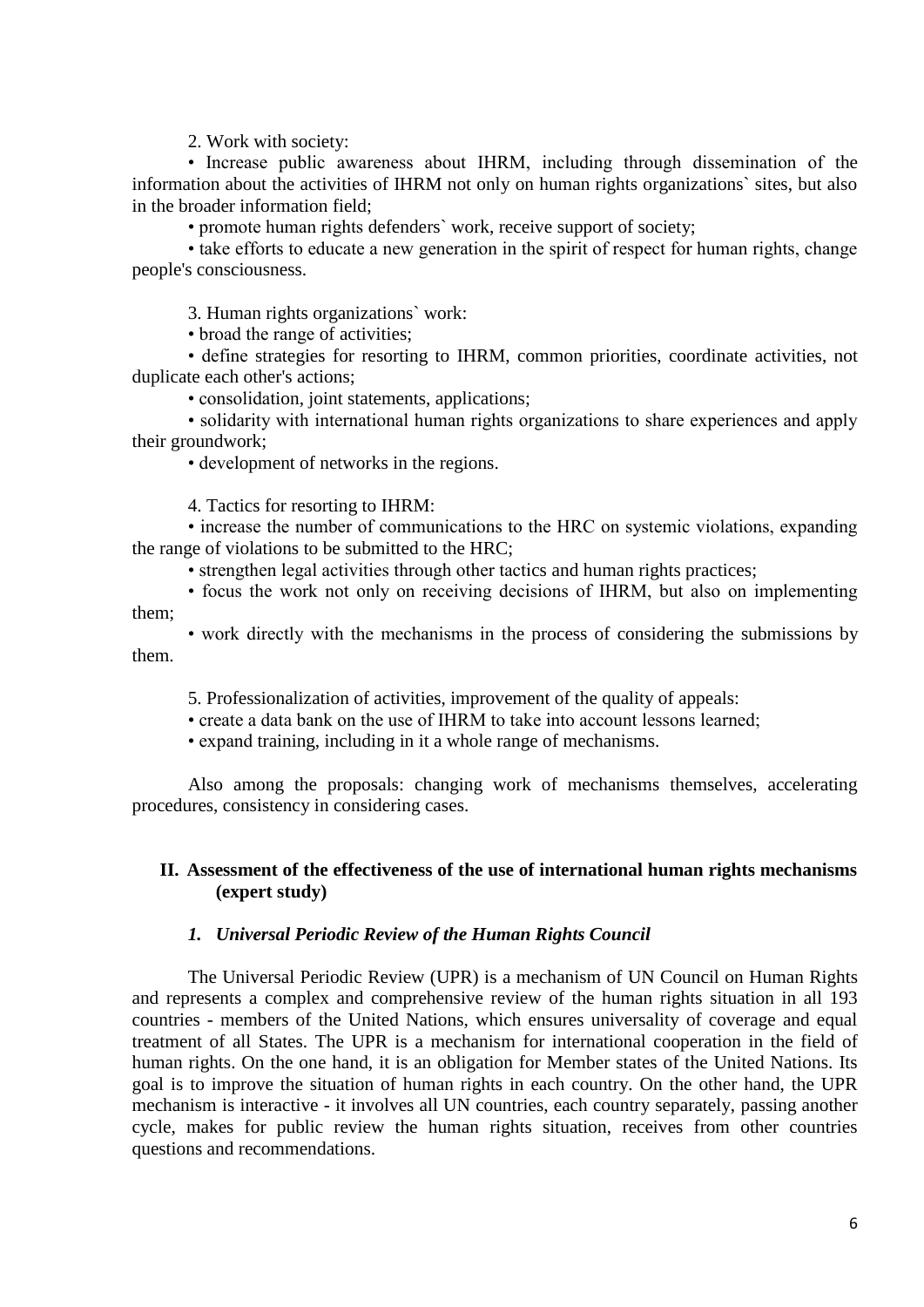The UPR mechanism has started to function since 2008. The Republic of Belarus passed the first cycle of the UPR in 2010. From 93 recommendations made during the UPR 74 were accepted in general, relating to promotion and protection of economic and social rights mainly, as well as the rights of women, children, disabled persons, refugees and migrants. 55 recommendations were supported by the Government in May 2010. In September 2010, 2 more recommendations were recognized acceptable, 1 recommendation – acceptable partly, 15 recommendations were announced to have been implemented, 1 - under implementation, and 19 recommendations were recognized unacceptable. In 2012, Belarus submitted to the Office of the High Commissioner for Human Rights an interim report on the implementation of the recommendations of the first cycle of the UPR.

In March 2014, national consultations on the implementation of the recommendations of the first cycle of the UPR to Belarus were held in Minsk. Belarus will pass the second cycle of the UPR in May 2015.

In 2010, as well as in 2014, Belarusian NGOs prepared and submitted shadow reports. In addition, there were consultations on the implementation of the UPR recommendations took place with the participation of representatives of human rights organizations initiated by the Ministry of Foreign Affaires and the UN / UNDP Office in Minsk. Shadow Report 2010 was prepared by the Belarusian Helsinki Committee, "Center for Legal Transformation", Human Rights Center "Viasna" and the Belarusian Association of Journalists. The list of partner organizations involved in the preparation of the report in 2014 was extended and included the Assembly of Pro-Democratic NGOs of Belarus, "Legal Initiative", the Committee for the Protection of the Repressed Salіdarnasts, Expert-legal association "Initiative FORB", Office for the Rights of People with Disabilities , Belarusian Documentation Center, the Barys Zvozskau Belarusian Human Rights House. This practice of human rights organizations` cooperation is positive, integration of information about the human rights situation in different fields was made thanks to this.

Up to date, there are two reports of the Government (2010, 2012 - interim report on the implementation of the recommendations of the first cycle of the UPR; report on the second cycle of the UPR has not yet proclaimed) and three shadow NGOs reports.

Analysis of quantitative and qualitative parameters of the first cycle of the UPR procedure in the context of interaction of the State, human rights NGOs, as well as the recommendations of other countries revealed the following features:

1. The rating of human rights topics, in correlation with the number of the recommendations received by the Belarusian authorities, is as follows (in descending order): gender equality, death penalty, improvement of living conditions, the rule of law, human trafficking, cooperation with UN institutions, freedom of association, freedom of speech. Gender equality topic is the most rating, despite the situation with the rights of this range is quiat good, compared to other clearly non-rating, but more burning topics: freedom of speech, freedom of association and so on. The recommendations, concerning the topic field of enforced disappearances, keeping in places of detention, freedom of assembly, human rights violations in relation to journalists and civil society activists were made by European countries mainly.

2. It is obvious that some of the recommendations are of "agreed" nature, particularly in those topic fields in which the Republic of Belarus has already reached a good result: improvement of living conditions, social and economic rights, human trafficking, racial discrimination. 27% of the recommendations accepted by the Belarusian authorities were made by the countries of Europe, and remaining 73% - mainly by the countries of Africa, Southeast Asia, Central and South America – the countries leading in human rights violations. 73% out of the countries those recommendations have been not accepted, are the developed countries of Europe. Their recommendations concerned the topic fields: general policy in the field of human rights and the rule of law, physical integrity, freedom of association, freedom of speech.

The UPR is a **mechanism of megapolitics**, affecting by different factors: the specificity of bilateral and regional international relations, the quality of expert work of all institutions,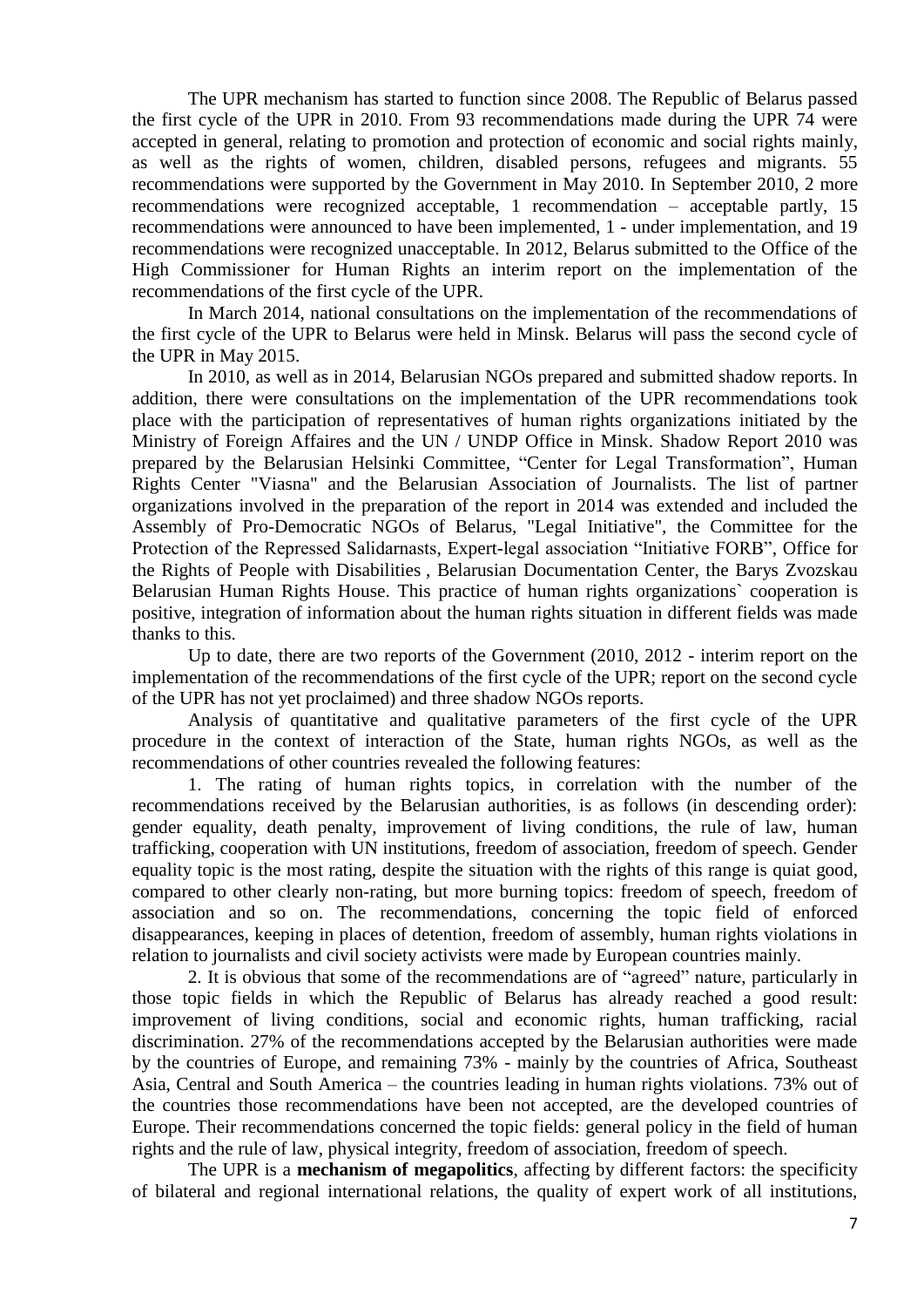submitting information, the extent of lobbying certain recommendations by international human rights networks, the extent of including national NGOs in international human rights networks, credibility to such networks in the system of international politics and others.

All the respondents-Belarusian human rights defenders interviewed during the preparation of this study, named the UPR as one of the most complex, mediated and prolonged mechanisms, but, at the same time, noted that this mechanism is the only one adequately regarded by the authorities - in the context of the fulfillment of international obligations of the State.

About 60% of respondents - human rights defenders said that they not only have knowledge about the UPR mechanism, but are involved in the preparation of shadow reports, and 10% of respondents had contacts with international lobbying human rights organizations, attended the procedure of the UPR in Geneva in 2010. About 40% of respondents noted the importance of the UPR for consolidation of human rights organizations. About 25% of respondents suggested that the UPR is a mechanism of pressure (influence) on the State, as well as an incentive for states to contact with human rights defenders.

The participation of Belarus in the UPR, as an international legal and political mechanism simultaneously of mega-level, at the moment has not yet demonstrated concrete results for the country's legal system. However, the specifics of the UPR mechanism is such, that where a range of the actors involved in it (including human rights organizations) expands, the role of socially important effects will increase. This trend became more obvious in the course of public debates of the second cycle of the UPR (Summer-Autumn 2014) and was recorded in the interviews with human rights defenders-respondents.

The most significant effects of participation in the UPR mechanism include the following:

*Communication effects:* a system of sustainable communications between human rights organizations during the preparation of shadow reports, as well as their interaction with international lobbying structures, Belarusian state officials and other actors formed. As sustainable interaction between human rights organizations developed, a coalition of 11 organizations formed, the work of which resulted in the shadow report of the second cycle of the UPR.

*Cumulative effects:* a list of main recommendations of UN member states regarding improvement of the system for ensuring human rights, regardless of the extent of their acceptability for the Government, is stable and concerns the improvement of legislation of Belarus. Among the most successful of the UPR recommendations referred to by the survey participants, there are the rights of people with disabilities, human trafficking, counteracting domestic abuse, discrimination. These are the fields in which human rights defenders see positive changes, also the intention of the authorities to invite UN Special Rapporteurs was assessed positively. The UPR mechanism also provides a universal approach to the preparation of reports, allowing you to analyze the dynamics of the human rights situation.

*Awareness-raising effects:* the subjects of the most problematic human rights fields freedom of speech, freedom of association, enforced disappearances, keeping in places of detention, freedom of assembly, violations of the rights of journalists and civil society activists and human rights defenders – do not go beyond the media space of human rights organizations` online resources. It should be noted that in Belarus information about the UPR mechanism is mainly provided by the websites of human rights organizations and the Ministry of Foreign Affairs website. Only four publications of informational nature were found which had been posted by outstanding national electronic media during 2010-2014.

*Political effects*: in most cases, human rights defenders pointed to the lack of "political will" as the main obstacle to the provision of human rights. Participation in such international legal and political mechanisms of mega-level as the UPR shows the interdependence of all national level actors and, at the same time, stimulates the dialogue: progress or problems in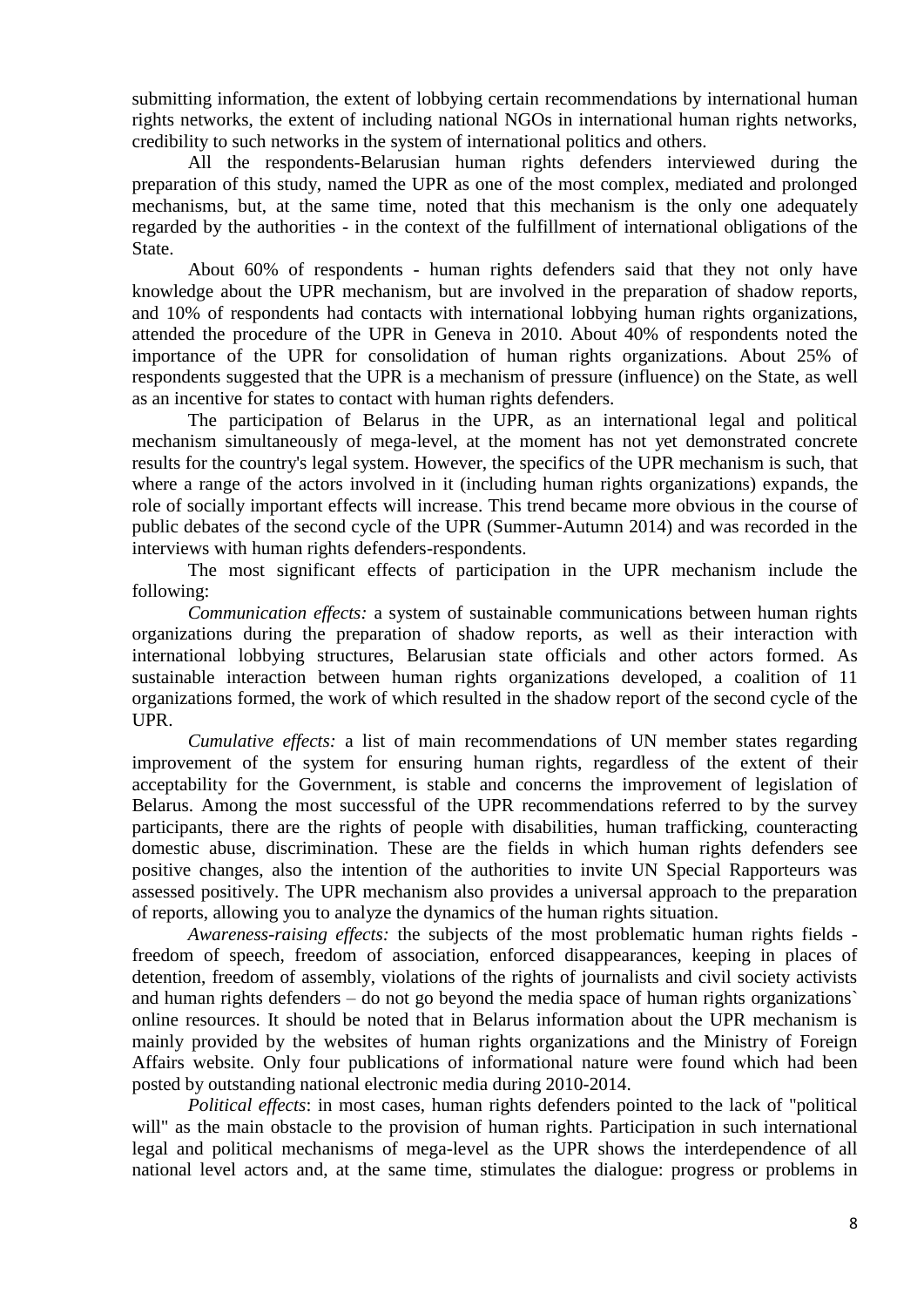ensuring human rights within the framework of the UPR mechanism become an occasion for public debate within the country and within international system.

#### **Recommendations**

It is obvious, the lack of public information on the UPR within the country too adversely affects as an image of the authorities, as a human rights defenders` one:

a) despite the problems in communication between the authorities and human rights organizations, there are nevertheless some positive *changes in ensuring human rights, achievements of the authorities in these processes also need to be covered;*

b) human rights NGOs, focusing only on the most problematic issues in the field of human rights (freedom of speech, freedom of association, enforced disappearances, keeping in places of detention, and others.) do not bear in mind the topics closer to official national mass media (social and economic rights, children's rights, protection of minorities and so forth). It is obvious now that *human rights defenders` information strategies need to be updated, and thematic issues of human rights need to be interpreted through their connection with quality of life;*

c) It is necessary to overcome the split of Belarusian media space, *the actors of the UPR mechanism, forming their own media strategies, should to realize all the benefits contributing to the international image; the authorities and human rights defenders are interested in this equally.*

### *2. Special procedures of the Human Rights Council: Special Rapporteurs*

Special Rapporteurs are a part of the system of special procedures of the Human Rights Council and are independent experts in the field of human rights, which are authorized to report and advice on thematic issues of human rights or on the human rights situation in specific countries. Special procedures system is a central element of the United Nations human rights machinery and covers all human rights: civil, cultural, economic, political, and social.

### **Thematic mandates**

The Government of the Republic of Belarus recognizes only thematic mandates, communicating with a lot of them. The data about the authorities` communication with thematic mandate holders, as well as a number of human rights defenders` resorts to them are shown in Table 1.

| mandale notaers and a number of numan rights acjenacis "resorts to them" |                        |                                       |                                                                                                     |                                                |                |                                                            |
|--------------------------------------------------------------------------|------------------------|---------------------------------------|-----------------------------------------------------------------------------------------------------|------------------------------------------------|----------------|------------------------------------------------------------|
| Thematic mandates                                                        | communication<br>Start | $\arg \sin$<br>đ<br>number<br>appeals | human<br>letters<br>alleged<br>$\sigma$<br>ЪÇ<br>number<br>$\sin$<br>violati<br>about<br><b>pht</b> | £<br>5<br>Govermanen<br>number<br>sponses<br>6 | isits<br>untry | ghts<br><b>Communication</b><br>numan<br>defenders<br>with |
| Special Rapporteur on extrajudicial, summary                             | 1997                   | 5                                     | $\overline{c}$                                                                                      |                                                |                | 5%                                                         |
| executions or arbitrary executions                                       |                        |                                       |                                                                                                     |                                                |                |                                                            |
|                                                                          |                        |                                       |                                                                                                     |                                                |                |                                                            |
| Special Rapporteur on Torture and Other                                  | 2006                   | 8                                     | 7                                                                                                   | 13                                             |                | 20%                                                        |
| Cruel, Inhuman or Degrading Treatment                                    |                        |                                       |                                                                                                     |                                                |                |                                                            |
| Special Rapporteur on Freedom of Religion                                | 2005                   |                                       | 4                                                                                                   | 3                                              |                |                                                            |
| or Belief                                                                |                        |                                       |                                                                                                     |                                                |                |                                                            |

*Table 1. Communication of the Government of the Republic of Belarus with thematic mandate holders and a number of human rights defenders` resorts to them*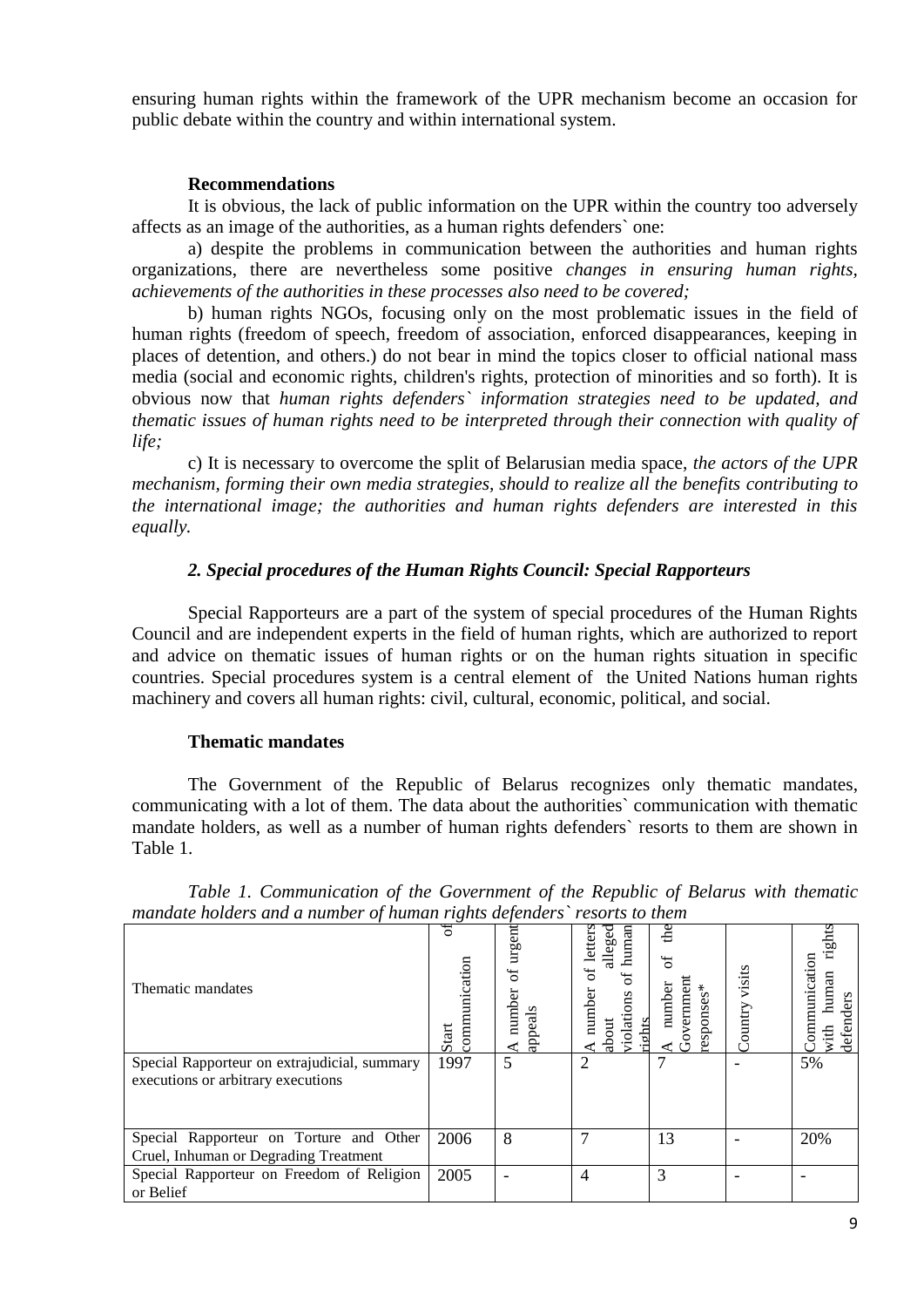| Special Rapporteur on Trafficking in Persons,<br>especially Women and Children                             | 2009 |    | ۰  |    | 2009 |     |
|------------------------------------------------------------------------------------------------------------|------|----|----|----|------|-----|
| Special Rapporteur on the independence of<br>judges and lawyers                                            | 1998 | 9  | 4  | 9  | 2000 | 10% |
| Special Rapporteur on the situation of human<br>rights defenders                                           | 2001 | 27 | 13 | 26 |      | 20% |
| Special Rapporteur on the right to freedom of<br>peaceful assembly and association                         | 2012 |    |    | 8  |      | 15% |
| Special Rapporteur on the promotion and<br>protection of the right to freedom of opinion<br>and expression | 1997 | 32 |    | 47 | 1997 | 5%  |

\* according to the data from the reports of the special rapporteurs

\*\* according to the data of the questionnaire survey of human rights defenders

#### *Special Rapporteur on [extrajudicial, summary or arbitrary executions](http://www.ohchr.org/EN/Issues/Executions/Pages/SRExecutionsIndex.aspx)*

The data cited in the reports of the Special Rapporteur show that:

- Most of the Special Rapporteur`s communications are "urgent appeals", this follows from the specificity of the mandate;

- The Belarusian government responded to all requests, this was welcomed by the Special Rapporteur, the answers were given to the merits of questions posed;

- But the Special Rapporteur *has repeatedly expressed concern about the communications regarding a secret trial in the cases the death penalty can be imposed in Belarus, reminded the Government of the duty to ensure a fair trial and procedural guaranties in accordance with Article 14 of the International Covenant on Civil and Political Rights.*

Last communication of human rights defenders with the Special Rapporteur has concerned the execution of the death penalty in relation to Alexander Grunov, whose individual complaint is under consideration by the Human Rights Committee. The Government of Belarus had been requested not to execute the death penalty as long as the case was under consideration of the Committee, nonetheless, it violated its obligations.

Statistics on the death penalty in Belarus is manifestly negative, and at the same time there is conflicting information about a number of death sentences executed. The authorities still justify their position on the death penalty on the grounds of the results of 1996 referendum, where 80.44% of Belarusians have voted against its abolition. In addition, the Second Optional Protocol to the International Covenant on Civil and Political Rights, obliging each State Party to the Protocol to take all necessary measures to abolish the death penalty within its jurisdiction, is still not ratified. The Special Rapporteur, in the communications, repeatedly urged the Government to *ensure full transparency at every stage of a trial, including providing information to family members and lawyers; reinstate the moratorium on the death penalty to abolish it further.*

### *Special Rapporteur on torture and other cruel, inhuman or degrading treatment or punishment*

The data cited in the reports of the Special Rapporteur show that:

- Most of the Special Rapporteur`s communications are "urgent appeals", this follows from the specificity of the mandate, it needs to be noted high-speed reaction of the Special Rapporteur on the communications of human rights defenders;

*- Almost all cases of communication of the Special Rapporteur with the authorities led to partial improvements, as the replies of the Government testified, although rights violations were not recognized in any case;*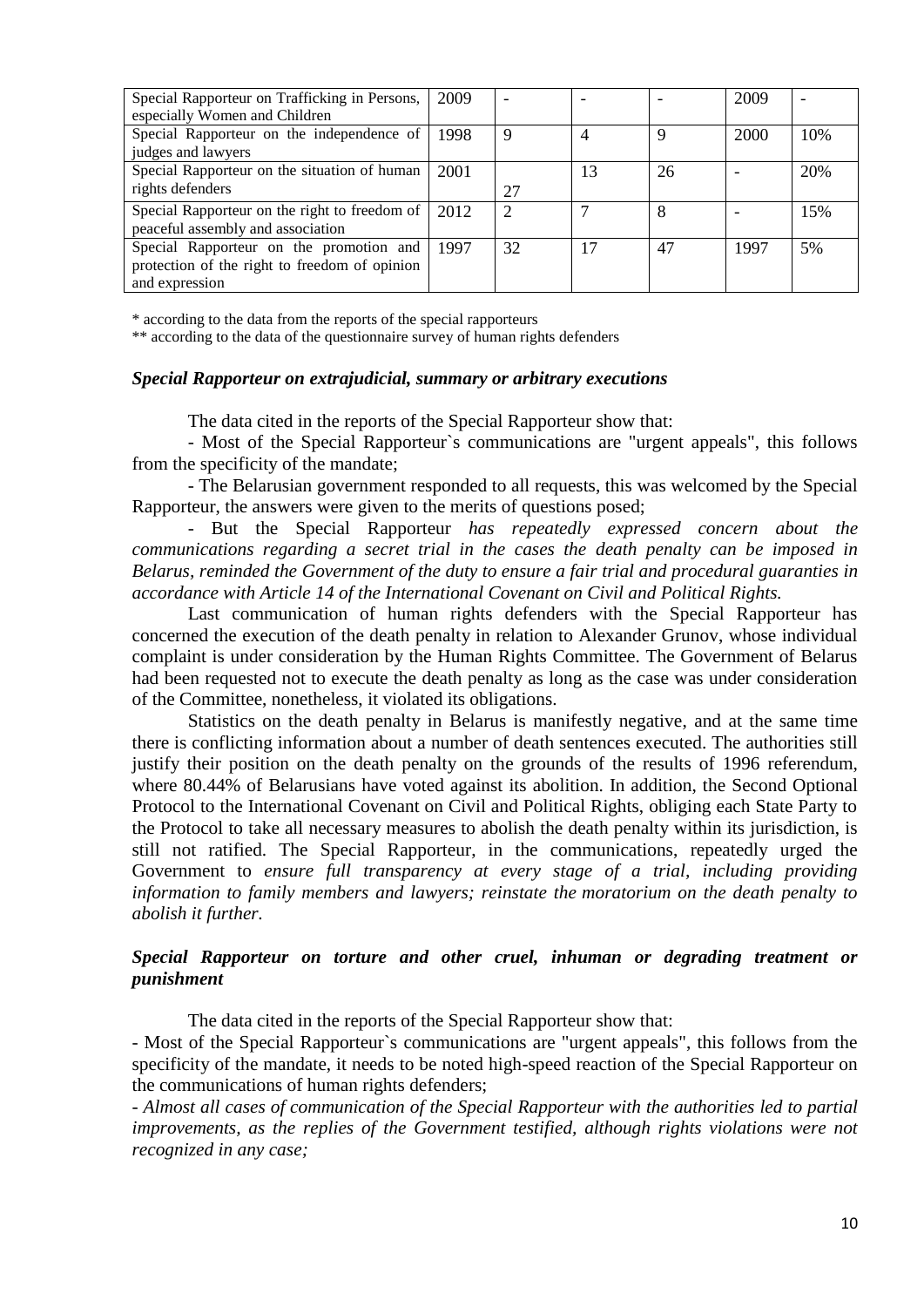- The Belarusian government replied to almost all communications, except the occasions concerning the use of violence in mass arbitrary detentions during the dispersal of peaceful protests;

- The Special Rapporteur`s efforts to pay heed of the Belarusian authorities on the issue of "torture" prison conditions were made repeatedly. Not being satisfied by the Government`s replies, the Special Rapporteur sent in 2005 a request to go to Belarus for a working visit, but the invitation was not received.

#### *Special Rapporteur on freedom of religion or belief*

The Special Rapporteur`s reports contain information regarding to the norms of the Law of the Republic of Belarus "On the Freedom of Conscience and the Religious Organizations" (2002), restricting the rights in this field: the requirement for obligatory registration with extremely difficult procedure, the requirement to act in the region of localization of the legal address only, improper hierarchy of subjects (religious associations and other organizations), and so on.

In its 2007 report, the Special Rapporteur emphasized that the right to freedom of religion should be enjoyed not only by the members of registered religious communities. Registration should not be obligatory, that is, it should not be a prerequisite for the exercise of religion, but only for obtaining the status of a legal entity and benefits related to this.

Communication of the Special Rapporteur with the Belarusian authorities proceeded in the traditional way: the authorities 'clarified' to the Special Rapporteur the provisions of the Belarusian legislation and referred to the absence of complaints from religious leaders of the dominant churches, as well as positive registration statistics. The references to the International Covenant on Civil and Political Rights (Article 18) in the response about the rights of minors attract attention, as well as the detailed response about communication with Jewish organizations to address the conflict situation around a Jewish cemetery. As follows from the Special Rapporteur`s report, communication with the Belarusian government began and ended in fact in 2005, the Special Rapporteur did not receive a reply of the Government to the 2007 communication. However, the communications from civil society organizations, human rights defenders and religious organizations were not received by the Special Rapporteur after 2007 too.

# *Special Rapporteur on trafficking in persons, especially women and children*

On 18-24 May 2009, the Special Rapporteur visited Belarus, as a result, the following recommendations were formulated regarding legislation (adoption of a law on domestic abuse, adoption and implementation of a draft law enabling the State to provide funding to civil society organizations on the basis of a call for tender, and others); establish a national special rapporteur on trafficking in persons, under the aegis of the Presidential Administration; ensure that antitrafficking measures do not violate human rights, a proper balance must be struck between measures to combat trafficking and protection of other human rights (freedom of movement, freedom of association, information exchange, education, privacy, and the right to work and earn a decent livelihood); adopt guidelines and procedures for relevant state authorities and officials.

*The recommendations of the Special Rapporteur were implemented in many respects:*

On 16 April 2014, in Belarus the Law "On the grounds of crime prevention activities" entered into force which established a restraining order applying to a person committed an offense in the field of family relations. The law also prescribes local executive bodies to set up crisis rooms for the victims of violence and to provide the persons, in relation to whom restraining orders applied, with places of temporary residence.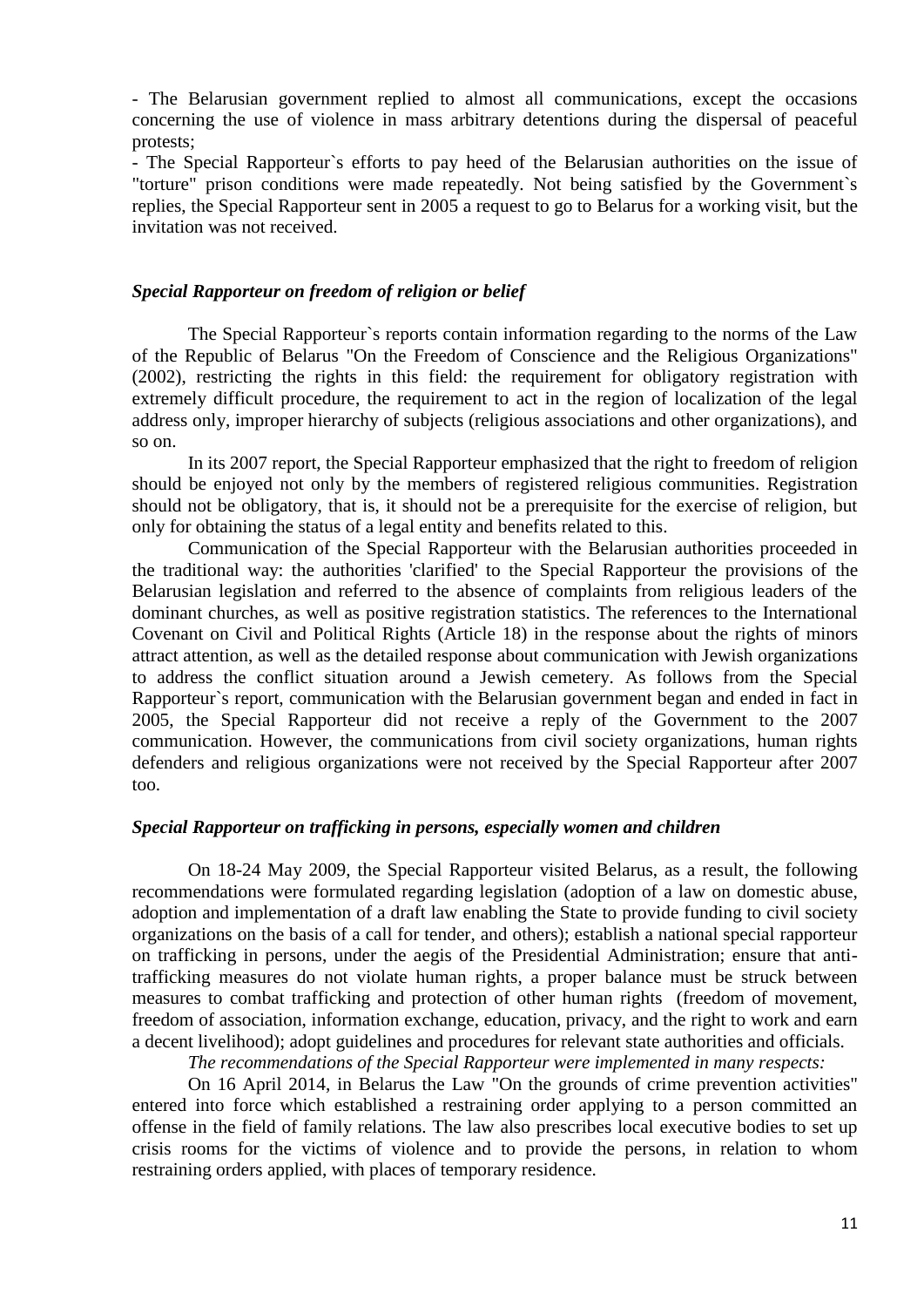In July 2012, the Law of the Republic of Belarus "On combating human trafficking" entered into force. In 2013, the Republic of Belarus has acceded to the Council of Europe Convention on Action against Trafficking in Human Beings, now the domestic legislation is being brining into line with this document. The National Action Plan to Combat Trafficking in Human Beings, in the form of State programs, is implemented in the country.

In the implementation of all State programs not only public authorities, but also nongovernmental organizations take part: the Office of the International Organization for Migration in the Republic of Belarus and public associations (such as *La Strada / Gender Prospects*, *the Business Women's Club*, the Belarusian Red Cross Society, *Children are not for violence*, *the Understanding*). An indicator of the partnership is a "hot line" with the telephone number 113, created with the help of the Ministry of Communications and Informatization and the Ministry of Internal Affaires. The calls are served by the very non-governmental organizations. International Public Association *Gender Prospects* (Program "La Strada Belarus") serves phone calls in the territory of Minsk, Vitebsk, Minsk and Mogilev regions. Public Association *the Business Women's Club* serves phone calls in Brest, Gomel and Grodno regions. The role of NGOs in this field is reduced to first contact with alleged victims, this type of activity is not actually human rights activity. There is also an independent analytics in the field.

The functions of a national rapporteur were entrusted to the Minister of Internal Affaires. In Belarus, international anti-trafficking forums are organized annually where representatives of foreign states and international experts in the field of combating human trafficking are invited. State authorities of Belarus cooperate with such important international organizations as the United Nations Development Programme, the International Organization for Migration, the Organization for Security and Cooperation in Europe, the United Nations Children's Fund and others.

#### *Special Rapporteur on the independence of judges and lawyers*

In the period of 2006-2011, the Special Rapporteur worked extremely, sending urgent appeals to stop the interference in the professional functions of lawyers. The Government replied to almost all the appeals of the Special Rapporteur, except the appeals of 29.03.2006 on the violation of the right to a fair trial in respect of people arrested for participating in a peaceful demonstration on 24-25 March 2006 and the appeal in 2011 calling on the termination of interference in performing professional legal functions (of both human rights organizations and lawyers).

In general, the recommendations of the Special Rapporteur on the occasions of 2000- 2011 correlate with more detailed observations made during the visit to Belarus in the period of 12.06-17.06.2000. The Special Rapporteur, in the conclusions of the report dated 08.02.2001 (E/CN.4/2001/65/Add.1), made important observations concerning the need to transform the judicial system in Belarus noting that its imperfections will be the basis for subsequent violations. That happened afterwards.

The Special Rapporteur made recommendations regarding the Constitution, the judicial system, prosecutors and lawyers. The core of these is the need to restore the independence of the judicial system from the executive power.

Unfortunately, the Belarusian authorities did not feel the need to heed the recommendations of the Special Rapporteur, although stopped to communicate only in 2011 (there are no the Government's replies to the appeals of 2011). The Special Rapporteur repeatedly called on the government to respond to the communications of 2011. At the same time, she expressed her concern at the messages received from Belarus, especially in relation to intimidation and interference in the exercise of the professional of lawyer, and stressed the need to secure the rights of lawyers to represent the interests of their clients and perform their professional duties without fear, intimidation and various types of interference.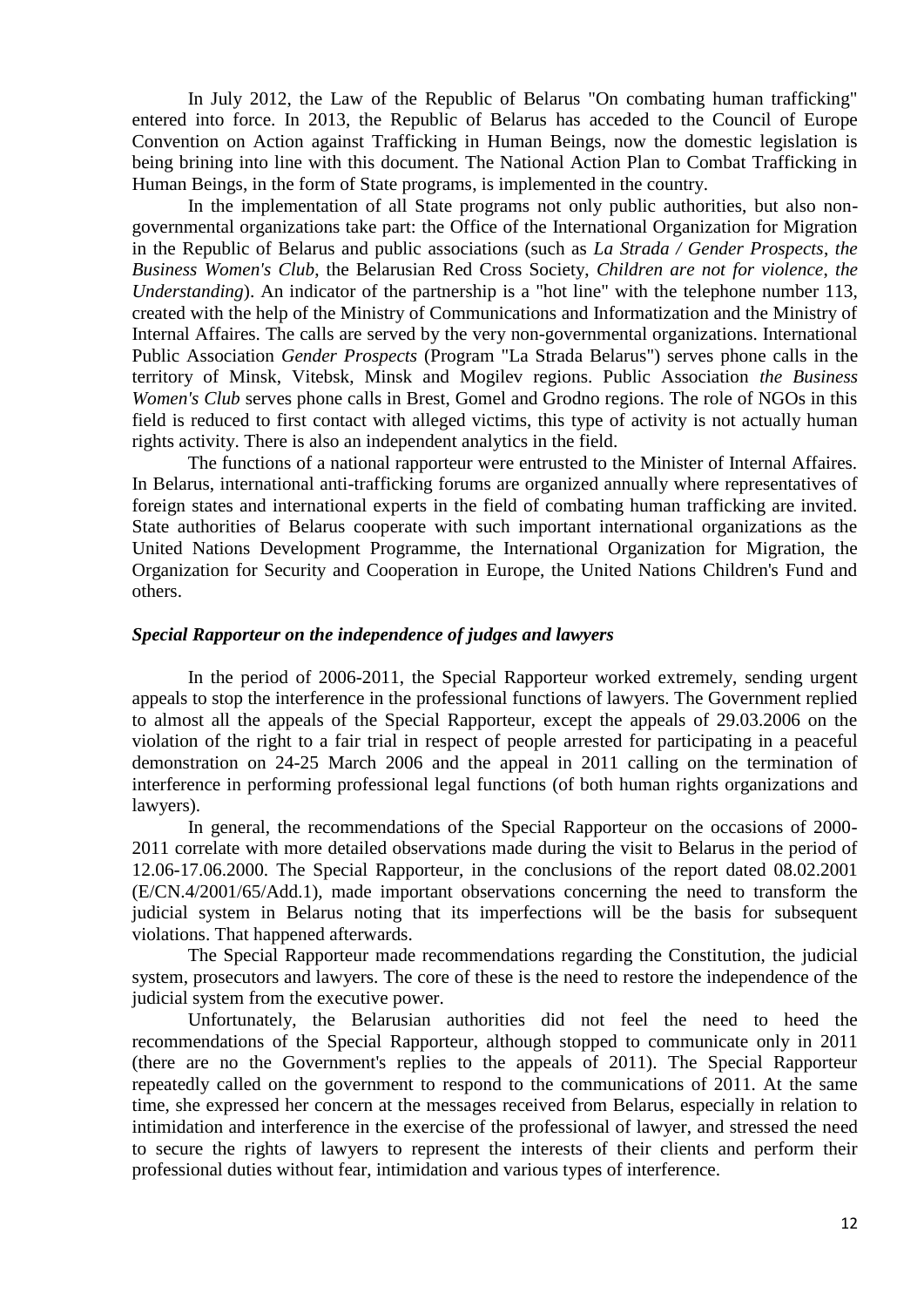# *Special Rapporteur on the situation of human rights defenders*

Communication of the Special Representative (before the establishment of a mandate of the Special Rapporteur) with the Belarusian authorities began in 2001. Among the most problematic issues, the Special Representative noted the following:

- Restricting freedom of association;

- Harassment, intimidation, excessive violence, mass arrests and imprisonment are increasingly applied by the State, the authorities use any practices to repress civil or political dissent;

- Alleged perpetrators of violations against human rights defenders were such institutions as the police, government bodies, the judicial system;

- Restrictive measures in the legislation and decrees of the President.

In all the reports of the Special Representative and the Special Rapporteur, the material on Belarus is the most voluminous. The main trends in the communication with the Belarusian authorities on the situation of human rights defenders are:

- 1. The subjects of the Special Rapporteur appeals contain both the individual cases of human rights violations and the systemic issues related to non-compliance of the Belarusian legislation with international standards, therefore those are the factors provoking and, at the same time, preserving the mass violation of human rights (of individuals and organizations). For the first time, these issues were reflected in the report dated 06.03.2006, where the Special Rapporteur analyzed and subjected to criticism the Belarusian legislation on public associations, mass media, and others. Further, the Special Rapporteur offered repeatedly any advice on drawing up a more progressive legislation.
- 2. The most multiple communications of the Special Rapporteur to the Belarusian authorities are urgent appeals. It underlines once again the extreme conditions of existence of human rights organizations in Belarus.
- 3. The lack of communication of the authorities with the Special Rapporteur over the last year is an alarming factor. Taking into account the fact that the authorities have ignored requests of all Special Representatives and the Special Rapporteur to visit the country, the trend of complete separation from this UN mechanism is a symptom of isolationist position of the Belarusian authorities.
- 4. In addition, official media have actively created for a long time a negative image of human rights defenders as "a fifth column", "internal enemies". This, to some extent, contributes to the isolation of human rights defenders within society, which in some cases has a form of overt discrimination in employment, education and so forth.

Crisis expressed in increasing distance between the Belarusian State and the UN mechanism and, at the same time, in the internal isolation of Belarusian human rights defenders is ambivalent: internal isolation of human rights defenders is the basis for external one.

### *Special Rapporteur on the right to freedom of peaceful assembly and association*

In each report, the Special Rapporteur regretted that the Belarusian authorities had not responded to the communications. Replying to the communications was considered as an important part of the Government's cooperation with his or her mandate. The Special Rapporteur urged the authorities to ensure that no one to be prosecuted for the peaceful exercise of his or her fundamental freedoms and to assume all appropriate measures to ensure that any individual or

would safely enjoin their right to freedom of peaceful assembly and association. The Special Rapporteur also reminded the Government of Belarus of the request to visit the country (sent in September 2011), which is unanswered up to date.

# *Special Rapporteur on the promotion and protection of the right to freedom of opinion and expression*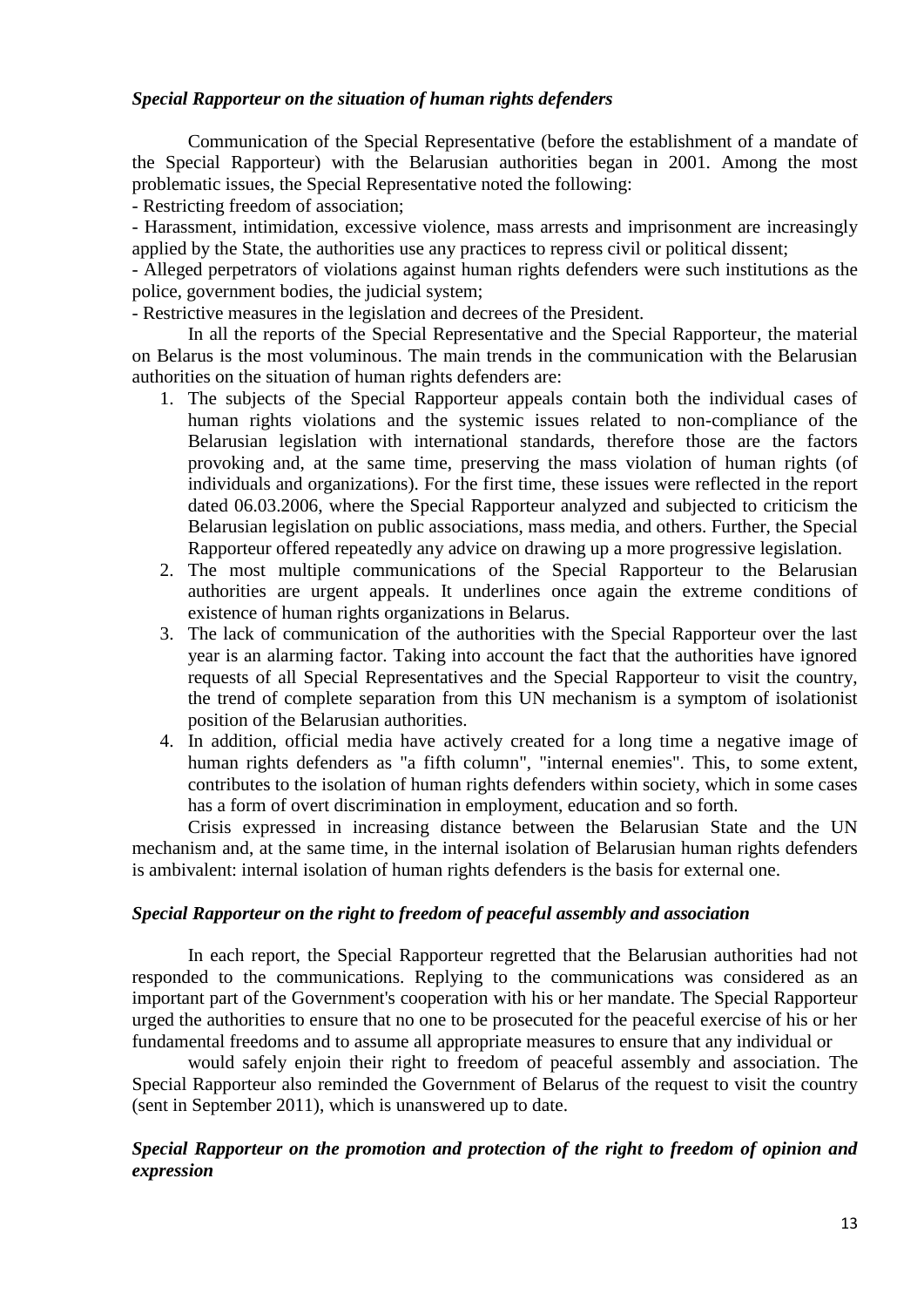The Special Rapporteur was the most important for Belarusian human rights defenders: the situation in Belarus was described by him or her in a record number of reports – 12. Most of the cases described were persecution of journalists, independent media, human rights defenders. The Special Rapporteur also recommended repeatedly to bring the legislation of Belarus in line with international standards.

In the period of 28.05-01.06.1997, the Special Rapporteur visited the Republic of Belarus. In his report, Special Rapporteur noted worsening of working conditions of media, persecution of staff of independent and opposition media, cases of censorship in the course of the elections and referenda; administrative and financial sanctions against non-state media, growing threat of a complete termination of the activities of the media, the problem of distributing independent media products, denial of access to media to members of the opposition. The Special Rapporteur has repeatedly urged the Belarusian authorities to respect article 19 of the International Covenant on Civil and Political Rights and to eliminate the improper restrictions on the right to freedom of opinion and expression.

The Special Rapporteur the most active communicated with the Government in 2007; in the communications of the Special Rapporteur, the concern over multiple cases of persecution of activists and opposition leaders after the protest actions in 2006, as well as independent media was reflected. The government`s responses were primarily based on clarifying to the Special Rapporteur the provisions of the Belarusian legislation; persecution of journalists and media were often explained by "dissemination of false information", "defaming the country's international image" (1998); from 2003, almost all cases of deprivation of accreditation, persecution of civil society activists and journalists were related to "libel on the President." In the letter dated 03.12.2003, the Special Rapporteur requested to undertake a country visit to Belarus, but received no response. The Special Rapporteur, in his 2011 report, noting the high intensity of contacts with the Government of the Republic of Belarus, however, pointed to that 13 his communications in 2004, 2006 and 2008 remained unanswered.

About 30% out of all the Special Rapporteur`s communications on the promotion and protection of the right to freedom of opinion and expression was sent by him jointly with the Special Rapporteur on the situation of human rights defenders, it is a distinctive feature of their communicating with the Government of Belarus.

Despite this long and regular experience of communicating with the authorities, there was no information about the activities of the Special Rapporteur on the promotion and protection of the right to freedom of opinion and expression in the official media, it was only regularly reported by the victims of violations of human rights in this field - human rights defenders and independent journalists - in their media resources. The recent amendments to the Law "On the Media" (December 2014), providing repressive measures against the independent Internet resources, creation of a register of the distributors of printed and electronic media may prospectively create difficulties for the dissemination of independent media, and it may happen that nobody will report about the interaction of the Special Rapporteur with the Government.

In general, the activeness of the Special Rapporteurs correlated with the dynamics of massive human rights violations and the persecution of civic leaders and activists during the peaceful protests against the election results. This dynamics is presented visually in Diagram 1. As a basis for the quantitative data was taken a number of the communications of some Special Rapporteurs whose mandates were established to protect freedom from torture, freedom of assembly and association, opinion, judges and lawyers, as well as the protection of human rights defenders.

The diagram shows that the highest peak of the activeness was in 2006 - the year of the Presidential election and the mass protests - and in the next 2007. The next peak of the activeness was in 2011, when repressions followed the suppression of peaceful protests against the election results in 2010. However, the activeness of the Special Rapporteurs on the situation of human rights defenders and on the protection of the right to freedom of opinion and expression was remaining consistently high.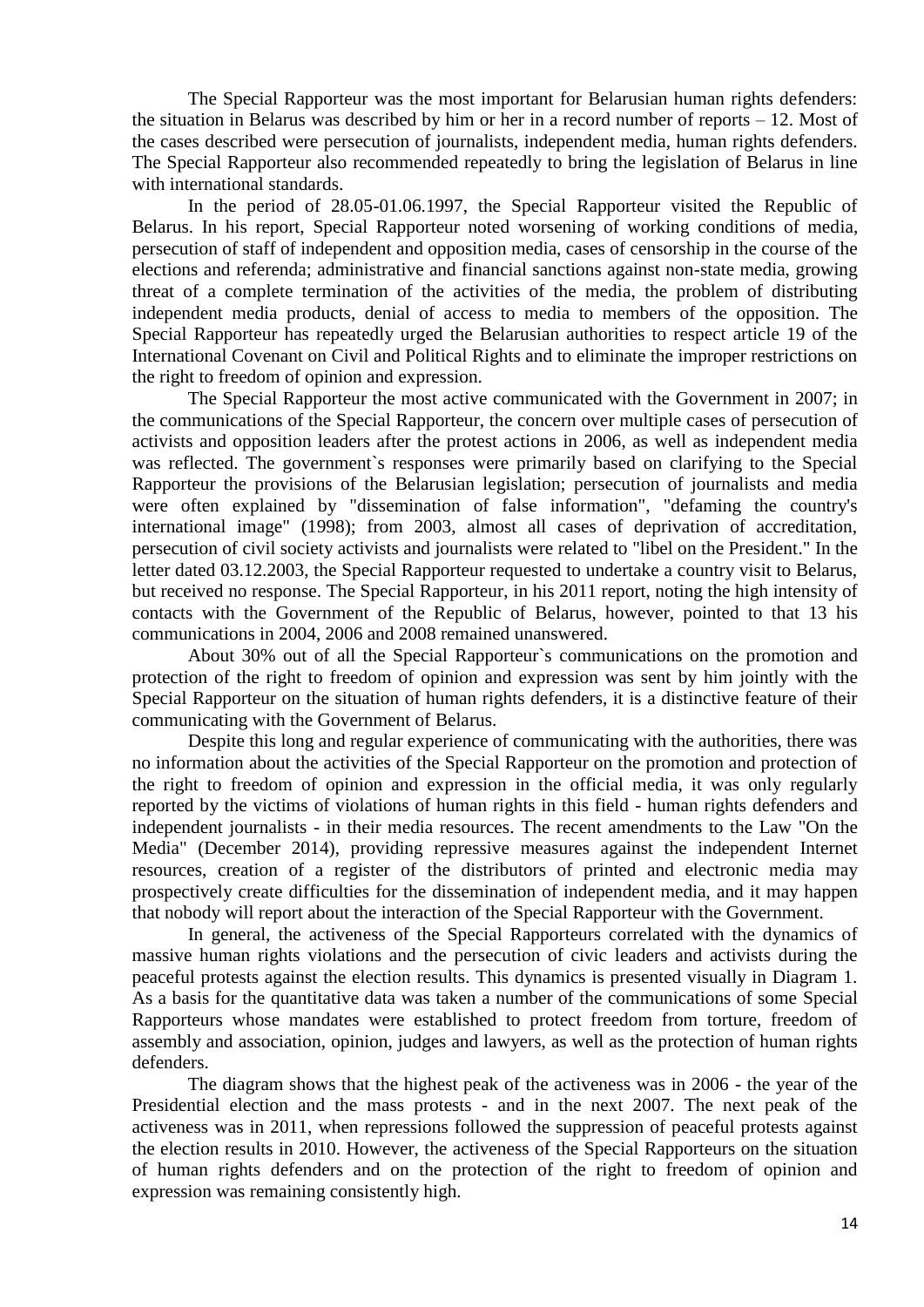*Diagram 1. Dynamics of the Special Rapporteurs` activeness in relation to the Government of the Republic of Belarus*



#### *Special Rapporteur on the situation of human rights in Belarus*

The mandate of the Special Rapporteur on the situation of human rights in Belarus was firstly established by the Commission on Human Rights resolution 2004/14 in 2004. In this resolution, the Commission requested the Special Rapporteur to directly contact the government and people of Belarus in order to study the situation of human rights in Belarus and oversee the development of a program of human rights education for all segments of society, in particular for personnel of law enforcement bodies, the judiciary system staff, prison officials, and civil society, and to report to the Commission.

The Special rapporteur for the period 2004-2007 has been Adrian Severin.

In his 2005 report, he "regrets that the Government of Belarus has not responded favorably to his request to visit the country and, in general, has not cooperated with him in the fulfilment of his mandate." This report contained recommendations regarding the death penalty, disappearances of political activists, torture, ill-treatment, cruel and inhuman punishment and treatment, detention, the independence of judges and lawyers, media freedom, the freedom of assembly, of association, of religion, political rights.

In the 2007 report, the Special Rapporteur, describing the worsening of the human rights situation, notes that "the Republic of Belarus has also not complied with reporting obligations under the treaties it has ratified. Thus, outstanding reports were not forwarded respectively to the Committee on Economic, Social and Cultural Rights (due in 1999 and 2004); to the Human Rights Committee (due in 2001); to the Committee against Torture (due in 2000 and 2004); to the Committee on the Elimination of Discrimination against Women (due in September 2006); and to the Committee on the Rights of the Child under the Optional Protocol on the sale of children, child prostitution and child pornography (due in 2004)."

On 28 June 2012, the mandate of the Special Rapporteur on the situation of human rights in Belarus was re-established by the Human Rights Council resolution 20/13. On 1 November 2012, Miklos Haraszti (Hungary) took over the functions of the Special Rapporteur.

In the April 2013 report, the Special Rapporteur tells, that "the information gathered from primary sources suggests the existence of systemic and systematic violations of human rights,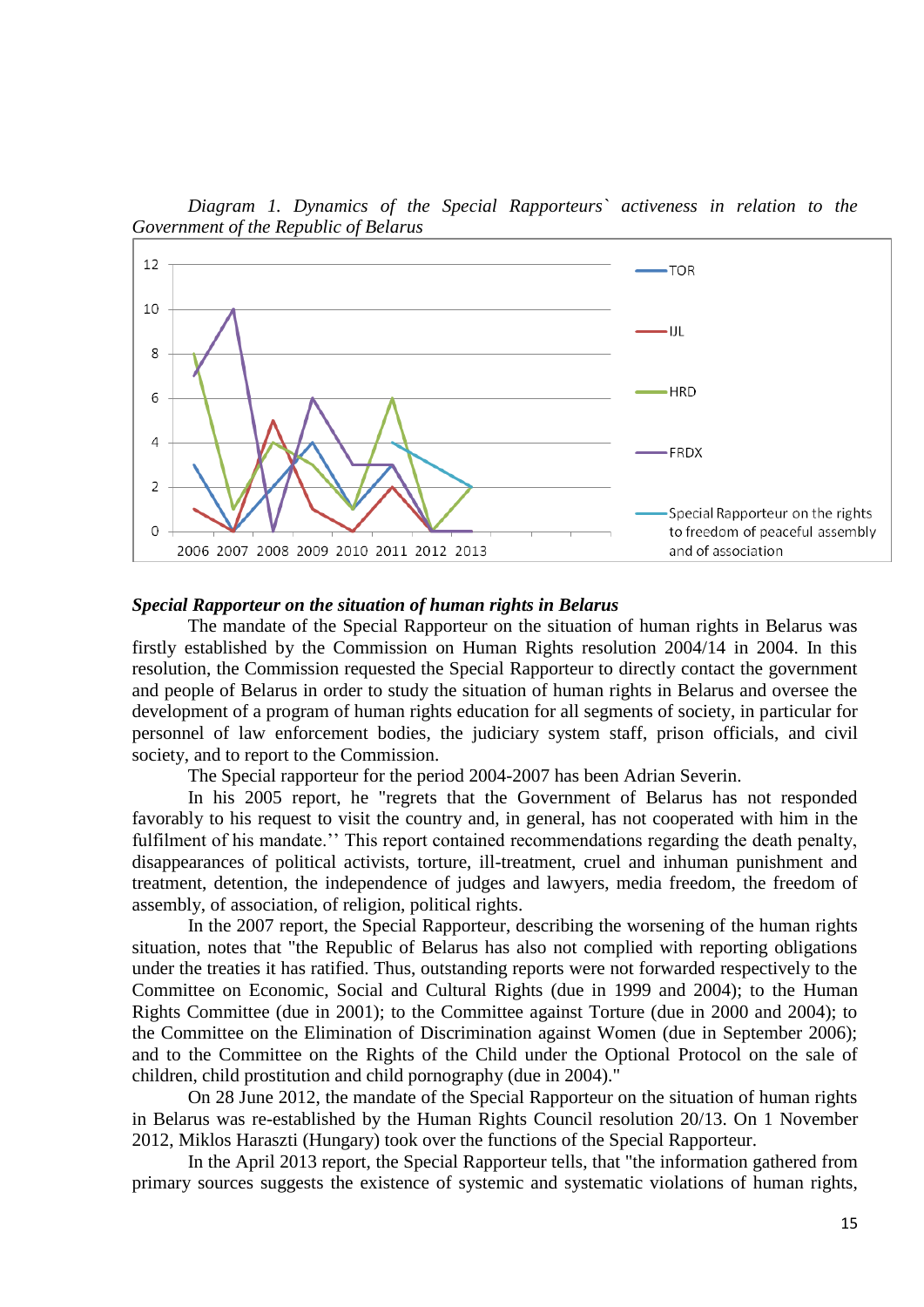especially in the areas of due process, fair trial, and torture. The effective denial reported of the full enjoyment of the freedoms of expression and opinion, of peaceful assembly and of association is in itself indicative of the state of human rights in Belarus, as these rights are so often the pathway along which other civil, cultural, economic, political and social rights are exercised."

In the August 2013 report, the Special Rapporteur stated again the worsening of the situation and recommended the Government in view of the election in 2015:

(a) Ensure that the process of electoral legislative reform;

(b) Guarantee independent election commissions;

(c) Ensure a transparent vote count;

(d) Repeal the law making it a criminal office to criticize public figures or the Republic;

(e) Guarantee non-interference by the Government in the media;

(f) Reform and improve the system of judicial self-governance with a view to freeing it from the executive;

 $(g)$ …

 $(h)$ …

(i) Expedite legislative reforms to ensure the absolute prohibition of torture;

 $(i)$ …

(k) Implement training and capacity-building for the police, the national security services and military personnel on international human rights standards;

 $(l)$  …

(m) Conduct prompt, impartial and thorough investigations for any acts of intimidation and violence against human rights defenders and journalists;

(n) Repeal article 193.1 of the Criminal Code that criminalizes public activities without official permission;

(o) Ensure full rehabilitation for individuals who have been politically prosecuted and convicted, including the removal of any criminal record and limitations on their participation in political life and elections;

 $(p)$  ...

 $(q)$  ...

(r) Amend the Law on Mass Events in Belarus to comply with the constitution and international standards;

(s) Recognize and extend full cooperation to the mandate holder by engaging in dialogue and facilitating a country visit by the end of 2013.

In the 2014 report, Special Rapporteur once again "urges the Government to undertake measures to implement comprehensively all the recommendations made by the United Nations human rights mechanisms – treaty bodies, the Universal Periodic Review, special procedures and those from the High Commissioner for Human Rights."

In a statement made on 24 December 2014, Miklos Haraszti told that "in 2014, the Belarus Government made welcome efforts to ease the tensions and human rights crisis which evolved in the region. However, despite the expectations of the international community… the internal human rights situation in Belarus shows no signs of improvement." The persecution of human rights defenders and independent journalists continued throughout the year; in December 2014, a new Internet law established direct governmental censorship over all internet-based communications; and death sentences continued to be handed down and executed.

The Belarusian authorities do not recognize the mandate of the Special Rapporteur on the situation of human rights in Belarus, considering it "a political gamble of the European Union", "an instrument of political manipulation and pressure." The Special Rapporteur was unable to visit the country, to meet with government officials, to receive a reply to his requests.

75% of respondents-Belarusian human rights defenders stated about communication with the Special Rapporteur and, at the same time, the results of this communication were appreciated.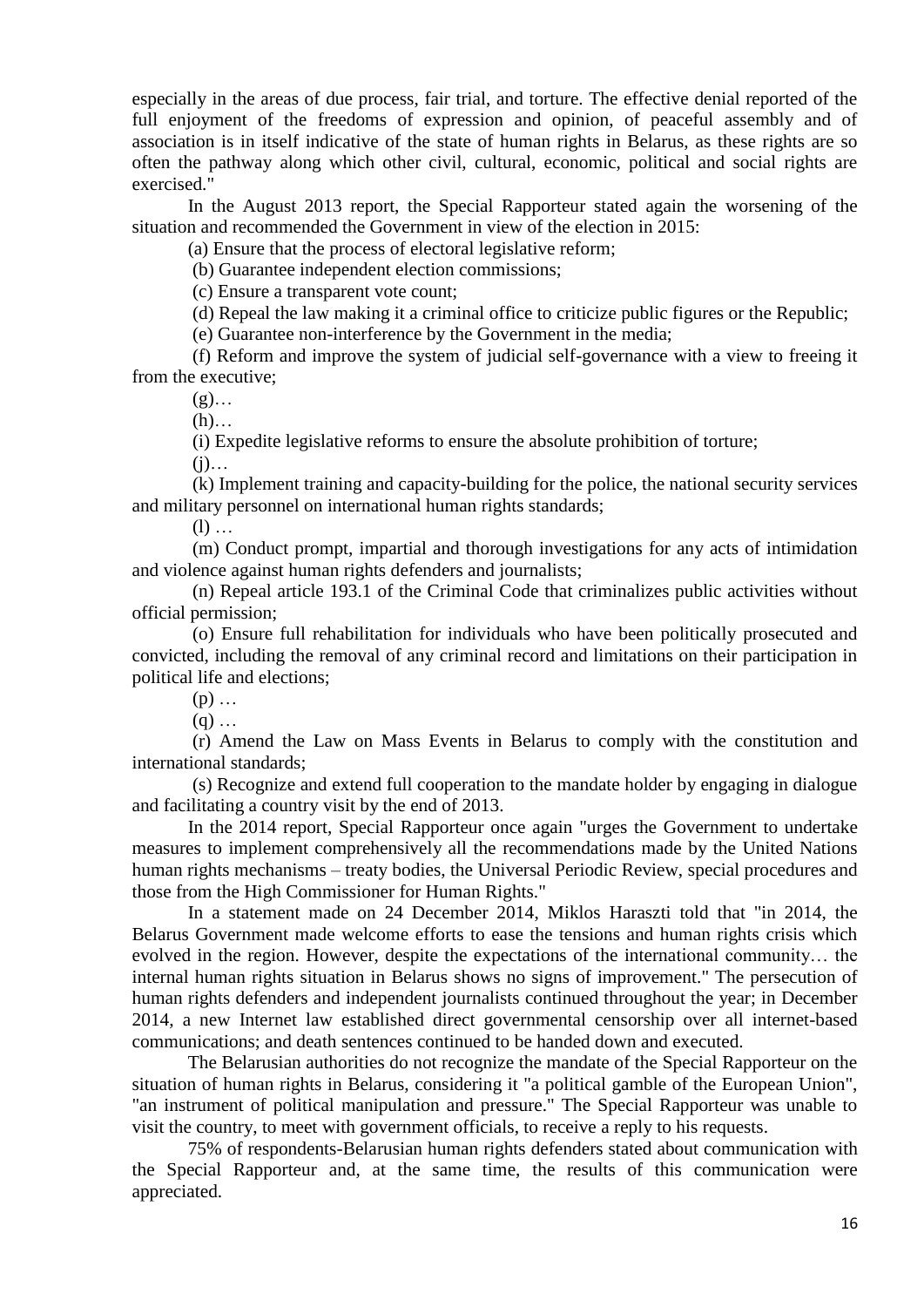#### **Findings**

According to the survey of human rights defenders results, the quantity rating of communications to special rapporteurs is as follows:



The effects of resort to special rapporteurs were formulated and fixed in the answers of human rights defenders.

#### *Communication effects:*

The system of the sustainable communications of human rights defenders with some special rapporteurs was formed, in particular, with the Special Rapporteur on Belarus, with thematic mandate holders, which are able to address urgent cases: on executions, on torture, on the situation of human rights defenders, on freedom of opinion, on the independence of judges and lawyers.

It should be noted that human rights defenders` communicating with the country mandate holder does not exclude or replace communicating with the thematic mandate holders. In this area, the potential of human rights organizations is far from exhausted, interaction with the thematic mandate holders, whom have not yet been communicated with, is very promising, in particular with: the Special Rapporteur on contemporary forms of racism, racial discrimination, xenophobia and related intolerance, the Special Rapporteur on violence against women, its causes and consequences, the Special Rapporteur on the promotion of truth, justice, reparation and guarantees of non-recurrence, the Special Rapporteur on contemporary forms of slavery, including its causes and consequences, the Special Rapporteur on the **implications for human rights of the environmentally sound management and disposal ofhazardous [substances and](http://www.ohchr.org/EN/Issues/Environment/ToxicWastes/Pages/SRToxicWastesIndex.aspx)  [wastes](http://www.ohchr.org/EN/Issues/Environment/ToxicWastes/Pages/SRToxicWastesIndex.aspx)**, the Special Rapporteur on the Rights of Persons with Disabilities, the Special Rapporteur on the right of everyone to the enjoyment of the highest attainable standard of physical and mental health, the Special Rapporteur on minority issues, etc.

The material of thematic mandate holders` annual reports, given above, demonstrates that an outcome, in spite of political will of the authorities, depends on frequency of contacts with special rapporteurs and on quality of messages prepared.

In 2010, Belarus sent the invitations to some thematic mandate holders to visit the country: on freedom of opinion and expression, on freedom of religion, on freedom of judges, on trafficking in people and child pornography, on the rights of migrants, on violence against women. In 2014, these invitations were confirmed. The possible visits of the special rapporteurs would increase the chances of the human rights community of the full-fledged communication.

#### *Institutional effects:*

The State and special rapporteurs communicate, but their partnership does not arise. However, a stable communication system has developed between human rights organizations, taking into account the areas of their specialization and international communicational capacity.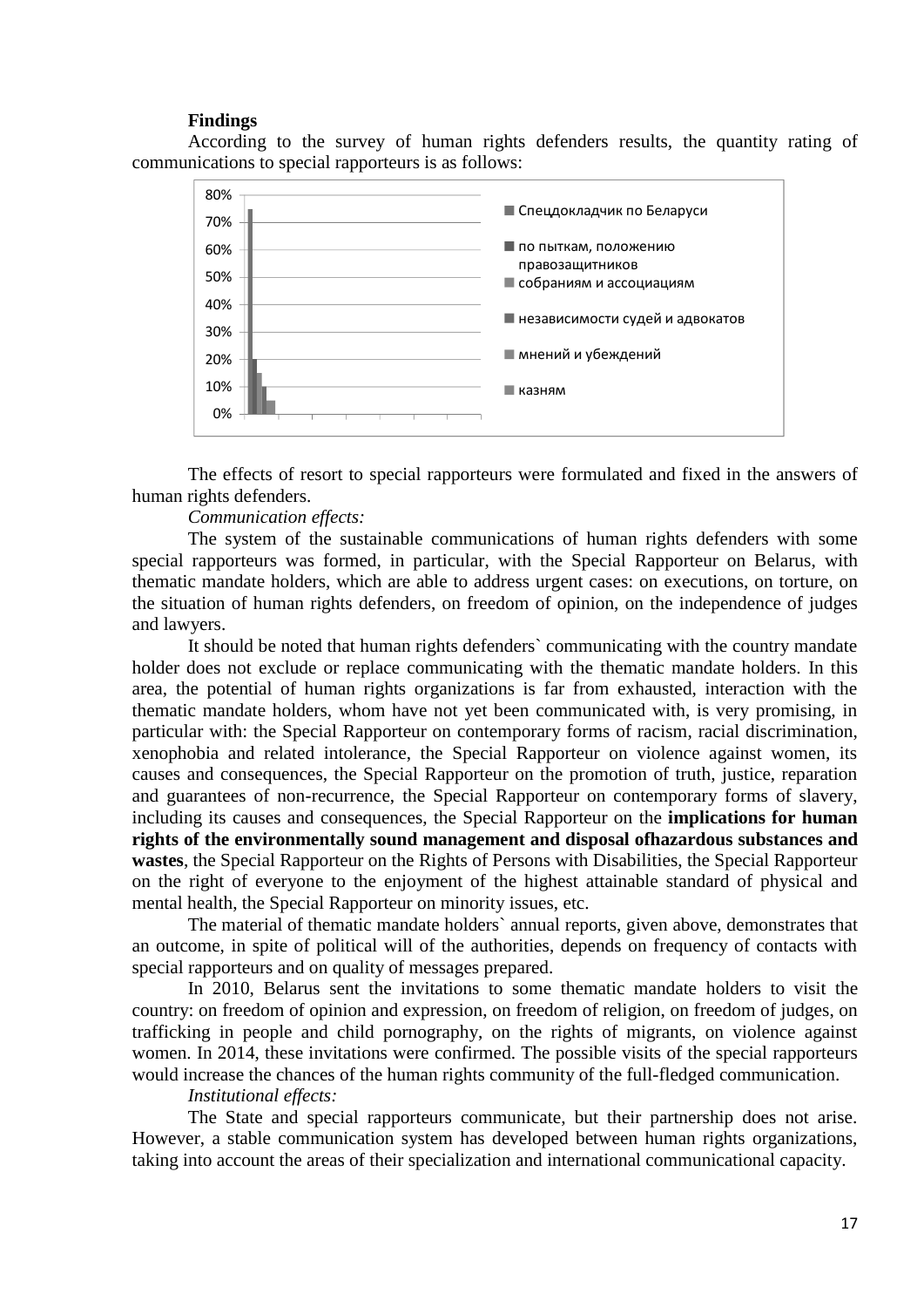#### *Cumulative effects:*

Now, communication with special rapporteurs is situational: when critical situations arise and to be addressed. Virtually no recommendations of a systemic nature, except for the field of human trafficking, has not been taken into account by the Belarusian authorities, so it is impossible to talk about serious cumulative effects. But, the fact of analyzing by special rapporteurs the Belarusian legislation (the Criminal Code, the Criminal Procedure Code, the Laws "On Mass Media", "On mass events" and others) is positive, and the comments regarding the Belarusian legislation made in special rapporteurs` reports can be very useful as serious arguments of human rights defenders in dialogue with the Government.

In addition, it attracts attention the specifics of the Government`s responses to special rapporteurs` communications: in almost 90% of the responses the Government clarifies special rapporteurs the Belarusian legislation, without trying to assess its actions in terms of international standards, including the permissible restriction on the rights. Only in some cases the responses contained references to the articles of the International Covenant on Civil and Political Rights.

#### *Awareness-raising effects:*

Information about the interaction of human rights defenders with special rapporteurs is bound within the media space of human rights organizations` online resources. Obviously, the lack of public information about the UPR, as well as special rapporteurs has a negative impact on the image of the authorities and the image of human rights defenders within the country. A vast corpus of information about the activities of the thematic mandate holders is virtually inaccessible for an ordinary reader and even for the overwhelming majority of human rights defenders: the information is in English, making difficult to navigate on the UN website and familiarize with the annual reports of special rapporteurs. The image of the country mandate holder within the country was formed in many respects through negative perception of him by the authorities, and negativism towards Adrian Severin was automatically and unfairly extended to Miklos Haraszti and his activities. Although the emphasis, the general rhetoric and stylistics of Miklos Haraszti`s reports are devoted to the legal framework of Belarus and recommendations for its improvement. Against the background of a great relustance of the authorities to present objective information about special rapporteurs, the responsibility of human rights organizations for forming a media-informational and, at the same time, educational space is totally obvious.

### *Political effects*:

Special rapporteurs` recommendations are considered by human rights defenders as an instrument to influence on the Government of Belarus. In this case, the very fact of inviting some special rapporteurs is, nevertheless, demonstrates the authorities` concern of their international image.

The recommendations for improving the interaction of human rights defenders with society, special rapporteurs and the Government may be the following:

- rebrand human rights work: the emphasis in the work to be done on the connection of human rights with ensuring the quality of life, otherwise appealing to "democratic values" will never be understood by the majority of Belarusian citizens;
- strengthen communicative and educational presence in a public space (visual and verbal), translate the texts of Special Rapporteurs` reports and acquaint the public with them;
- make more active professional training and work with regional offices to promote international standards in a public space;
- intensify work with the Special Rapporteurs in terms of advice on the implementation of international standards, especially for the protection of freedom of opinion and belief in domestic legislation;
- work comprehensively with the Special Rapporteurs, both thematic and country, special attention should be paid to the interaction with those mandate holders, who have not worked with the information on Belarus and can be promising for such cooperation;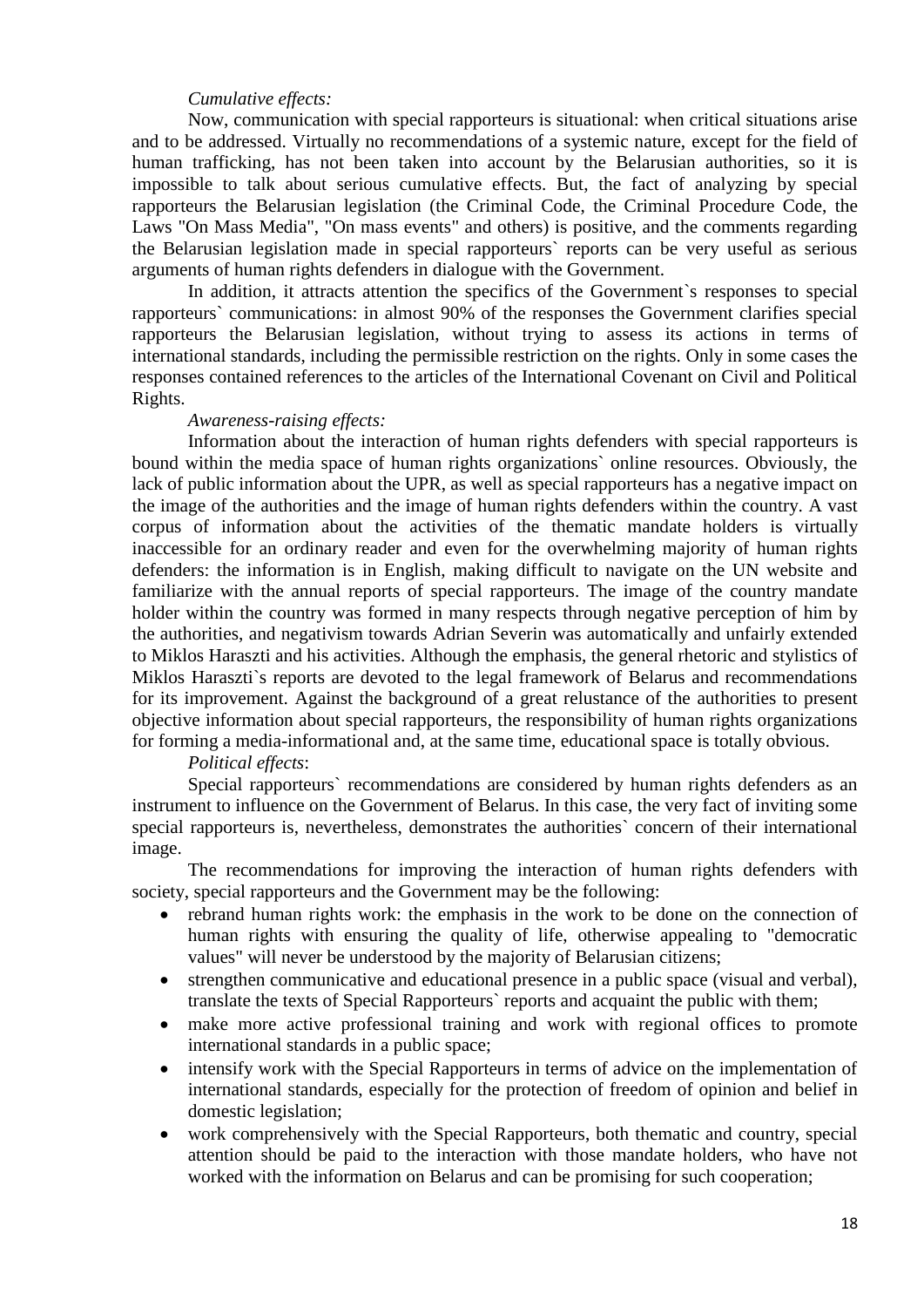strengthen communication with relevant ministries and agencies to clarify them international standards in the context of a comparison them with the norms of the existing Belarusian legislation.

The human rights community in Belarus must create a public demand for the protection of rights, in this case, communication with the Special Rapporteurs will be perceived by the Belarusian authorities as the necessary to improve national legislation and the country's international image.

# *2. Special procedures of the Human Rights Council: The Working Group on Arbitrary Detention*

The Working Group on Arbitrary Detention is a special procedure established by the Commission on Human Rights (now - the Human Rights Council) in 1991, with the following mandate: (a) to investigate cases of arbitrary detention or other cases of detention inconsistently with the relevant international standards; (b) to seek and receive information from Governments and intergovernmental and non-governmental organizations, and receive information from the individuals concerned, their families or their representatives; (c) to present an overal annual report to the Human Rights Council.

The Working Group on Arbitrary Detention is the only non-treaty mechanism which has a mandate directly providing for consideration of individual complaints.

The Working Group worked out the criteria to determine whether a deprivation of liberty was arbitrary, as well as the procedures used by it (inquiry procedure for individual cases, 'deliberations' procedure; urgent action procedure; field missions)<sup>3</sup>.

The Working Group undertook a visit to the Republic of Belarus at the invitation of the Government from 16 to 26 August 2004, visiting a great number of detention centres and having individual meetings in private with more than 200 detainees.

By the results of the visit, the Working Group prepared a report<sup>4</sup> in which identified a number of issues of concern: the excessive power given to the prosecutors and investigators during the pre-trial detention period; the lack of independence of the National Bar Association and judicial authorities; pre-trial detention regime; detention as a mean of suppressing freedom of expression; jurisdiction of civilians to military courts; inadequate protection of vulnerable prisoners; the lack of guaranties for placement in psychiatric hospitals. A number of recommendations were made by the WGAD in the report.

After its visit, the Working Group was very active to ascertain whether the progress in the implementation of its recommendations by the Republic of Belarus. Based on the report of the Working Group at the seventh session of UN Human Rights Council<sup>5</sup> (March 2008), the Government reported about the progress in the implementation of its recommendations (implementation of the National Programme for the Enhancement of the Penal Correction System on the Ministry of Internal Affairs (2006-2010), adoption of the Code of the Republic of Belarus "On the Judicial System and a Status of Judges", other explanations concerning the provisions of existing law addressing the issues of concern of the Working Group).

Thus, in terms of general issues and recommendations of the Working Group, the Republic of Belarus assumed certain measures to cooperate with this international mechanism, it is a positive trend. However, it should be recognized that to date the Republic of Belarus failed to achieve any significant progress in the field of arbitrary detentions, as well as in the fields related to this problem (the judicial system, the independence of lawyers and judges, preliminary

ny.un.org/doc/UNDOC/GEN/G04/166/25/PDF/G0416625.pdf?OpenElement

1

<sup>&</sup>lt;sup>3</sup> Access: <http://www.ohchr.org/Documents/Publications/FactSheet26ru.pdf>

<sup>4</sup> Report of the Working Group on Arbitrary Detention, MISSION TO BELARUS, E/CN.4/2005/6/Add.3, 25 November 2004. Access: http://daccess-dds-

<sup>5</sup> A/HRH/7/4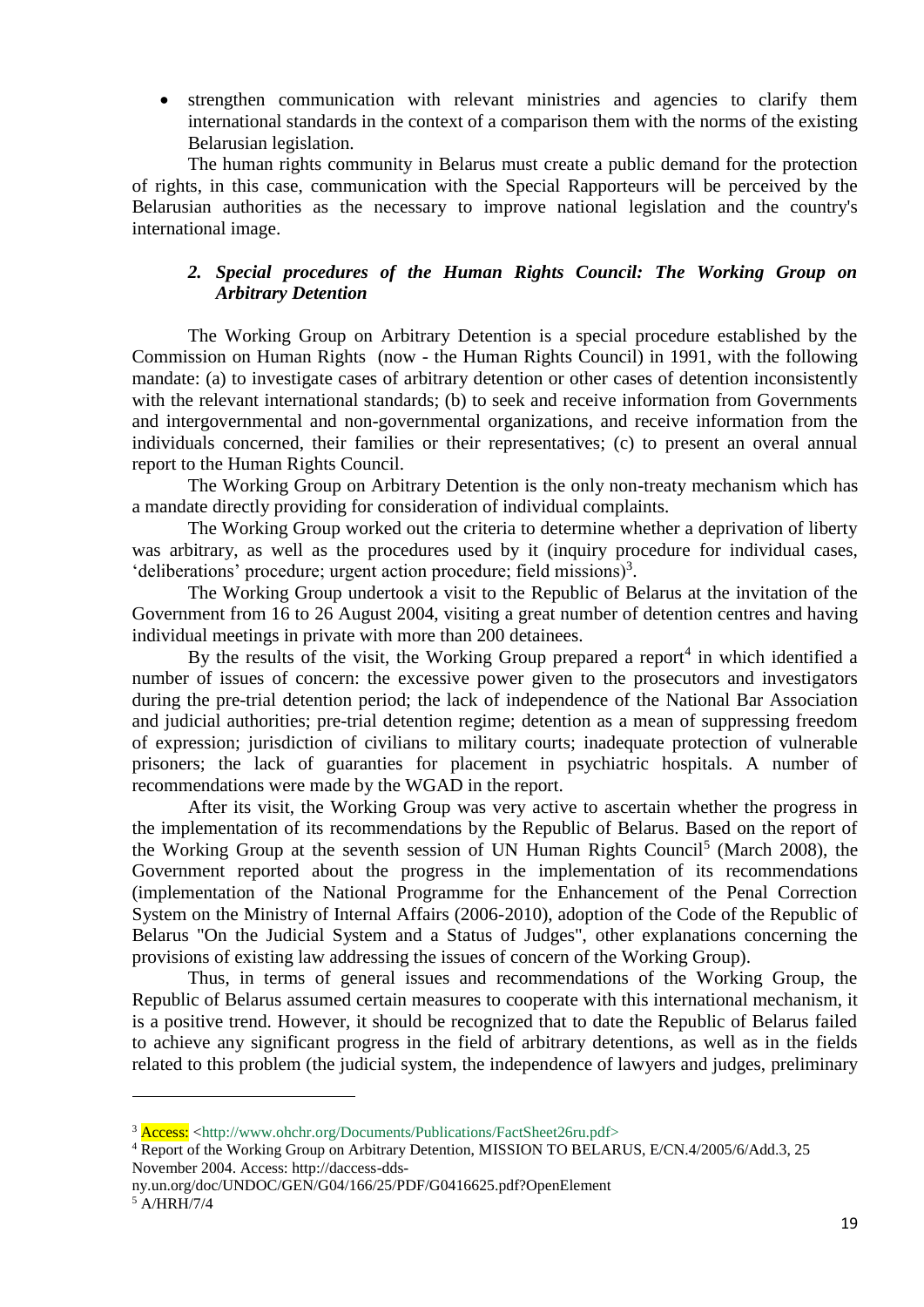investigation and penal system). The majority of the recommendations are remaining unfulfilled, and only some of them are realizing.

The Working Group on Arbitrary Detention adopted four opinions on individual communications in respect of the Republic of Belarus:

1) Opinion No. 37/2005 adopted by the Working Group on Arbitrary Detention at the sixty-second session of the Commission on Human Rights, September 2, 2005 concerning Mr. Mikhail Marynich.

2) Opinion № 13/2011 adopted by the Working Group on Arbitrary Detention at its sixtieth session, 2-6 May 2011 concerning Mr. Nikolai Statkevich;

3) Opinion № 14/2012 adopted by the Working Group on Arbitrary Detention at its sixtythird session, 30 April – 4 May 2012 concerning Mr. Andrei Sannikov;

4) Opinion № 39/2012 adopted by the Working Group on Arbitrary Detention at its sixtyfourth session, 27-31 August 2012 concerning Mr. Ales Bialiatski.

In all the cases the Working Group determined that detentions and deprivation of liberty of the indicated Belarusian citizens were arbitrary and violated international obligations of the Republic of Belarus. The Working Group requested the authorities to take steps to remedy the situation in each case and to pay compensations to these persons.

The State participated in communications during consideration of these cases by the Working Group, but did not take any steps to implement the decisions of the Working Group and in 2013 announced that it "sees no point in collaboration with the Working Group of its current composition."<sup>6</sup> The Ministry of Foreign Affairs points out that "the implementation of the opinions of the Working Group on Arbitrary Detention is not covered by the international obligations of the Republic of Belarus in accordance with international treaties the Republic of Belarus is a party to."<sup>7</sup>

#### **Findings**

**.** 

The analysis of the Working Group authorities and its procedures given above leads to the conclusion that it is a rather simple, but effective international mechanism. It should be emphasized the desire of the Belarusian authorities to maintain interaction with the Working Group on the implementation of institutional recommendations to improve the situation in the area of arbitrary detention. Some of these recommendations are being in the process of implementation by the country.

On the other hand, the Republic of Belarus, which has communicated on individual submission till 2013, refuses to implement final decisions (opinions) of the Working Group.

There are following effects of the use of this international mechanism:

*Preventive effect* can be traced in connection with the use of urgent actions by the Working Group in relation to persons in a dangerous position. It follows from the reports of the Working Group that after urgent appeals to the Government some of the persons deprived of liberty are released. Thus, according to the Working Group information in its report at the fourth session of the Human Rights Council on 9 January 2007, after two urgent appeals of the Working Group concerning 298 detained persons of 50 of them were released.<sup>8</sup>

*Cumulative effect:* during the cooperation of the Republic of Belarus with the Working Group on Arbitrary Detention a whole range of materials was accumulated, including as the

8 A/HRC/4/40, <http://daccess-dds-ny.un.org/doc/UNDOC/GEN/G07/101/23/PDF/G0710123.pdf?OpenElement>

<sup>&</sup>lt;sup>6</sup> On the 22th session of the Human Rights Council on 5 March 2013 the Belarusian delegation made a statement on the report and in connection with the activities of the Working Group on Arbitrary Detention in which expressed its disagreement with the findings of consideration of Mr. Bialiatski`s case by the Working Group, indicating that the Working Group had considered the case "violating its mandate," " had ignored the Government information on this case." The Delegation stated "political involvement" of the Working Group and that "Belarus sees no point in further interaction with the Working Group of its current composition."

<sup>7</sup> The response of the Ministry of Foreign Affaires to an application of Mr. Stefanovich.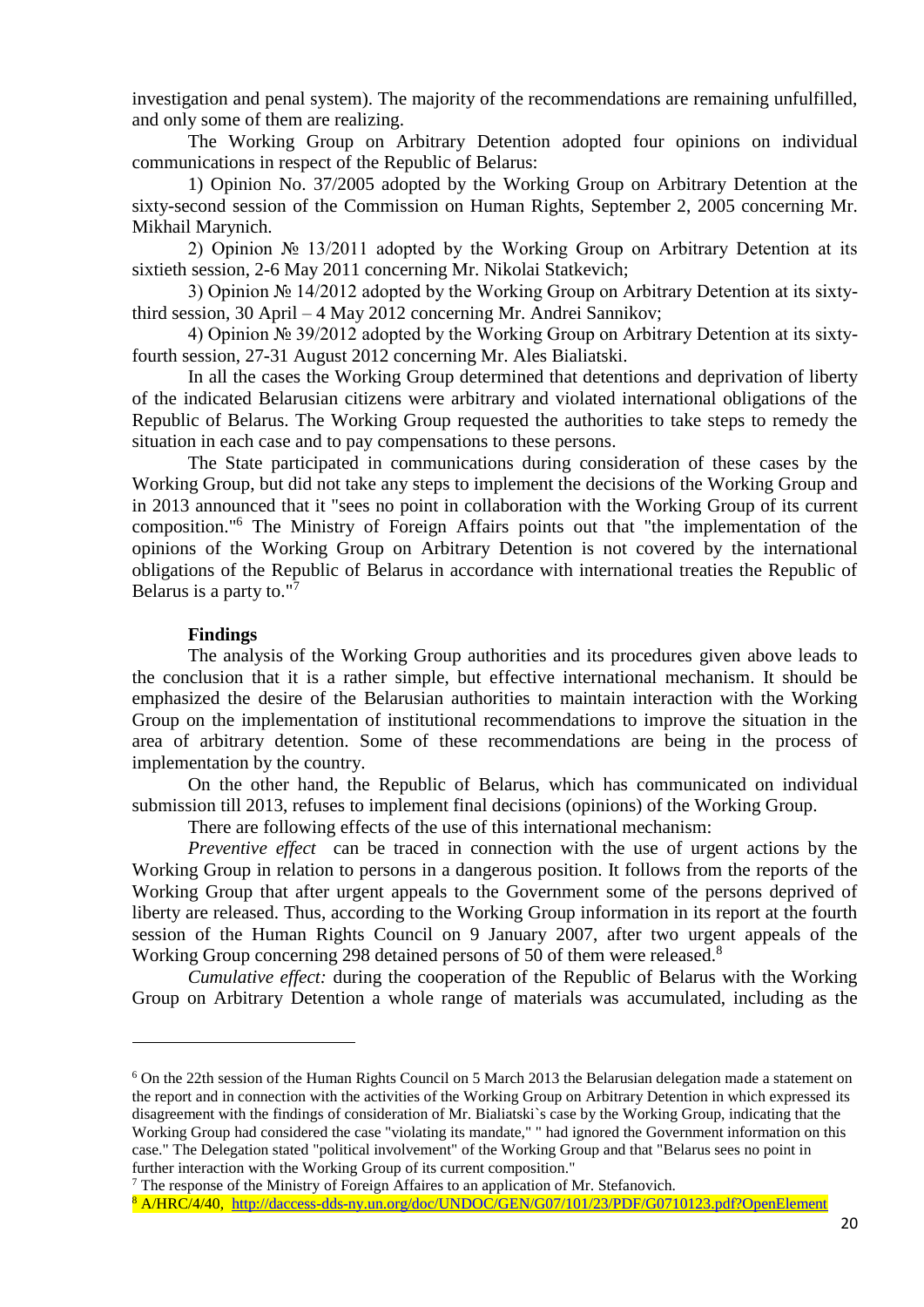opinions of the Working Group on individual communications, as a report by the results of the visit to the country in 2004 containing recommendations for improvement of the situation - both regarding legislation and law enforcement.

*Awareness-raising effect*: opinions and findings of the Working Group on individual communications are disseminated in a public space, giving legal justification of illegality of using arbitrary detentions in the Republic of Belarus.

*Communication and empirical effects:* human rights defenders successfully mastered the mechanism, this leaded to receiving positive decisions of the Working Group and releasing some detained persons. If until 2012 the Working Group has considered only 4 such communications, during the interview in 2014, 8 out of 20 respondents reported about the use of this mechanism by them. And now such communications are sent in the cases of mass arbitrary detentions.

### *4. Procedure for submission of reports to the bodies monitoring the core international human rights treaties*

Human rights treaty bodies are committees of independent experts nominated and elected for fixed renewable terms of four years by State parties which monitor implementation of the core international human rights.<sup>9</sup>

Committees perform a number of functions in accordance with the provisions of the treaty established them. Those are the examination of the periodic reports of States parties, the consideration of individual complaints, conducting investigations in the field, as well as the adoption of general comments explaining certain provisions of the treaty and the organization of thematic discussions regarding the treaties.

*Examining the reports of States parties*. When a state ratifies a treaty, it assumes a legal obligation to comply with the rights specified in it. However, accession to the treaty is only the first step, because recognition of the rights on paper is not enough to ensure their compliance in practice. In this regard, in addition to the obligation to implement the provisions of the treaty, each State Party shall also submit to the relevant treaty bodies the periodic reports on how the rights are respected. In addition to the reports of States parties, the treaty bodies may receive information on the situation of human rights in the country from other sources, including national human rights institutions, civil society organizations, international and national structures and UN entities, other intergovernmental organizations, professional groups and scientific institutions. Most Committees specially set aside time in their plenary sessions to hear the presentations of civil society organizations and UN entities. In light of all available information treaty bodies examine the report in the presence of the State party delegation. On the

<sup>&</sup>lt;sup>9</sup>There are ten human rights treaty bodies in the United Nations: the [Human Rights Committee](http://www.ohchr.org/EN/HRBodies/CCPR/Pages/CCPRIndex.aspx) (CCPR) monitors implementation of the International Covenant on Civil and Political Rights (1966) and its optional protocols; the [Committee on Economic, Social and Cultural Rights](http://www.ohchr.org/en/hrbodies/cescr/pages/cescrindex.aspx) (CESCR) monitors implementation of the International Covenant on Economic, Social and Cultural Rights (1966); the [Committee on the Elimination of Racial](http://www.ohchr.org/EN/HRBodies/CERD/Pages/CERDIndex.aspx)  [Discrimination](http://www.ohchr.org/EN/HRBodies/CERD/Pages/CERDIndex.aspx) (CERD) monitors implementation of the International Convention on the Elimination of All Forms of Racial Discrimination (1965); the [Committee on the Elimination of Discrimination against Women](http://www.ohchr.org/en/hrbodies/cedaw/pages/cedawindex.aspx) (CEDAW) monitors implementation of the Convention on the Elimination of All Forms of Discrimination against Women (1979) and its optional protocol (1999); the [Committee against Torture](http://www.ohchr.org/en/hrbodies/cat/pages/catindex.aspx) (CAT) monitors implementation of the Convention against Torture and Other Cruel, Inhuman or Degrading Treatment (1984); the [Committee on the Rights](http://www.ohchr.org/EN/HRBodies/CRC/Pages/CRCIndex.aspx)  [of the Child](http://www.ohchr.org/EN/HRBodies/CRC/Pages/CRCIndex.aspx) (CRC) monitors implementation of the Convention on the Rights of the Child (1989) and its optional protocols (2000); the [Committee on Migrant Workers](http://www2.ohchr.org/english/bodies/cmw/index.htm) (CMW) monitors implementation of the International Convention on the Protection of the Rights of All Migrant Workers and Members of Their Families (1990); the [Committee on the Rights of Persons with Disabilities](http://www.ohchr.org/EN/HRBodies/CRPD/Pages/CRPDIndex.aspx) (CRPD) monitors implementation of the International Convention on the Rights of Persons with Disabilities (2006); the [Committee on Enforced Disappearances](http://www.ohchr.org/EN/HRBodies/CED/Pages/CEDIndex.aspx) (CED) monitors implementation of the International Convention for the Protection of All Persons from Enforced Disappearance (2006).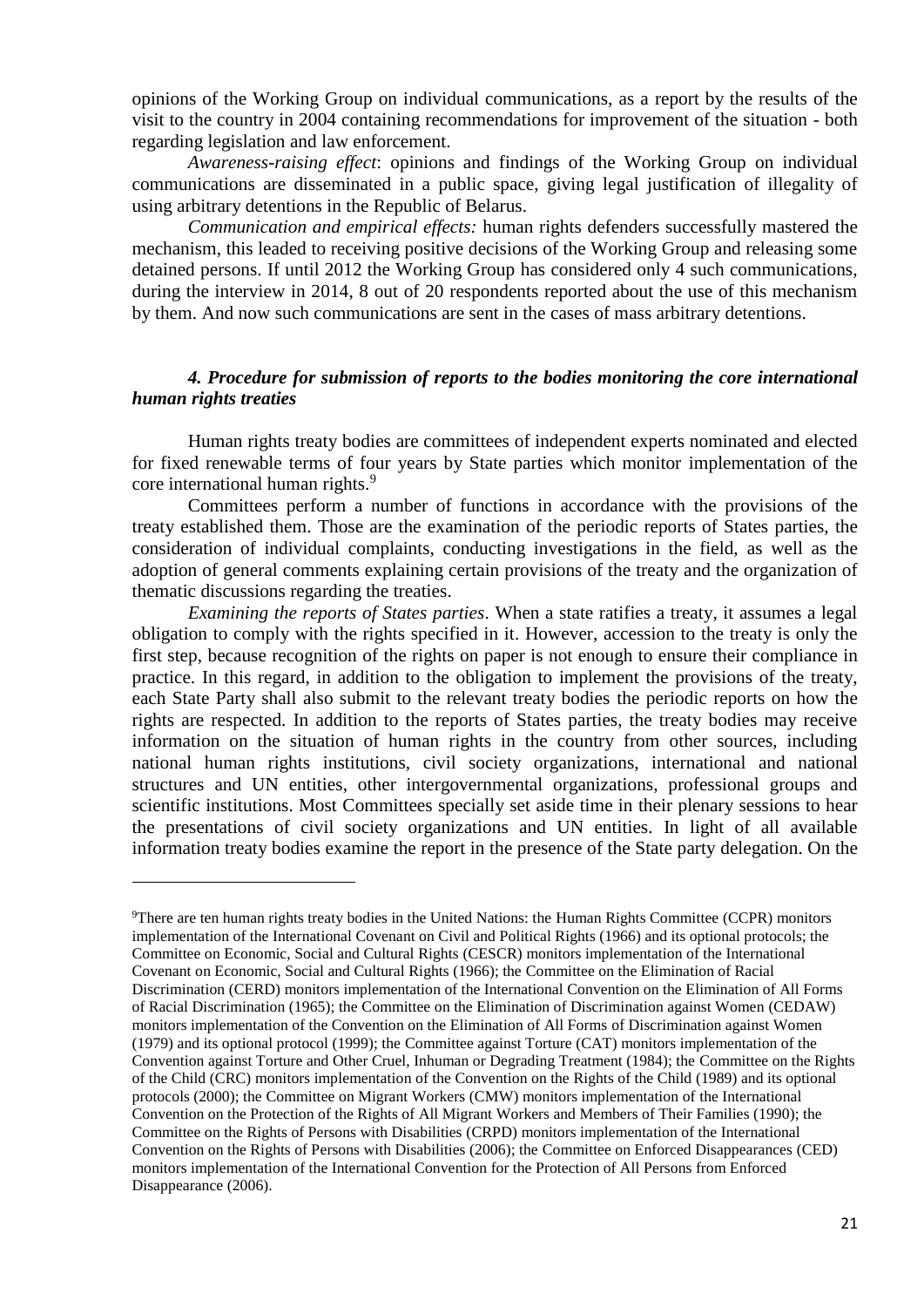basis of constructive dialogue, the Committee publishes its observations and recommendations, called "concluding observations".

Six out of ten UN human rights treaty bodies - Committees - have jurisdiction in relation to the Republic of Belarus: The Human Rights Committee<sup>10</sup>, the Committee on Economic, Social and Cultural Rights<sup>11</sup>, the Committee on the Elimination of Racial Discrimination<sup>12</sup>, the [Committee on the Elimination of Discrimination against Women](http://www.ohchr.org/en/hrbodies/cedaw/pages/cedawindex.aspx)<sup>13</sup>, the Committee against [Torture](http://www.ohchr.org/en/hrbodies/cat/pages/catindex.aspx)<sup>14</sup>, the [Committee on the Rights of the Child](http://www.ohchr.org/EN/HRBodies/CRC/Pages/CRCIndex.aspx)<sup>15</sup>.

Information on examining the reports of the Republic of Belarus is presented in the tables:

| <b>Reporting</b> | <b>Session</b><br>(year) | for<br>date<br>Due     | of<br>Date            | <b>Information</b> | of<br>Date        |
|------------------|--------------------------|------------------------|-----------------------|--------------------|-------------------|
| cycle            | of<br>the                | reporting by the       | submitting            | from<br>civil      | submitting<br>the |
|                  | Committee's              | <b>Republic</b><br>of  | report<br>by the      | society            | Committee's       |
|                  | work                     | <b>Belarus</b>         | <b>Republic</b><br>of | organizations      | concluding        |
|                  |                          |                        | <b>Belarus</b>        |                    | observations      |
| V                | 114(2015)                | initially<br>Set<br>to |                       | Joint submission   |                   |
|                  |                          | 11.07.2001             |                       | of<br>the          |                   |
|                  |                          |                        |                       | Belarusian         |                   |
|                  |                          |                        |                       | Helsinki           |                   |
|                  |                          |                        |                       | Committee<br>and   |                   |
|                  |                          |                        |                       | Human<br>the       |                   |
|                  |                          |                        |                       | Rights<br>Center   |                   |
|                  |                          |                        |                       | "Viasna" (2010)    |                   |
| IV               | 61 (1997)                | 04.11.1993             | 11.04.1995            |                    | 19.11.1997        |
| Ш                | 45 (1992)                | 04.11.1988             | 04.07.1990            |                    | 25.09.1992        |
| $\mathbf{I}$     | 23 (1984)                | 04.11.1983             | 04.07.1984            |                    |                   |
|                  | 5 (1978)                 | 22.03.1977             | 09.06.1978            |                    |                   |

# **Human Rights Committee (HRC)**

 $\overline{a}$ 

### **Committee on Economic, Social and Cultural Rights (CESCR)**

| <b>Reporting cycle</b> | <b>Session</b> | $(year)$ Due date for Date  |                                    | of   Information | Date of submitting   |
|------------------------|----------------|-----------------------------|------------------------------------|------------------|----------------------|
|                        | of             | the reporting by submitting |                                    | civil<br>from    | Committee`s<br>l the |
|                        | Committee's    |                             | the Republic report by the society |                  | concluding           |
|                        | work           | of Belarus                  | of '<br>Republic                   | organizations    | observations         |

<sup>&</sup>lt;sup>10</sup> The International Covenant on Civil and Political Rights (1966), signature: 19.03.1968, ratification: 05.10.1973, entering into force: 03.23.1976.

 $11$  The International Covenant on Economic, Social and Cultural Rights (1966), signature: 03.19.1968, ratification: 05.10.1973, entering into force: 03.01.1976.

<sup>&</sup>lt;sup>12</sup> The International Convention on the Elimination of All Forms of Racial Discrimination (1965), signature: 03.07.1966, ratification: 01.27.1969, entering into force: 05.08.1969.

<sup>&</sup>lt;sup>13</sup> The International Convention on the Elimination of All Forms of Discrimination against Women (1979), signature: 17.07.1980, ratification: 22.12.1980, entering into force: 03.09.1981.

<sup>&</sup>lt;sup>14</sup> The Convention against Torture and Other Cruel, Inhuman or Degrading Treatment or Punishment (1984), signature: 19.12.1985, ratification: 29.01.1987, entering into force: 26.06.1987.

<sup>&</sup>lt;sup>15</sup> The Convention on the Rights of the Child (1989), signature: 26.01.1990, ratification: 28.07.1990, entering into force: 31.10.1990.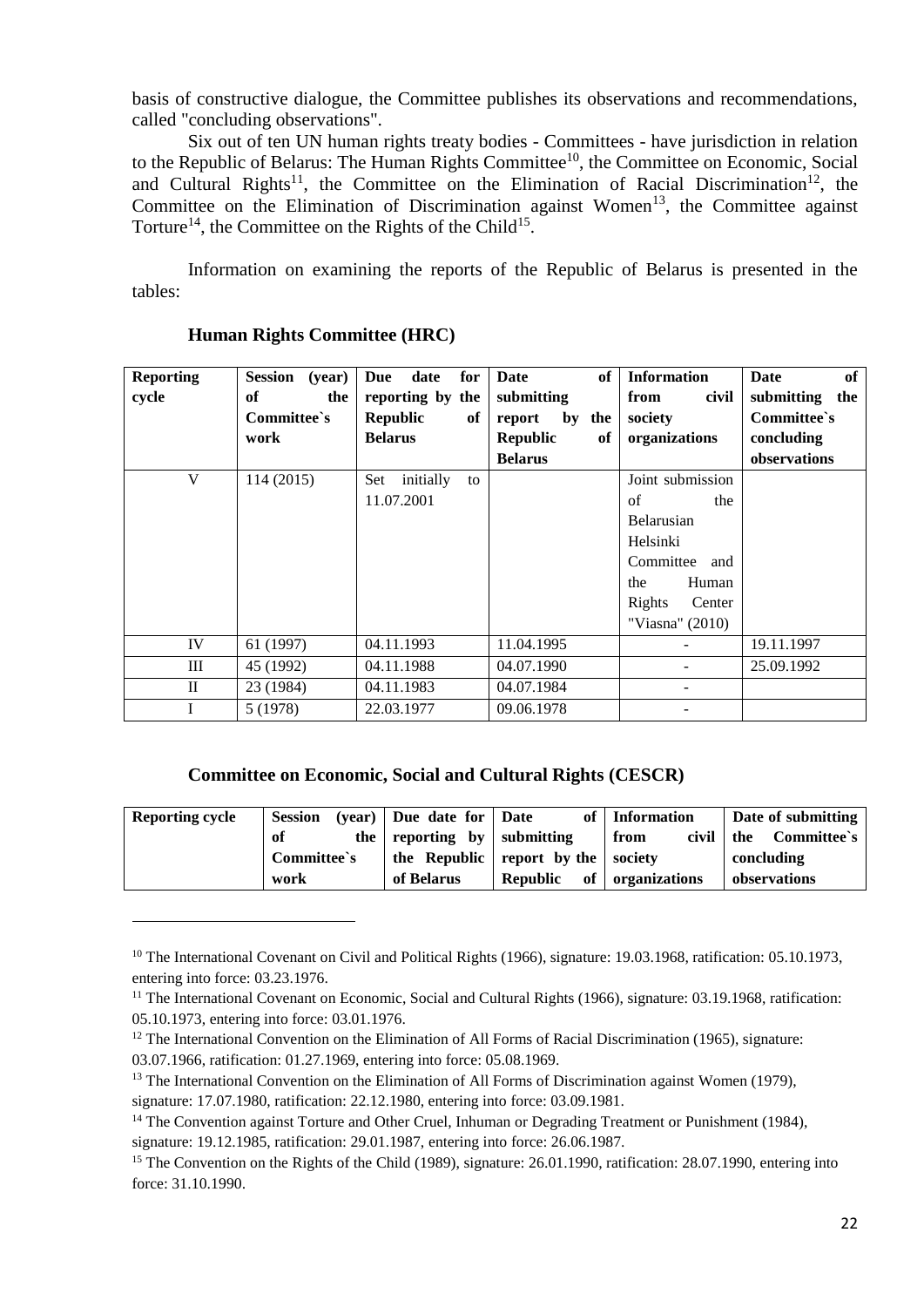|              |           |            | <b>Belarus</b> |                          |            |
|--------------|-----------|------------|----------------|--------------------------|------------|
| <b>VII</b>   |           | 30.11.2018 |                | -                        |            |
| $IV - IV$    | 51 (2013) | 30.06.2009 | 19.11.2010     | The<br>Equal             | 12.12.2013 |
|              |           |            |                | Rights<br>Trust          |            |
|              |           |            |                | (October 2013)           |            |
|              |           |            |                | Global                   |            |
|              |           |            |                | Initiative to End        |            |
|              |           |            |                | All<br>Corporal          |            |
|              |           |            |                | Punishment of            |            |
|              |           |            |                | Children                 |            |
|              |           |            |                | (March 2013)             |            |
| III          | 15 (1996) | 30.06.1994 | 20.04.1995     | ٠                        | 02.12.1996 |
| $\mathbf{I}$ | WG (1984) | 01.09.1983 | 28.11.1983     | $\overline{\phantom{0}}$ | 30.04.1984 |
|              | WG (1980) | 01.09.1977 | 09.06.1978     | $\overline{\phantom{0}}$ | 28.04.1980 |

# **Committee on the Elimination of Racial Discrimination (CERD)**

| <b>Reporting</b>        | Session (year)   | Due<br>date<br>$for \,  $ | of<br>Date                | <b>Information</b>       | of<br>Date        |
|-------------------------|------------------|---------------------------|---------------------------|--------------------------|-------------------|
| cycle                   | <b>of</b><br>the | reporting by the          | submitting                | from<br>civil            | submitting<br>the |
|                         | Committee's      | <b>Republic</b><br>of     | by the<br>report          | society                  | Committee's       |
|                         | work             | <b>Belarus</b>            | <b>Republic</b><br>of     | organizations            | concluding        |
|                         |                  |                           | <b>Belarus</b>            |                          | observations      |
| XX-XXIII                |                  | 08.05.2016                |                           |                          |                   |
| XVIII - XIX             | 83 (2013)        | 08.08.2008                | 02.08.2012;               |                          | 23.09.2013        |
|                         |                  |                           | 24.09.2014:               |                          |                   |
|                         |                  |                           | Follow-up<br><b>State</b> |                          |                   |
|                         |                  |                           | party's report            |                          |                   |
| $XV - XVII$             | 65 (2004)        | 08.05.1998                | 20.02.2004                | $\blacksquare$           | 10.12.2004        |
| XIV                     | 50 (1997)        | 08.05.1996                | 15.08.1996                | $\overline{\phantom{a}}$ | 23.04.1997        |
| $XI - XIII$             | 47 (1995)        | 08.05.1990                | 27.10.1994                | $\overline{\phantom{a}}$ | 22.09.1995        |
| $\mathbf X$             | 38 (1990)        | 08.05.1988                | 25.01.1989                |                          | 01.01.1991        |
| IX                      | 34 (1987)        | 08.05.1986                | 22.05.1986                |                          | 01.01.1987        |
| <b>VIII</b>             | 31 (1985)        | 08.05.1982                | 08.06.1984                | $\overline{\phantom{a}}$ |                   |
| VII                     | 27 (1983)        | 08.05.1982                | 16.07.1982                | $\blacksquare$           |                   |
| VI                      | 22(1980)         | 08.05.1980                | 12.05.1980                | $\blacksquare$           |                   |
| $\overline{\mathbf{V}}$ | 19 (1979)        | 08.05.1978                | 09.06.1978                | $\overline{\phantom{a}}$ |                   |
| IV                      | 14 (1976)        | 08.05.1976                | 18.05.1976                | $\mathbf{r}$             |                   |
| Ш                       | 10 (1974)        | 08.05.1974                | 24.04.1974                | $\sim$                   |                   |
| $\mathbf{I}$            | 7(1973)          | 08.05.1972                | 12.06.1972                | $\blacksquare$           |                   |
| $\overline{I}$          | 3(1971)          | 08.05.1970                | 05.08.1970                | $\sim$                   |                   |

# **[Committee on the Elimination of Discrimination against Women](http://www.ohchr.org/en/hrbodies/cedaw/pages/cedawindex.aspx) (CEDAW)**

| <b>Reporting</b><br>cycle | <b>Session</b><br>(year) of the<br>Committee`<br>s work | Due<br>date<br>reporting by the<br><b>Republic</b><br>of<br><b>Belarus</b> | for Date of submitting<br>by the<br>report<br>Republic<br>of<br><b>Belarus</b> | Information<br>from<br>civil<br>society<br>organizations                                          | of<br>Date<br>submitting<br>the<br>Committee's<br>concluding |
|---------------------------|---------------------------------------------------------|----------------------------------------------------------------------------|--------------------------------------------------------------------------------|---------------------------------------------------------------------------------------------------|--------------------------------------------------------------|
|                           |                                                         |                                                                            |                                                                                |                                                                                                   | observations                                                 |
| <b>VIII</b>               |                                                         | 01.02.2015                                                                 |                                                                                |                                                                                                   |                                                              |
| VII                       | 48 (2011)                                               | 03.09.2006;<br>04.02.2013:<br>Follow-up<br>State<br>party's report         | 01.07.2009<br>06.11.2013:<br>Follow-up<br>State<br>party's report              | The Global Initiative<br>to End All Corporal<br>Punishment<br>of<br>Children<br>(June<br>$2010$ : | 06.04.2011                                                   |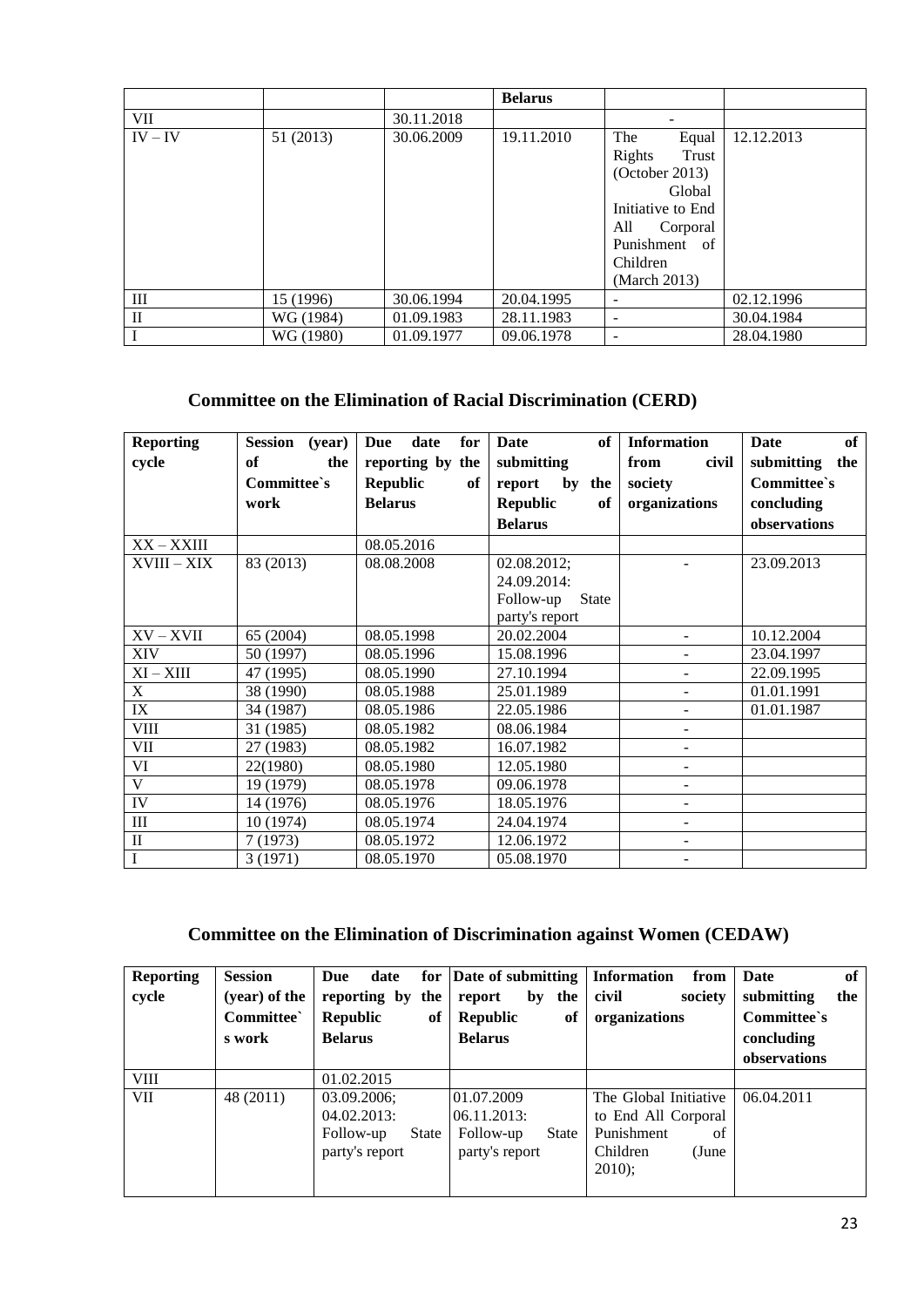|                   |                     |                          |                          | International<br>Disability Alliance                    |                          |
|-------------------|---------------------|--------------------------|--------------------------|---------------------------------------------------------|--------------------------|
|                   |                     |                          |                          | (2 reports) (2010,<br>2011);                            |                          |
|                   |                     |                          |                          |                                                         |                          |
|                   |                     |                          |                          | Joint submission of<br>Belarusian<br>NGO <sub>s</sub> : |                          |
|                   |                     |                          |                          | "Women"s                                                |                          |
|                   |                     |                          |                          | Independent<br>Democratic                               |                          |
|                   |                     |                          |                          | Movement" "Centre                                       |                          |
|                   |                     |                          |                          | of<br>Legal<br>Transformation",                         |                          |
|                   |                     |                          |                          | "Europa<br>Donna",                                      |                          |
|                   |                     |                          |                          | "NOVAK"<br>Laboratory,                                  |                          |
|                   |                     |                          |                          | "Belarusian                                             |                          |
|                   |                     |                          |                          | Confederation<br>of                                     |                          |
|                   |                     |                          |                          | Democratic<br>Trade<br>Unions" (2010);                  |                          |
|                   |                     |                          |                          | The Equal Rights                                        |                          |
|                   |                     |                          |                          | Trust (2011);                                           |                          |
|                   |                     |                          |                          | The United Nations                                      |                          |
|                   |                     |                          |                          | Educational,<br>Scientific<br>and                       |                          |
|                   |                     |                          |                          | Cultural                                                |                          |
|                   |                     |                          |                          | Organization                                            |                          |
|                   |                     |                          |                          | (UNESCO) (January<br>2011)                              |                          |
| $IV - VI$         | 30 (2004)           | 03.09.2002               | 19.12.2002               | The United Nations                                      | 18.03.2004               |
|                   |                     |                          |                          | Educational,<br>Scientific<br>and                       |                          |
|                   |                     |                          |                          | Cultural                                                |                          |
|                   |                     |                          |                          | Organization<br>(UNESCO)                                |                          |
|                   |                     |                          |                          | (November 2003)                                         |                          |
| $\;$ III          | 22 (2000)           | 03.09.1990               | 01.07.1993               | The United Nations   01.01.2000<br>Educational,         |                          |
|                   |                     |                          |                          | Scientific<br>and                                       |                          |
|                   |                     |                          |                          | Cultural<br>Organization                                |                          |
|                   |                     |                          |                          | (UNESCO)                                                |                          |
|                   |                     |                          |                          | (February 2000);                                        |                          |
|                   |                     |                          |                          | The World Health                                        |                          |
|                   |                     |                          |                          | Organization                                            |                          |
|                   |                     |                          |                          | (WHO)<br>(February<br>$2000$ ;                          |                          |
|                   |                     |                          |                          |                                                         |                          |
|                   |                     |                          |                          | International Labour<br>Organization (ILO)              |                          |
|                   |                     |                          |                          | (February 2000)                                         |                          |
| $\mathbf{I}$<br>Ι | 8 (1989)<br>2(1983) | 03.09.1986<br>03.09.1982 | 03.03.1987<br>04.10.1982 | $\blacksquare$<br>$\blacksquare$                        | 13.02.1990<br>01.01.1984 |
|                   |                     |                          |                          |                                                         |                          |

# **[Committee against Torture](http://www.ohchr.org/en/hrbodies/cat/pages/catindex.aspx) (CAT)**

| Reporting | <b>Session</b> | $(year)$ Due | date | for Date                        | of | Date           | Ol |
|-----------|----------------|--------------|------|---------------------------------|----|----------------|----|
| cvcle     | - 01           |              |      | the reporting by the submitting |    | submitting the |    |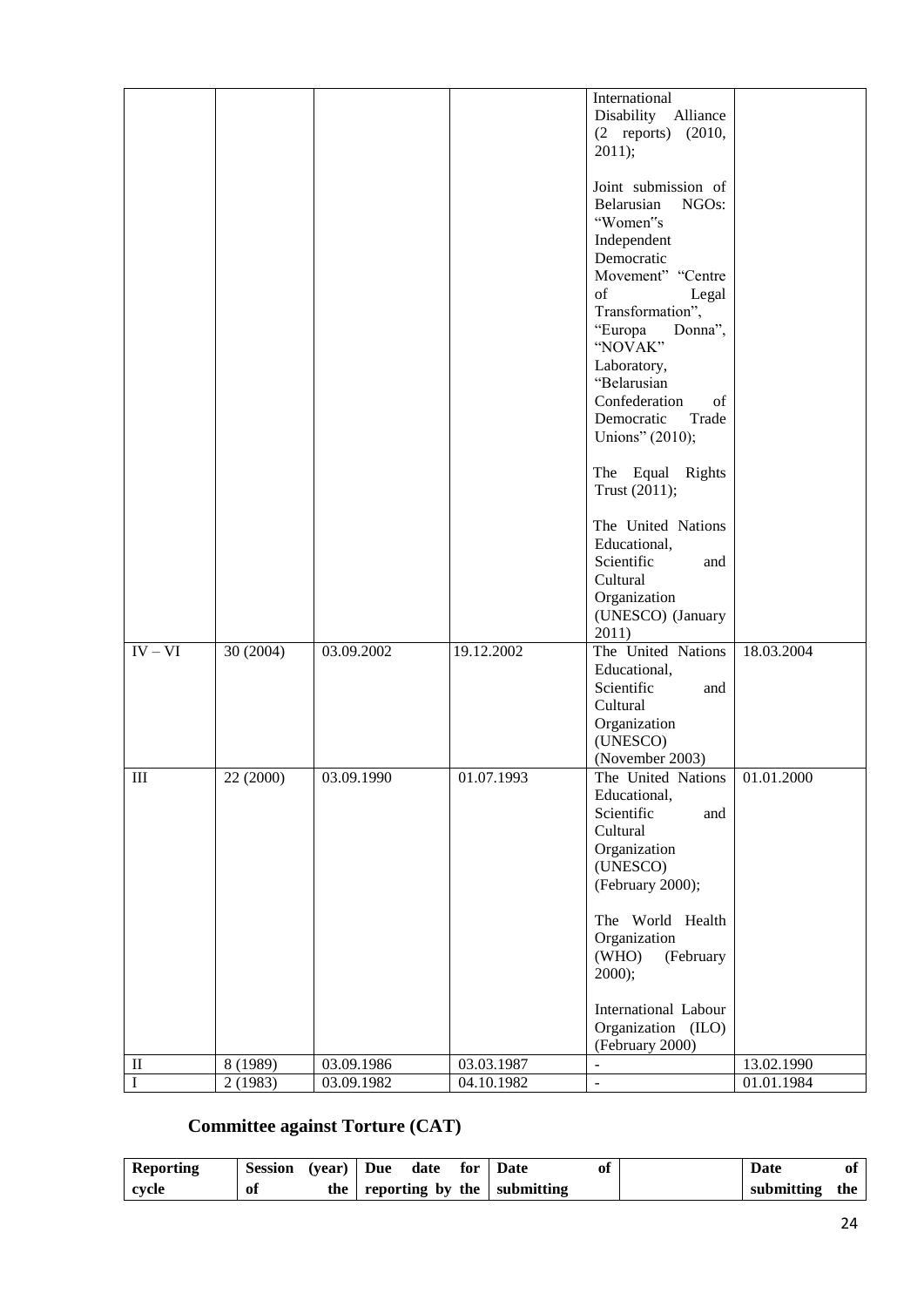|           | Committee's | <b>Republic</b><br>of <sub>1</sub>                                                                 | by the<br>report                                                                                                                                       |                                                                                                                                                                                                                                                                                                                                                                                                                                                                                                                                                                                                                                                                                                                                       | Committee's  |
|-----------|-------------|----------------------------------------------------------------------------------------------------|--------------------------------------------------------------------------------------------------------------------------------------------------------|---------------------------------------------------------------------------------------------------------------------------------------------------------------------------------------------------------------------------------------------------------------------------------------------------------------------------------------------------------------------------------------------------------------------------------------------------------------------------------------------------------------------------------------------------------------------------------------------------------------------------------------------------------------------------------------------------------------------------------------|--------------|
|           | work        | <b>Belarus</b>                                                                                     | <b>Republic</b><br>of                                                                                                                                  |                                                                                                                                                                                                                                                                                                                                                                                                                                                                                                                                                                                                                                                                                                                                       | concluding   |
|           |             |                                                                                                    | <b>Belarus</b>                                                                                                                                         |                                                                                                                                                                                                                                                                                                                                                                                                                                                                                                                                                                                                                                                                                                                                       | observations |
| V         | 51 (2013)   | 08.12.2013:<br>List<br>of issues prior to<br>reporting;<br>25.11.2015: Due<br>for<br>State<br>date |                                                                                                                                                        |                                                                                                                                                                                                                                                                                                                                                                                                                                                                                                                                                                                                                                                                                                                                       |              |
| IV        | 47 (2011)   | party reporting<br>25.06.2000;<br>25.11.2012:<br>Follow-up<br>State<br>party's report              | 21.12.2009;<br>27.11.2012:<br>Follow-up<br><b>State</b><br>party's report;<br>23.10.2013:<br>Follow-up<br>additional<br><b>State</b><br>party's report | International<br>Federation<br>for<br>Rights<br>Human<br>(FIDH) and the<br>Human<br>Rights<br>Center "Viasna"<br>(October 2011);<br>Global Initiative<br>To<br>End<br>All<br>Corporal<br>Punishment<br><b>Of</b><br>Children<br>(October 2011);<br>Joint submission<br>of<br>Belarusian<br>NGOs:<br>Committee<br>"Solidarity",<br>"Legal<br>Initiative",<br>Belarusian<br>Helsinki<br>Committee,<br>"Legal<br>Transformation<br>Centre",<br>"Platform", the<br>Human<br>Rights<br>Centre "Viasna"<br>(October 2011);<br>Human<br>Rights<br>Watch (October<br>2011);<br>International<br>Disability<br>Alliance (IDA);<br>Follow-up report<br>of the Belarusian<br>public initiative<br>"Human Rights<br>Activists<br>Against Torture" | 07.12.2011   |
| $\rm III$ | 25 (2000)   | 25.06.1996                                                                                         | 29.09.1999                                                                                                                                             | (23.10.2013)                                                                                                                                                                                                                                                                                                                                                                                                                                                                                                                                                                                                                                                                                                                          | 20.11.2000   |
| $\rm II$  | 9 (1992)    | 25.06.1992                                                                                         | 15.09.1992                                                                                                                                             | $\overline{\phantom{0}}$                                                                                                                                                                                                                                                                                                                                                                                                                                                                                                                                                                                                                                                                                                              | 26.06.1993   |
| I         | 3 (1989)    | 25.06.1988                                                                                         | 11.01.1989                                                                                                                                             | $\overline{\phantom{m}}$                                                                                                                                                                                                                                                                                                                                                                                                                                                                                                                                                                                                                                                                                                              |              |
|           |             |                                                                                                    |                                                                                                                                                        |                                                                                                                                                                                                                                                                                                                                                                                                                                                                                                                                                                                                                                                                                                                                       |              |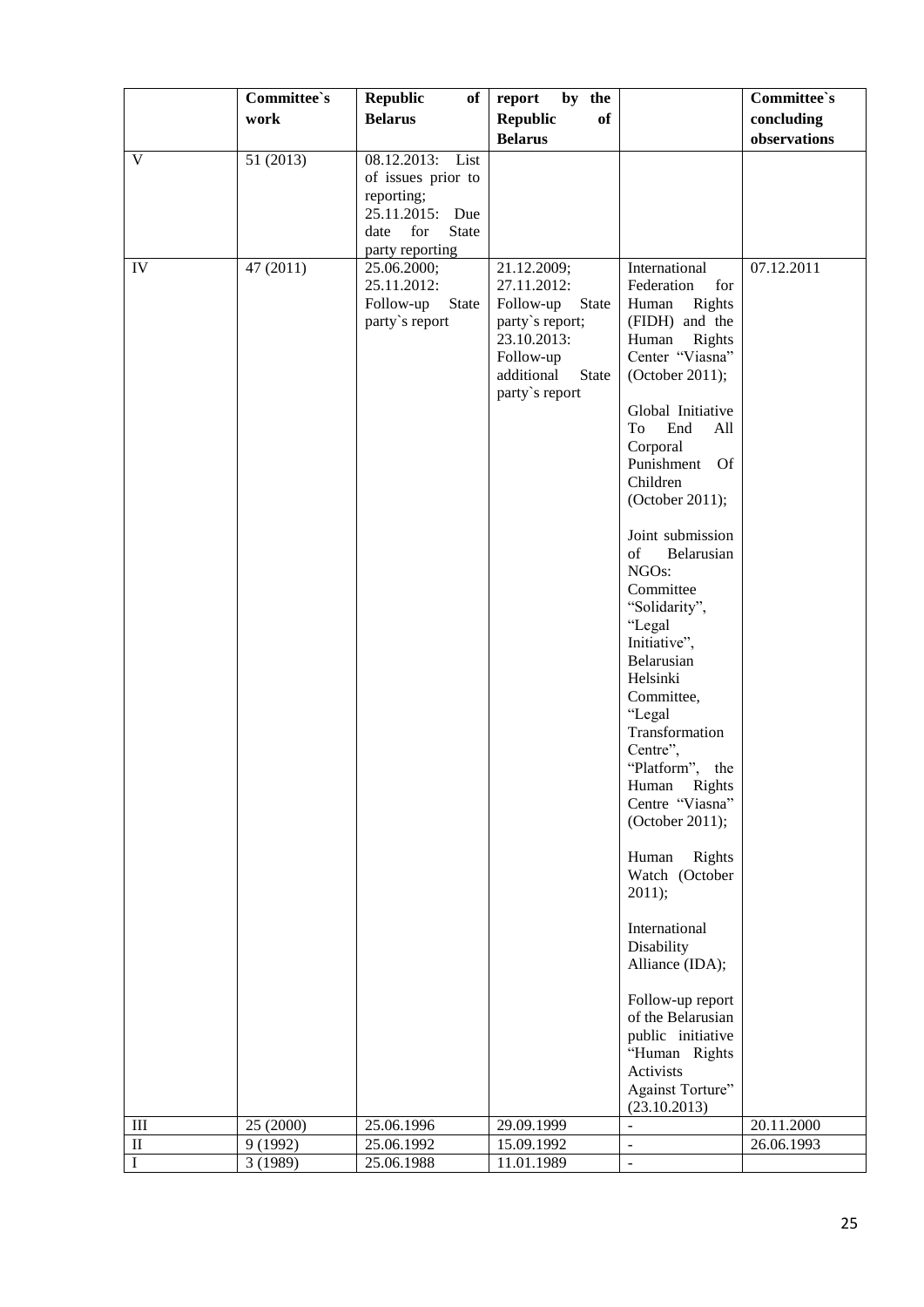| <b>Reporting</b><br>cycle | <b>Session</b><br>(year)<br>of<br>the<br>Committee's<br>work | for<br>date<br>Due<br>reporting by the<br><b>Republic</b><br>of<br><b>Belarus</b> | of<br>Date<br>submitting<br>the<br>report<br>by<br>Republic<br>of | Date<br>of<br>submitting<br>the<br>Committee's<br>concluding |
|---------------------------|--------------------------------------------------------------|-----------------------------------------------------------------------------------|-------------------------------------------------------------------|--------------------------------------------------------------|
|                           |                                                              |                                                                                   | <b>Belarus</b>                                                    | observations                                                 |
| $V - VI$                  |                                                              | 30.10.2017                                                                        |                                                                   |                                                              |
| $III - IV$                | 56 (2011)                                                    | 30.10.2007                                                                        | 13.11.2008                                                        | 08.04.2011                                                   |
| П                         | 30(2002)                                                     | 30.10.1997                                                                        | 20.05.1999                                                        | 13.06.2002                                                   |
|                           | 5(1994)                                                      | 30.10.1992                                                                        | 12.02.1993                                                        | 07.02.1994                                                   |

**[Committee on the Rights of the Child](http://www.ohchr.org/EN/HRBodies/CRC/Pages/CRCIndex.aspx) (CRC)**

Comparison of information about the due dates fixed by the Committees for the submission of periodic reports by the Republic of Belarus and analysis of the relevant reports texts lead to the conclusion that the Republic of Belarus regularly cooperates with the Committees in submitting reports, but skirts deadlines often. In addition, the State submits replies to the issues sent by the Committees after the examination of periodic reports, reports on follow-up measures for the implementation of recommendations of the Committees. The exception is the Human Rights Committee, to which the reports have not been submitted by the Republic of Belarus since 1995. However, a letter dated 29 September 2014 from the Permanent Representative of Belarus to the United Nations addressed to the Secretary-General "Belarus and human rights: general views and cooperation with United Nations human rights mechanisms from 2012 to 2014<sup>716</sup> shows that in 2015 the Government intends to submit a periodic report to the HRC as well. Thus, there are quite sustainable communication and interaction between Belarus and UN human rights treaty bodies. A range of participants of these communications is not limited to the State`s representatives and experts of the Committees, it also includes human rights organizations submitted to the Committees shadow reports.

It should be noted that, at this stage, Belarusian human rights defenders do not interact with all the six Committees having a jurisdiction in relation to the Republic of Belarus, but with three only: the Human Rights Committee, the Committee on the Elimination of Discrimination against Women and the Committee against Torture. It seems that, to date, the scope of activities of the Committee on Economic, Social and Cultural Rights, the Committee on the Elimination of Racial Discrimination and the Committee on the Rights of the Child is not of professional interest of Belarusian human rights organizations or the latter can not identify difficulties connected with the implementation by the Republic of Belarus of the provisions of relevant international treaties. Though, analysis of the Belarusian human rights defenders` survey results allows to make a conclusion about their low awareness of the activities of the Committee on Economic, Social and Cultural Rights, the Committee on the Elimination of Racial Discrimination and the Committee on the Rights of the Child.

It is important to note that submission to the Committees of shadow reports by human rights organizations, in most cases, has a desired effect - the problems raised in the reports are reflected in the recommendations to the State in the concluding observations of the Committees. Thus, to influence the State in order to improve the human rights situation it makes sense Belarusian human rights defenders to monitor regularly the situation of implementation of the rights fixed by the core human rights treaties and, in cases of improper ensuring these rights by the State, to inform the Committees about this in time (within a relevant reporting cycle).

<sup>16</sup> Access: http://daccess-dds-ny.un.org/doc/UNDOC/GEN/N14/567/13/PDF/N1456713.pdf?OpenElement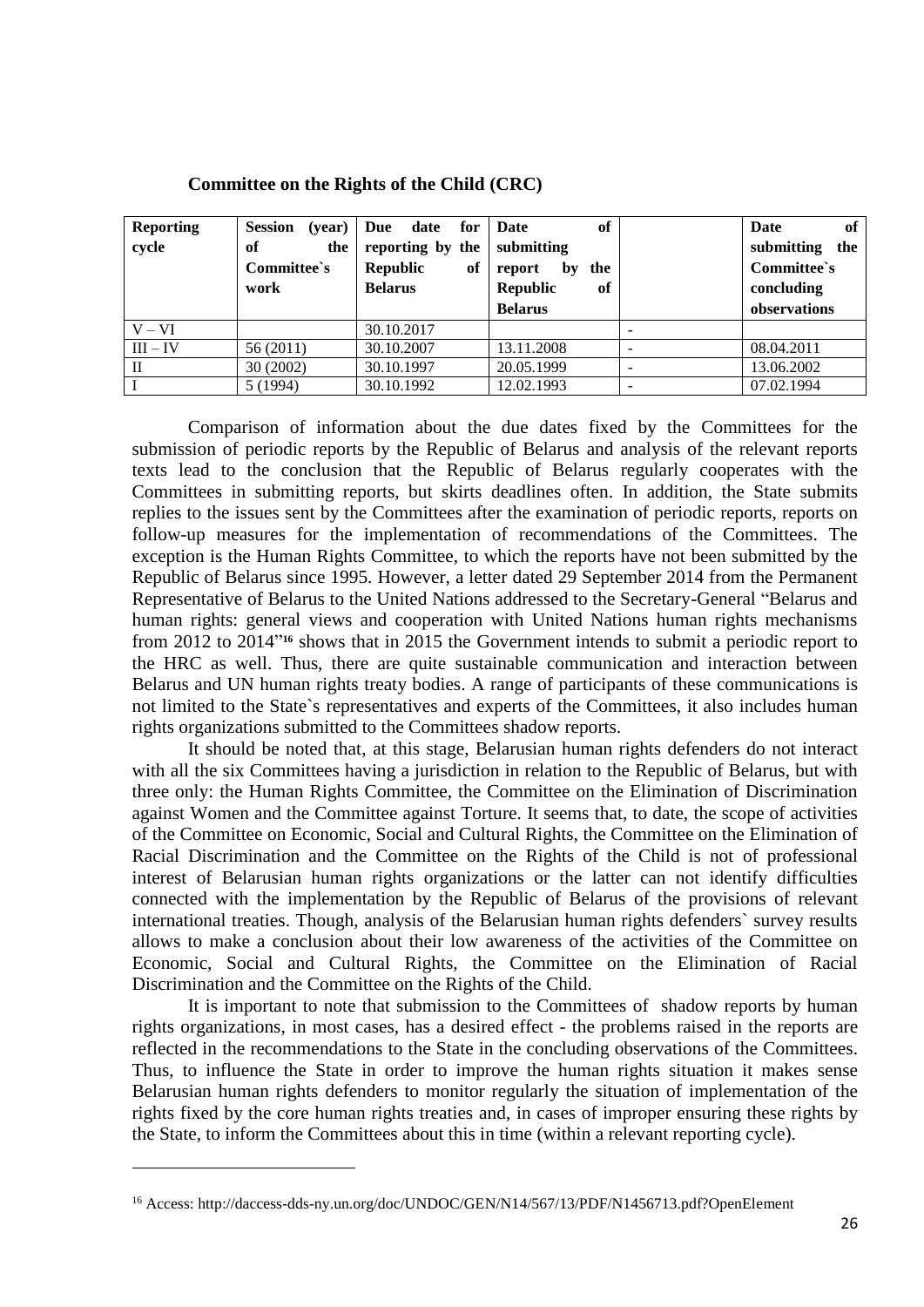Most of respondents tell about the low effectiveness of international human rights mechanisms, including UN human rights treaty bodies. As the main reason for this the lack of political will of the State to interact and implement the recommendations of the Committees is named. Is this true, whether the activities of the United Nations treaty bodies monitoring implementation of the core international human rights treaties by the Republic of Belarus may be regarded as ineffective?

A part of the recommendations addressed to Belarus has been repeated by most of the Committees for a long time, that is, they are general recommendations not implemented by the State. These include, inter alia: ensure the independence of judges and lawyers; establish a national human rights institution with a comprehensive human rights mandate; review the legislation and practice in order to simplify the registration procedures and activities of nongovernmental organizations; decriminalize membership in unregistered NGOs; recommendations related to the events of 19 December 2010, and others. Thus, the Republic of Belarus took a stable position not to accept so called "politicized" recommendations of the Committees.

In addition, the recommendations of the Committees addressed to Belarus to consult and interact broader with civil society organizations working in the field of human rights during the preparation of the State`s periodic reports are several times repeated, as well as to ensure timely and unimpeded access to the State`s reports at the moment of their submission, to publish the Committees` observations on these reports. These recommendations are not implemented completely by the State. Thus, there is no information about the interaction between the Belarusian authorities and non-governmental organizations to prepare periodic reports. Access to the State`s reports is provided post factum, after the examination of the reports by the Committees, the Committee's observations on these reports are not be published by the Republic of Belarus<sup>17</sup>. Some texts of the concluding observations you can find on the websites of the Belarusian human rights organizations only.

However, detailed examination of the interaction of the Republic of Belarus and UN human rights treaty bodies leads, nevertheless, to the optimistic conclusions about prominent positive outcomes and effects of this interaction. Thus, cooperation of Belarus with the Committee on Economic, Social and Cultural Rights, the Committee on the Elimination of Discrimination against Women and the Committee on the Rights of the Child, in accordance with the recommendations of which Belarus systematically makes efforts to amend domestic legislation and take real measures, may be considered as quite successful.

It should be noted the actions of Belarus to take steps for social security within the economic ability of the State, to ensure the right to education and gender equality, for combating human trafficking and domestic abuse, for the promotion of the rights of the child.

There are certain achievements in the interaction between Belarus and the Committee on the Elimination of Racial Discrimination. For example, the legislation on the legal status of foreign citizens and stateless people was adopted in the State<sup>18</sup>, proclaiming that these people shall enjoy the rights, freedoms and have obligations as citizens of the Republic of Belarus, as well as the legislation on granting to these persons refugee status, additional and temporary protection in the Republic of Belarus<sup>19</sup>; some efforts were taken by the State for antidiscrimination in the field of labor relations.

There are positive outcomes of the cooperation between Belarus and the Committee against Torture. Despite the State formally rejects the existence of torture in Belarus and its determination of most of recommendations of the Committee as "politicized", the State took into

1

 $17$  The official website of the Ministry of Foreign Affaires of the Republic of Belarus, http://mfa.gov.by/mulateral/human\_rights.

<sup>18</sup> Law of the Republic of Belarus of 04.01.2010, № 105-3 "On the Legal Status of Foreign Citizens and Stateless People in the Republic of Belarus".

<sup>19</sup> Law of the Republic of Belarus of 23.06.2008 № 2008 № 354-3 "On granting to foreign citizens and stateless people refugee status, additional and temporary protection in the Republic of Belarus".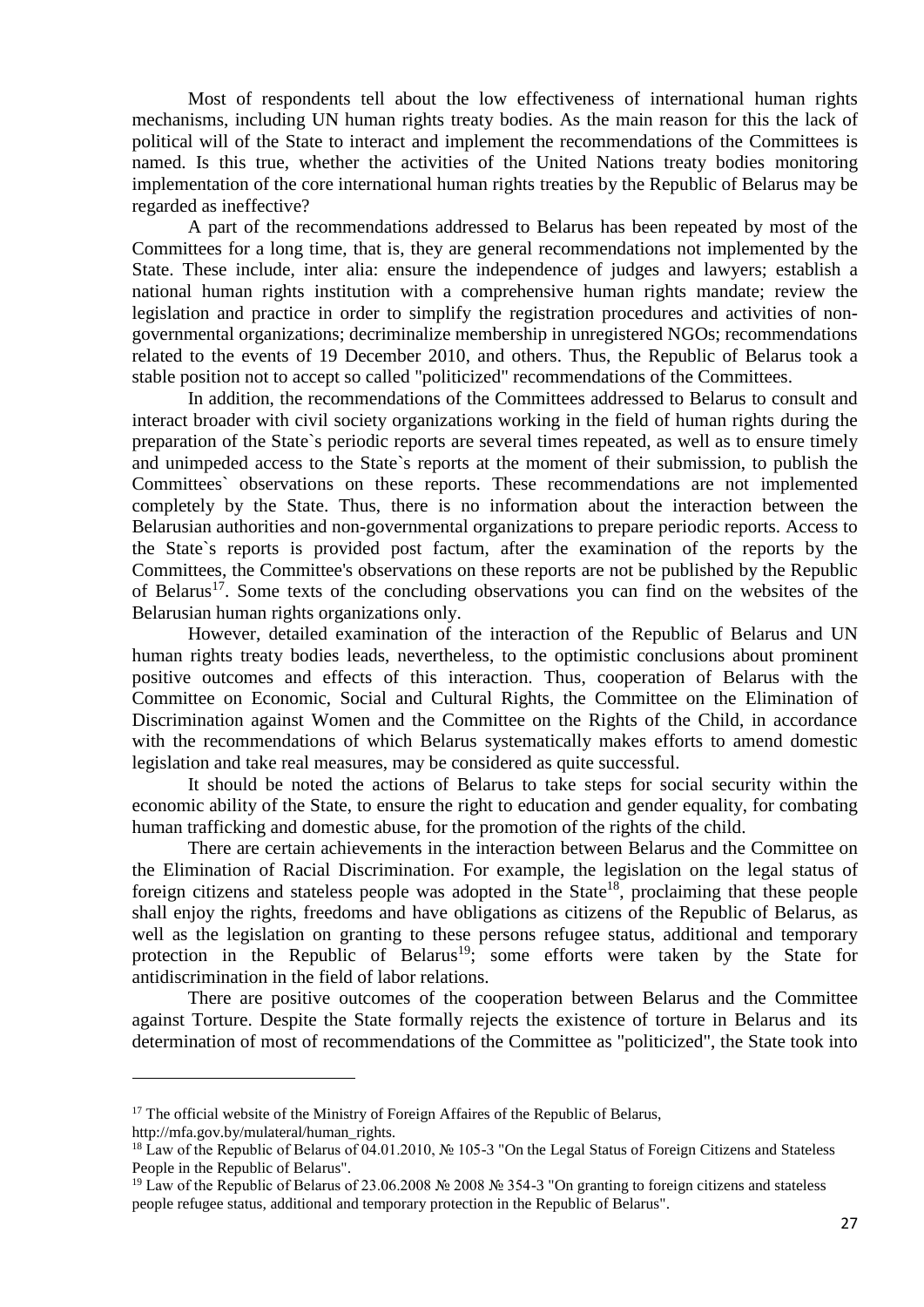account a number of the recommendations. For example, in response to the recommendations, in October 2014, the access to monitor penitentiary facilities in the Republic of Belarus has been allowed the members of a non-governmental human rights organization, amendments to the Criminal Code of the Republic of Belarus are preparing for, inter alia, including the concept of torture in the Code. Thus, there are quite tangible outcomes of UN human rights treaty bodies activities in relation to Belarus.

In addition to the outcomes, there are numerous effects of the use of UN human rights treaty bodies in respect of the Republic of Belarus.

The regular sustainable communications and interaction between the Republic of Belarus and the Committees, participating human rights organizations in this interaction suggests the presence of *communication effects.*

The establishment of bodies and institutions in order to implement the provisions of international human rights treaties (for example, the National Council on Gender Policy at the Council of Ministers of the Republic of Belarus, the National Commission on the Rights of the Child), as well as coalitions of human rights organizations for preparating shadow reports to the Committees indicate the presence of *institutional effects.*

Repeated examination of periodic reports of Belarus by the Committees, as well as shadow reports, adoption of the Committees` observations addressed to the State on these reports lead to the accumulation of detailed information about the human rights situation in the fields covered by the Committees. This information, becoming in some cases, must become potencially an instrument for the protection of human rights applied by the State. This suggests the *cumulative effect* of the use of UN human rights treaty bodies.

Making periodic reports of Belarus, shadow reports of human rights organizations and the Committees` concluding observations available free on the official website of the UN Office of High Commissioner for Human Rights<sup>20</sup> and on the websites of the Belarusian state bodies obviously affects the level of awareness of the human rights situation in Belarus, it is an occasion for public debate about both the situation of human rights in general in the State and the implementation of specific rights, carries the *awareness-raising effect.*

The need for the state, having made commitments to the core international human rights treaties, to report on the human rights situation on the international scene, the competence of the Committees to make appropriate recommendations to the State, which is obliged to inform the international community about their implementation, impact to political practice and international system, shows the *political effect.*

It should be borne in mind that the Committee on the Elimination of Discrimination against Women and the Committee against Torture, in addition to the examination of the periodic reports of the Republic of Belarus, have jurisdiction to investigate violations of the relevant conventions by the State. To date, this procedure was not carried out in respect of the Republic of Belarus. However, human rights defenders should remember about the existence of this procedure and, in cases of grave or systematic violations by the Republic of Belarus of the International Convention on the Elimination of All Forms of Discrimination against Women or the Convention against Torture and Other Cruel, Inhuman or Degrading Treatment or Punishment, immediately inform relevant Committees.

*5. Procedure for submission of individual communications to treaty bodies for their consideration (the Human Rights Committee)*

<sup>&</sup>lt;sup>20</sup> http://tbinternet.ohchr.org/\_layouts/TreatyBodyExternal/Countries.aspx?CountryCode=BLR&Lang=RU.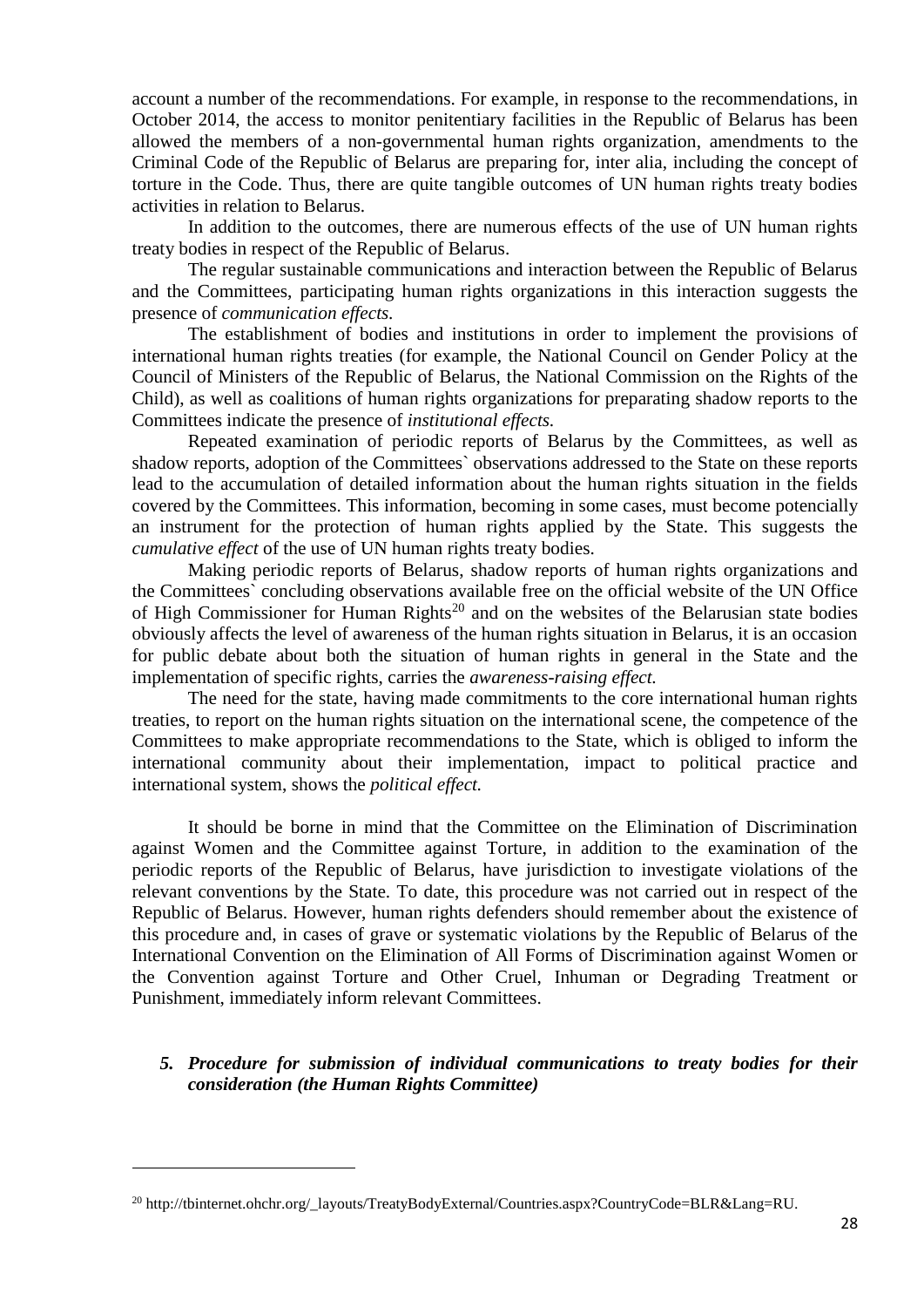The International Covenant on Civil and Political Rights was ratified by the Decree of the Presidium of the Supreme Soviet of the Byelorussian Soviet Socialistic Republic on 05.10.1973, entered into force for Belarus on 03.23.1976. The Human Rights Committee was established under the Covenant as a body monitoring the implementation of the terms of this treaty by States parties. The First Optional Protocol to the Covenant gives the Committee competence to receive and consider communications from individuals who claim to be victims of a violation of any of the rights set forth in the Covenant. The Optional Protocol was ratified by the Republic of Belarus on 10.01.1992 and entered into force for it on 30.12.1992.

From entering into force the Optional Protocol in respect of the Republic of Belarus to 29 December  $2014^{21}$  it is known that:

80 cases were considered on the merits (some cases were combined, so 70 decisions (views) were adopted);

on 2 communications out of them violations were not found, on the remaining 78, respectively, were found;

11 decisions on admissibility were adopted;

9 cases were terminated without a public decision (contact with the author was lost, the author refused to continue the case, the situation changed).

Thus, considering 100 Belarusian cases by the Human Rights Committee was completed.

70 cases are under communication or waiting to be considered.

170 cases in relation to Belarus were registered at all.

The subject of the research are 48 views of the Committee adopted at its sessions, from 68th to 110<sup>th</sup>, and published in Russian in which the Committee found a violation of the Covenant by the Republic of Belarus. Analysis of the views shows that most often the Committee found a violation of Article 19 of the Covenant (freedom of expression - 31 cases), Article 21 (the right to peaceful assembly - 13), Article 14 (the right to a fair trial - 8 cases) and Article 22 (freedom of association - 6), in conjunction with other violations of the Covenant.

The recommendations of the Committee, being contained in the views, impose on the State the following obligations:

1) *Provide the victim with an effective remedy, determining in srecific views as:*

(a) compensation for material damage (for example, the corrected amount of fines paid and legal expenses<sup>22</sup>, damage suffered during the election campaign<sup>23</sup>, deconfiscation of assets confiscated or compensation for its cost<sup>24</sup>);

(b) legal acts (such as registering a NGO or re-considering its registration<sup>25</sup>, issuing a license<sup>26</sup>, instituting a criminal case in relation to persons guilty of abusing the victim, conducting an investigation and punish guilty persons<sup>27</sup>, taking measures for release of the victim<sup>28</sup>);

(c) providing information (for example, about the place of burial) $^{29}$ ;

(d) appropriate compensation for moral damage and (or) the anguish suffered.

In some cases, the Committee does not specify what kind of effective remedies the State is obliged to provide $30$ .

<sup>&</sup>lt;sup>21</sup> Updated data was granted by human rights defender Roman Kisliak.

 $22$  E. g., views concerning communication No. 1838/2008 of M. Tulzsenkova et al.

<sup>&</sup>lt;sup>23</sup> Views concerning communication No. 1047/2002 of L. Sinitsyn.

 $24$  E. g., views concerning communication No. 1226/2003 of V. Korneenko et al.

<sup>&</sup>lt;sup>25</sup> Views concerning communication No. 1296/2004 of A. Beliatski et al.

<sup>&</sup>lt;sup>26</sup> Views concerning communication No. 1316/2004 of M. Grib.

<sup>27</sup> Views concerning communication No. 1502/2006 of M. Marinich.

<sup>28</sup> Views concerning communication No. 1390/2005 of A. Koreba.

 $29$  Views concerning communication No. 2120/2011 of L. Kovaliova and T. Koziar.

<sup>&</sup>lt;sup>30</sup> Views concerning communication No. 1392/2005 of V. Lukyanchik.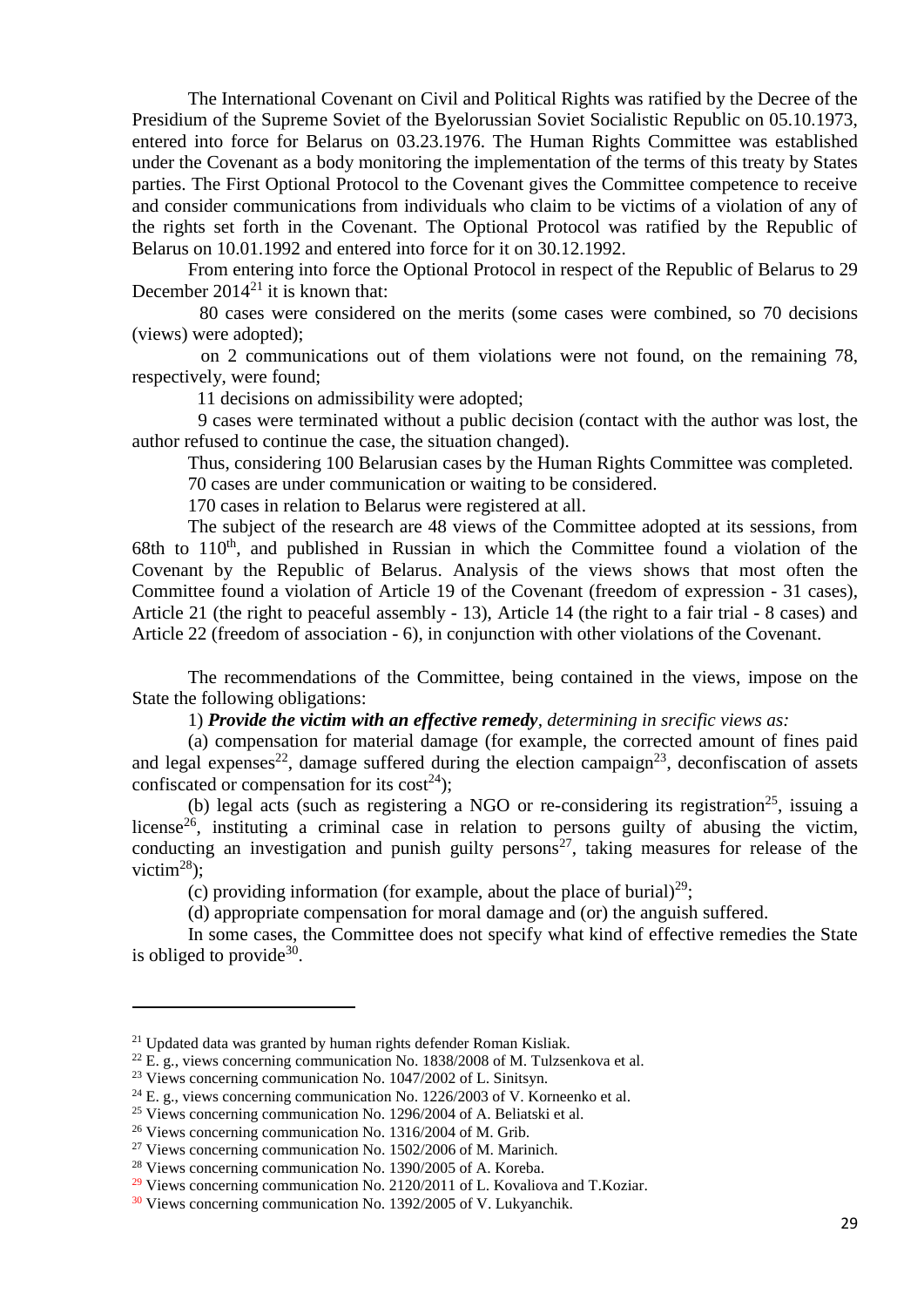*2) take steps to prevent similar violations in the future, including conforming specific domestic legal rules and their practical application with the Covenant (e. g., the Criminal Executive Code<sup>31</sup>, the Code of Administrative Offences<sup>32</sup> , the Criminal Procedure Code<sup>33</sup>, the Law "On Mass Events" <sup>34</sup>);*

*3) cooperate in good faith with the Committee, particularly if the Committee requests to take interim measures;*

*4) within 180 (sometimes 90) days sent to the Committee information about the measures taken to give effect to the Committee's Views;*

*5) publish the Committee's views and to have them widely disseminated in the national languages.*

Analysis of the State`s communications with the HRC and the measures taken after having adopted the Committee's views shows that, since the adoption of the Committee's first views concerning a violation of Article 19 of the Covenant<sup>35</sup>, the State, in 2000 and till 2007, has taken into account the credibility of the Committee and its recommendations (so-called latent implementation).

In some cases (e. g., A. Dergachov against Belarus (921/2000), D. Harhal against Belarus (1161/2003)) rights violations were eliminated by the State at the stage of communication with the Committee. You can see also implementation of recommendations of the HRC at the system level (e. g., the recommendations in the cases B. Laptsevich against Belarus (780/1997), L.Sinitsyn against Belarus (1047/2002).

However, some steps taken by the government in the direction of bringing domestic legislation into line with the Covenant were never officially linked with the Committee's recommendations, were not a clear trend, but were of quite sporadic and often very inconsistent nature caused, as we believe, by political situation first of all.

For example, communicating in the cases of L. Svietik (927/2000) and B. Shchetko (1009/2001) resulted by recognizing the authors` calling to administrative account for "public calls to boycott the elections" to be a violation of Article 19 of the Covenant, the State amended the legislation through elimination of the cause of the rights violation (Art. 167-3 of the Code of Administrative Offences was amended by the Law of 9.10.2000 and "public calls to boycott the elections" ceased to be an administrative offense). However, to date, the legislation has been changed so that a systemic cause of the rights violation found by the Committee is restored (by the Law of 25.11.2013, Art. 47 of the Electoral Code has been amended and "calls, encouraging or having a purpose of encouraging to disrupt or to cancel or to postpone the elections" are prohibited and these actions fall under Art. 10.9 of the Code of Administrative Offences).

A small number of other significant examples of the implementation of the provisions of the Covenant owing to the views of the HRC suggests a general tendency that these views to be ignored by the State. However, despite this, a number of complaints against Belarus to the Committee has not only decreased, but has increased markedly in recent years. Such a trend can be explained by not only ongoing educational activities among lawyers and human rights defenders<sup>36</sup>, but as well the victims` wish not so much to restore their rights violated by the State,

<sup>&</sup>lt;sup>31</sup> Views concerning communication No. 2120/2011 of L. Kovaliova and T.Koziar.

 $32$  Views concerning communication No. 1837/2008 of A. Yasinovich and V. Shevchenko.

<sup>33</sup> Views concerning communication No. 1592/2007 of O. Pichugina.

<sup>34</sup> Views concerning communication No. 1785/2008 of A. Oleshkevich.

<sup>&</sup>lt;sup>35</sup> Views concerning communication No. 780/1997 of V. Laptsevich.

<sup>36</sup> E. g., by a project *Bring International Standards Home* which is a part of the Human Rights House Network Programme *International Law in advocacy* three cycles of study (2006-2007), (2009-2011) and (2012-2014) were successfully completed. More than 100 lawyers and human rights defenders, obtaining theoretical knowledge, practical skills and value beliefs in the field of international human rights standards and instruments for their promotion and protection, were graduated.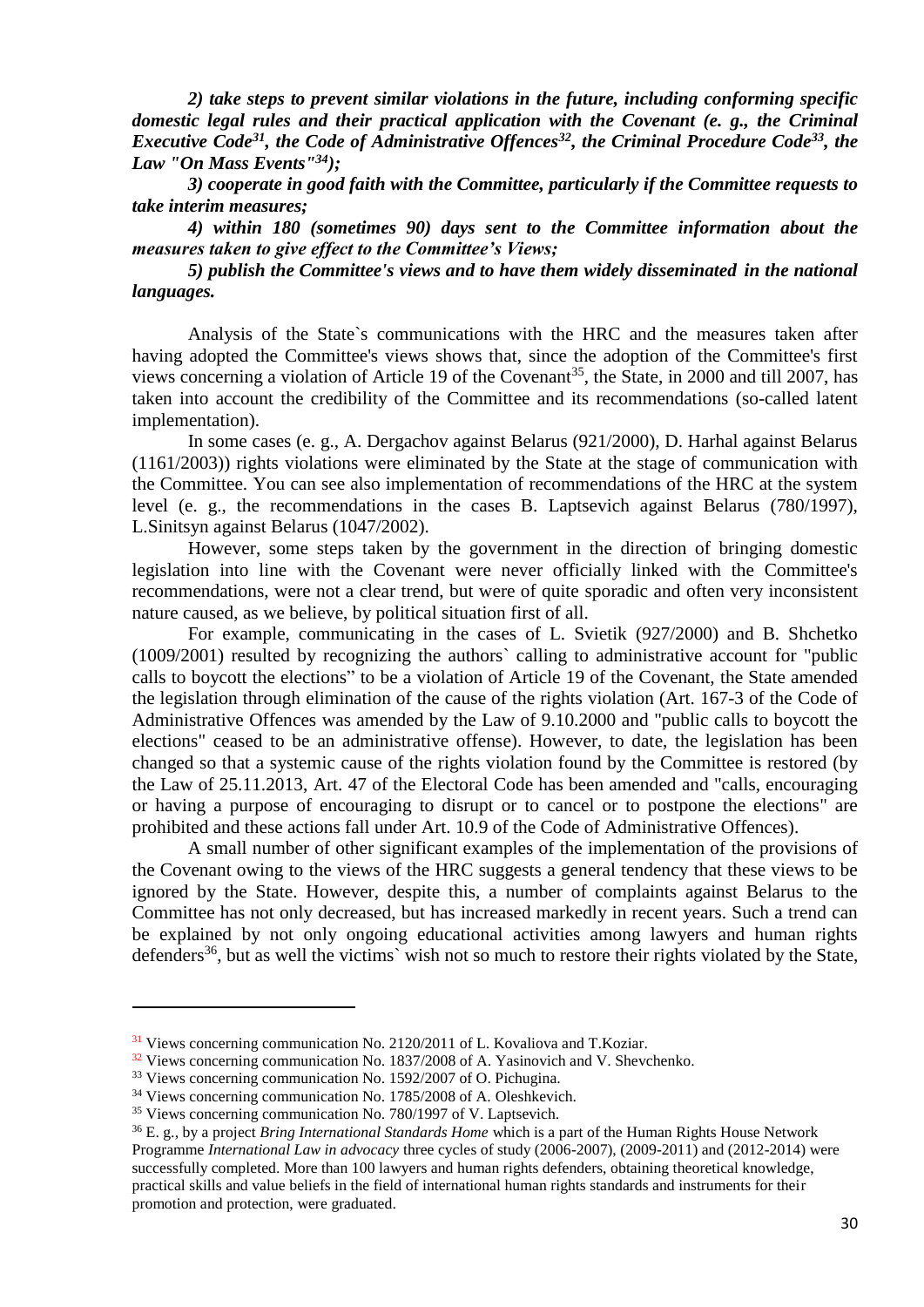as to prove injustice of the State and win a moral victory with the help of a reputable international body - the Human Rights Committee of the United Nations.

According to the latest available data<sup>37</sup>, the Republic of Belarus is in the third place as for the number of the communications registered in the Committee (after Canada and Jamaica), and as for the cases at the stages of communications and remaining to be considered on the merits I is in the first place.

Owing to such a flood of complaints the State changed radically its position on the consideration of cases by the HRC and the implementation of its views - in fact, it refused to cooperate with the Human Rights Committee from the stage of communications. It seems that the reasons for this are obvious inconformity of the domestic legislation and practices with the Covenant and, in this regard, the lack of the Covenant-based counter-evidence of the Government relating to well-founded complaints to the Committee, as well as the lack of political will to implement its views.

The State disputes the very registration of individual communications by the Committee, referring to the fact that having became a State party to the First Optional Protocol to the Covenant, it is not obliged to accept its Rules of Procedure, methods and practices. Assuming that the registration of individual communications submitted not by the alleged victim, but by her or his representative, as well as submitted by the authors who have not passed all possible stages of supervisory review at the national level violated the Protocol, the State argues that it will ignore these communications without comments regarding their admissibility or their merits. The decisions adopted by the Committee concerning such ignored communications will be considered by the Belarusian authorities as void.

This position had been first stated by the Permanent Mission of the Republic of Belarus to the UN Office in Geneva in a note verbale dated 09.11.2009 in the case of V. Yuzepchuk, and since 2012 it has been repeated in relation to more than 60 other communications.

In response to these statements, the Committee formulated the legal stance being repeated in its views: the State`s refusing to communicate, not recognizing the competence of the Committee to determine whether to register a communication and declaring beforehand that the State will not agree with the Committee's decision on admissibility and merits are the violations by the Republic of Belarus of its obligations under Article 1 of the Optional Protocol to the Covenant.

Also, at the initial stage of communicating on the communications relating to the death penalty, the State actually ignored urgent appeals - to stay the execution pending the consideration of the case by the Committee - and death sentences were executed.

Having faced this practice of the Belarusian authorities, the Committee had to respond to and stated that "the position of the Human Rights Committee is clear – Belarus has committed a grave breach of its legal obligations. […] We deplore these flagrant violations of the human rights treaty obligations of Belarus." 38

Regarding the recommendations of the Committee to publish views and to have them wide disseminated in the official languages it should be stated that the Committee's views are not published by the State. With regard to the Committee's request within a certain period of time (90 or 180 days) to send to it information about the measures taken to give effect to its views, there is no official information. We only know that "all decisions of the Human Rights Committee adopted on the petitions of the Belarusian citizens to this body are brought to the notice of competent authorities of the Republic of Belarus by the MFA<sup>"39</sup>.

www.ohchr.org/Documents/HRBodies/CCPR/StatisticalSurvey.xls

1

 $37$  Statistical survey of individual complaints dealt with by the Human Rights Committee under the Optional Protocol to the International Covenant on Civil and Political Rights March 2014

 $38$  E. g., Report of the Human Rights Committee,  $A/67/40$  (Vol. I).

<sup>&</sup>lt;sup>39</sup> Response of the Deputy Minister of Foreign Affairs dated 23.04.2009 to an application of V. Korneenko.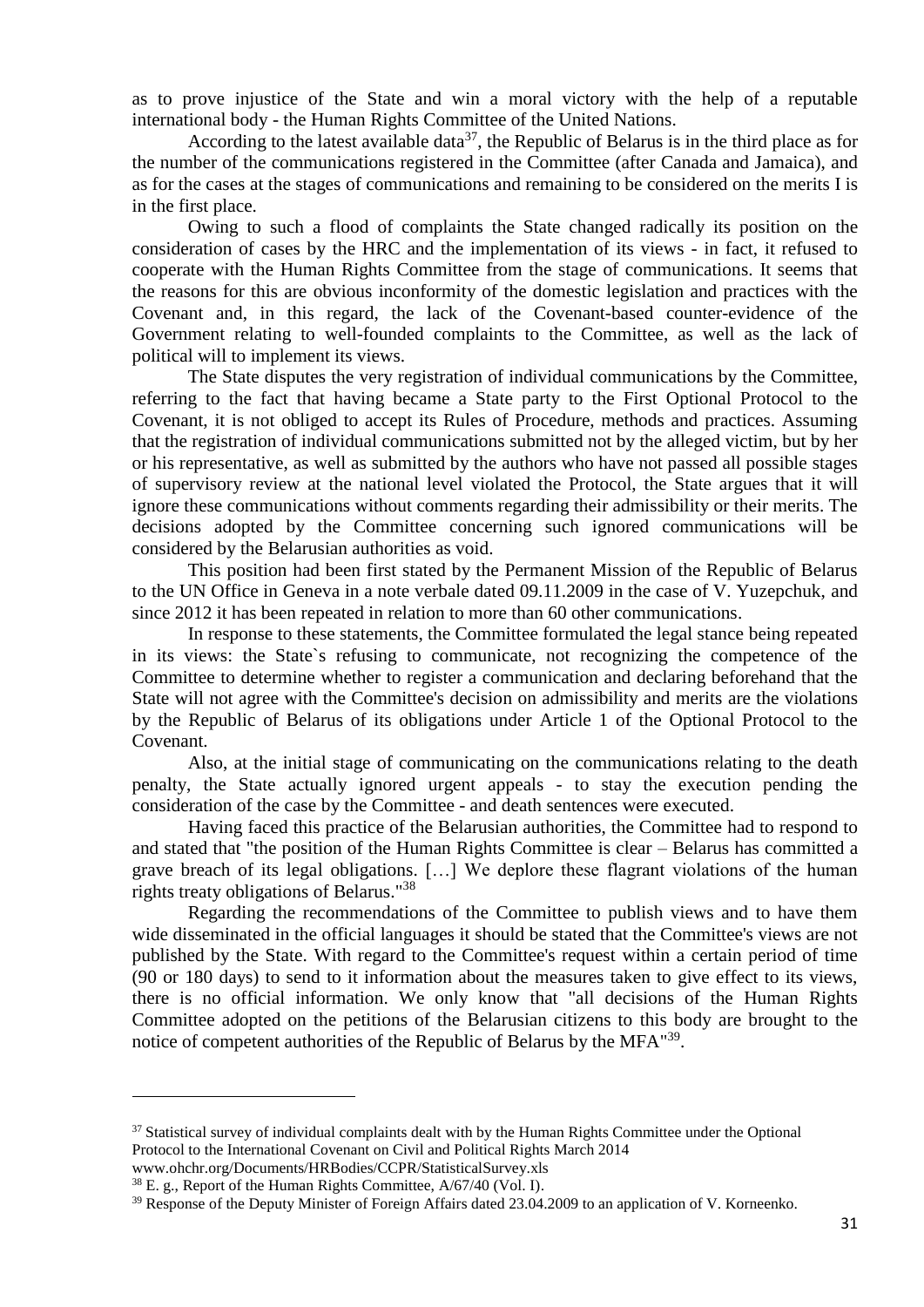Under such conditions, the main burden of enforcing the State to implement these recommendations places on the victims and their representatives.

The citizens - victims of violations of the Covenant, having in hand the decisions of the authoritative international body, have taken a number of steps and initiatives to encourage the State in this direction and they are continuing to do so now:

(a) petitions to the Ministry of Foreign Affairs of Belarus.

Arguments of the MFA mentioned in the responses to these petitions:

the Committee's Views concerning a complaint made on the basis of Art. 1 of the Optional Protocol are advisory. The Protocol does not impose on the State parties obligations under international law to implement the recommendations of the Committee<sup>40</sup>;

- the Republic of Belarus consider the Committee only as a group of experts and it is not obliged to follow the group's opinion<sup>41</sup>:

- One of the main tasks of the Ministry is to protect the rights and interests of individuals and legal entities of the Republic of Belarus abroad; protection of citizens` rights at the national level is the competence of other state bodies of the Republic of Belarus<sup>42</sup>;

(b) complaints and lawsuits in the courts of general jurisdiction.

In all cases, the courts refused to satisfy claims of applicants. A characteristic feature of almost all court decisions was completely ignoring of international law by the courts and applying the provisions of domestic law exclusively  $43$ .

c) applications to the Parliament and to the Constitutional Court initiated drawing up and adopting a special law to regulate the implementation of the decisions and application of the practices of international human rights bodies.

Negative replies of these bodies were founded in different ways: from a recommendation to address the subjects of legislative initiative<sup>44</sup> to a statement that implementation of decisions of international organizations had been already regulated by Articles 34 and 35 of the Law "On international treaties of the Republic of Belarus" and no need for new laws<sup>45</sup>;

d) communications to the Committee to complain of the non-implementation by the Republic of Belarus its views adopted earlier (V. Korneenko against Belarus № 1634/2007).

Having considered the complaint of V. Kornienko, on 26 March 2012, the Committee adopted the views, in which indicated that the issues raised by the author are the subject of the Committee`s follow-up procedures. The Committee concluded that the author did not put forward a separate statement relating to the Covenant, which would go beyond the decision already taken by the Committee concerning the previous author`s communication. From these considerations, the Committee made a conclusion about inadmissibility of the communication;

e) attempt to establish a National human rights public association Movement for the Implementation of the International Covenant on Civil and Political Rights "the Covenant".

On 25 July 2014, the Ministry of Justice refused to register "The Covenant". As grounds for the refusal, the Ministry of Justice assigned mistakes of technical nature in the list of founders. Judicial review of this decision did not lead to success.

#### **Findings and recommendations**

<sup>43</sup> Response of the Deputy Chairman of the Supreme Court dated 13.03.2007 to an application for supervisory

<sup>44</sup> Response of Head of the Secretariat of the Constitutional Court dated 19.06.2013 to an application of P. Levinov.

<sup>45</sup> Eg., response of Head of the Secretariat of the Constitutional Court dated 10.10.2014 to an application of

<sup>40</sup> Response to an application of V. Katsora dated 31.10.2008.

<sup>&</sup>lt;sup>41</sup> Response to an application of V. Katsora dated 23.01.2010.

<sup>&</sup>lt;sup>42</sup> Response to an application of V. Korneenko dated 23.04.2009.

review of V. Kornienko; decision of the Central district court of Gomel dated 06.04.2013 in the case of L.Sudalenko; decision of the Zheleznjdorozhnyi district court of Vitebsk dated 17/05/2013 in the case of A. Pivonos et al.

M. Pastukhov and L. Sudalenko.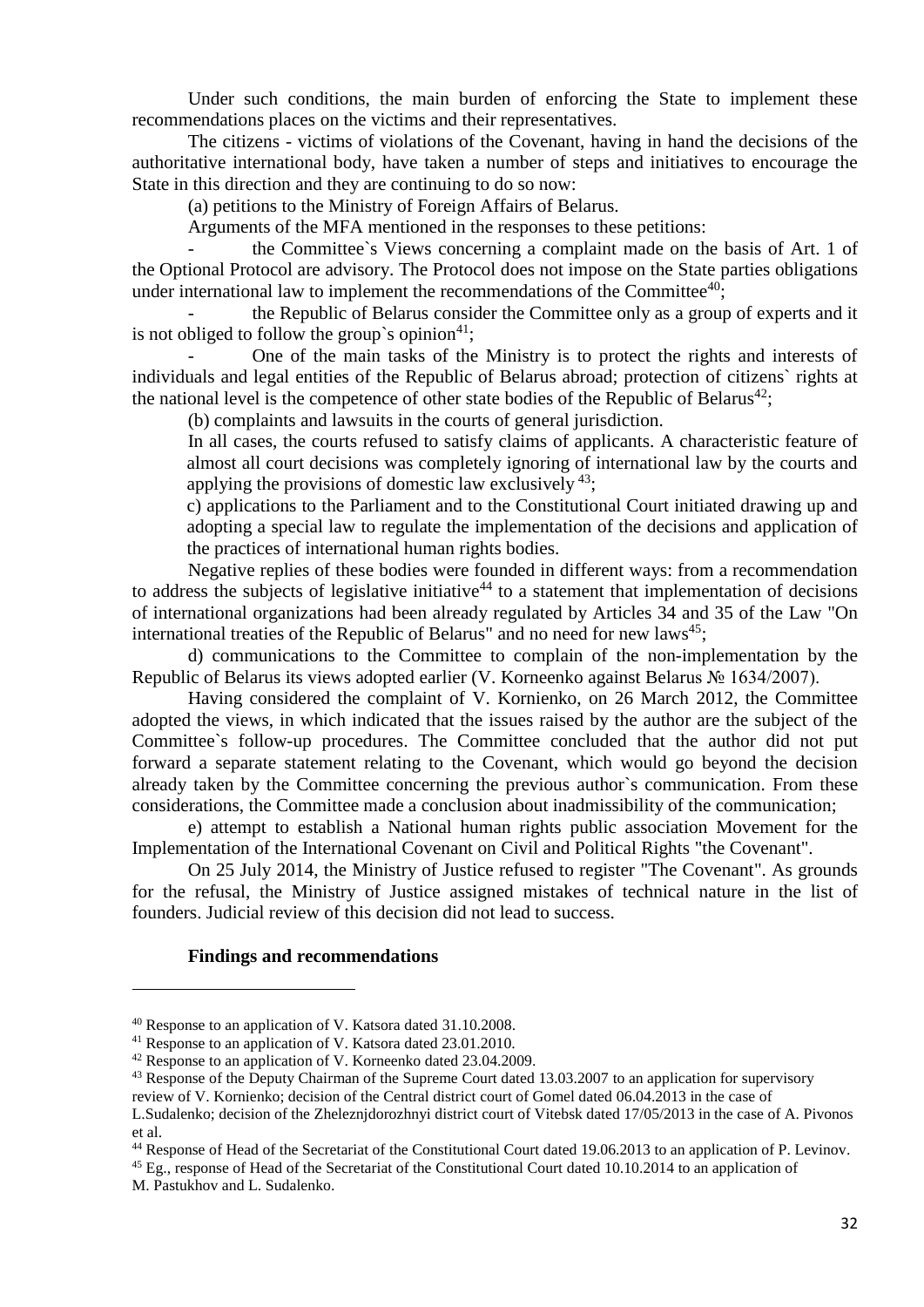At this stage, human rights defenders and the victims whose rights violations were found by the Human Rights Committee in the consideration of the individual communications state the low effectiveness of the HRC`s views in the sense that their adoption does not in itself lead to restoration of the right and tangible systemic transformation as these views not to be recognized by the State.

However, it is possible to trace thurther, long-term and indirect effects of the interaction with the Committee:

1) Under the influence of Belarusian cases, the HRC practice has transformed, especially towards the concretization of recommendations *(institutional effect).*

So, in the first Belarusian cases<sup>46</sup>, the Committee formulated its recommendations quite universally: it stated the author has the right to an effective remedy, including compensation, and recommended to take steps to prevent similar violations in the future. In time, more specific recommendations appeared in the views: compensation for corrected amount of fines paid, deconfiscation of assets confiscated or compensation for its cost, legal acts, providing information, brining into line with the Covenant the Law "On mass events"<sup>47</sup>, the Criminal Procedure Code, the Criminal Executive Code, the Code of Administrative Offences and other laws.

In addition, it appears that the very communications from Belarus allowed the Committee to enrich significantly its practices and develop new sustainable legal stance towards a category of cases concerning violations of freedom of peaceful assembly, freedom of expression and freedom of association.

The recommendations for cooperation with the Committee in relation to taking urgent protective actions appeared under the influence of the Belarusian practices<sup>48</sup>.

2) As a result of submitting complaints to the Committee, the State is in the focus of its attention and has not only to accept this, but also to communicate, adducing its arguments.

In this case, the State is shown its internal systemic problems, which can not be solved adequately at the national level, by its citizens through submitting individual communications to the Committee.

3) Owing to having transferred internal Belarusian problems to the international level, these problems became of manifestly political nature, have created for the State an additional political discomfort and, no doubt, are the subject of discourse in the echelons of power.

The problems with human rights in Belarus found by the Human Rights Committee, as well as the refusal of the State to interact with the Committee are the facts recognized by the international community *(political effect).* The logical continuation of this recognition became establishing the mandate of UN Special Rapporteur on the human rights situation in Belarus.

4) In the opinion of many experts, human rights defenders, under the influence of petitioning to the Committee and educational measures taken in recent years the quality of complaints submitted has improved significantly, being confirmed by the figures: the Committee has found a violation of the Covenant regarding 65 (75%) out of 86 communications from Belarus considered to September 2014 *(empirical effect).*

5) The Committee`s decisions on the Belarusian cases are also of a self-sufficient value, since, on the one hand, they are the highly qualified international legal assessments of different situations (cases) related to human rights violations in Belarus and, on the other hand, the expert

<sup>46</sup> Vide, e. g. Views concerning communication No. 814/1998 of M. Pastukhov against Belarus, Views concerning communication No. 1392/2005 of V. Lukyanchik et al. against Belarus.

<sup>47</sup> Vide, e. g. Views concerning communication No. 1784 / 2008 of V. Shumilin against Belarus, Views concerning communication № 1785/2008 of A. Oleshkevich against Belarus.

<sup>48</sup> Vide, e. g. Views concerning communication No. 2120/2011 of L. Kovaleva and T. Kozyar; Views concerning communication No. 910/2009 of S. Zhuk.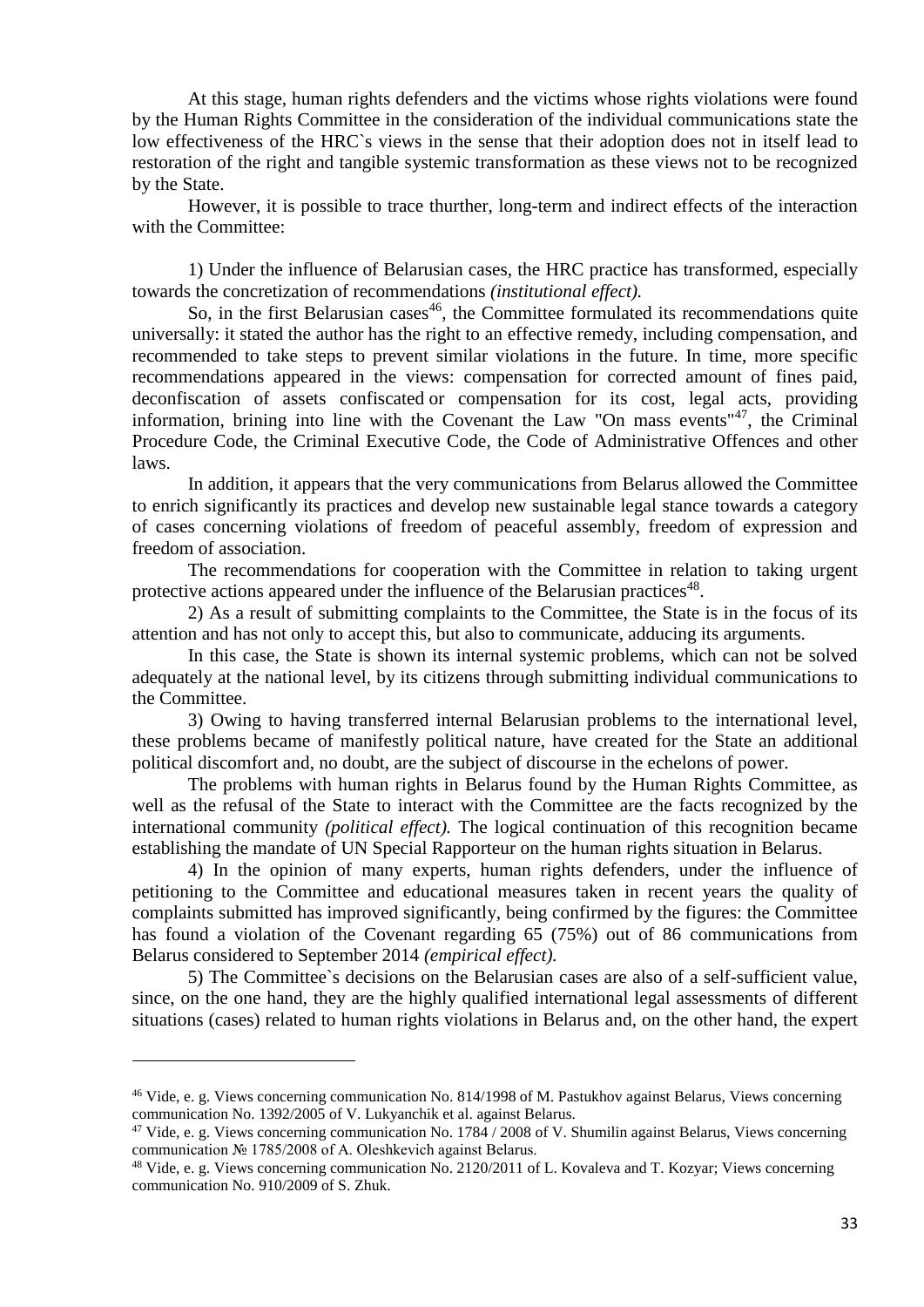opinions on conformity of domestic legislation with the Covenant, which can be used in future reforms *(cumulative effect).*

6) For 14 years of communications with the Committee, a base of practices of the Committee has been accumulated which may be used as a basis by human rights defenders and experts to submit new communications, to carry out training and seminars, to educate new human rights defenders and experts *(awareness-raising effect).*

7) In the course of communication with the Committee, the human rights defenders and experts` contacts with the Office of the High Commissioner for Human Rights, the Committee itself and other treaty bodies strengthened. Conducting study visits to Geneva allow experts to understand better the work of these bodies, and, accordingly, to make their work more efficient *(communication effect).*

Despite the dominant pessimistic assessment of the impact of the Committee on the human rights situation in Belarus, virtually all experts and human rights defenders believe the established practice of submitting communications to the Committee to be objectively useful and must continue.

Sharing completely this point of view, in order to find additional opportunities to improve the effectiveness of these activities, we would like to propose the following measures of organizational, human rights defending and legal nature.

- Not denying, but maintaining the practice established in the country of the promotion of human rights by many human rights organizations, experts and individuals (HRC "Viasna", BHC, Center for Legal Transformation, R. Kislyak and others), found a head specialized organization (similar to the planned project "The Covenant") or an initiative to concentrate organizational, intellectual and other resources and subordinate them to a task of coordinated advance of human rights in the country to a higher level.
- Through consultation with internal and external stakeholders, try to lobby for an inter-state complaint against Belarus pursuant to Article 41 of the Covenant.
- Strengthen the work within the framework of the Committee's ability on followup activities and interaction with the Committee`s Special Rapporteur on Followup to Views.
- In order to establish a national mechanism for implementation of the decisions of international bodies once again raise the issue before the Constitutional Court to initiate constitutional proceedings in the elimination of a legislative gap and legal uncertainty.
- It would be useful for strategic litigation to obtain the Committee`s assessments of the problems that have not yet been the subject of considering by the HRC, e. g. massive arbitrary detentions, the existence of medicinal-labour institutions in their current form, forced labor in the wood industry etc.

### *6. Venice Commission of the Council of Europe*

The European Commission for Democracy through Law, better known as the Venice Commission is an independent body of the Council of Europe providing states with legal advice in the field of constitutional law and constitutional justice.

### **The Republic of Belarus takes part in its work as an associate member.**

Below is a list of all the opinions adopted by the Venice Commission in respect of the Republic of Belarus: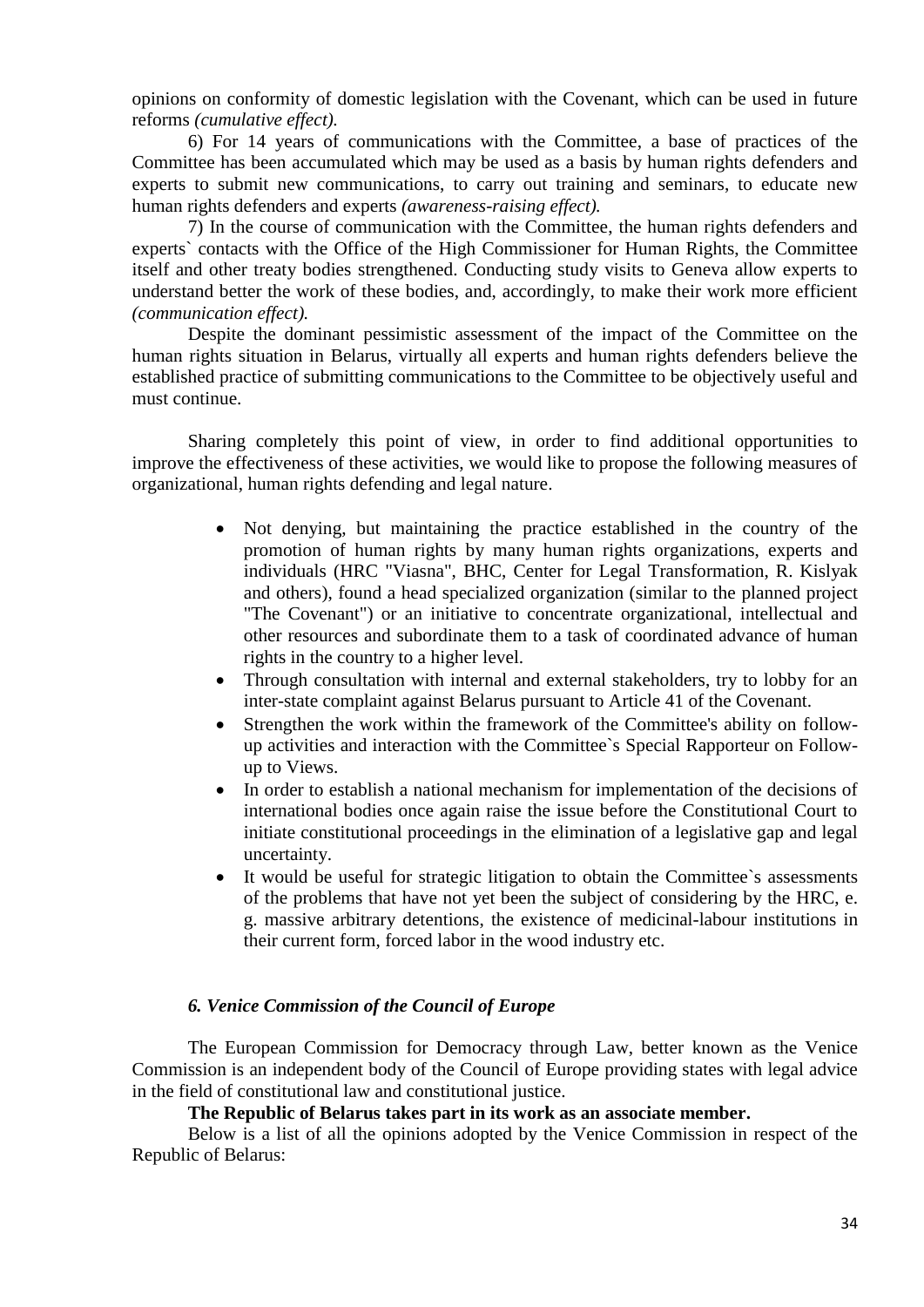| $N_2$          | Title of an opinion                                                                                                                                                                                                                                                                                | Year<br>of<br>adoption | Cause<br>for<br>consideration                                                                                                                             |
|----------------|----------------------------------------------------------------------------------------------------------------------------------------------------------------------------------------------------------------------------------------------------------------------------------------------------|------------------------|-----------------------------------------------------------------------------------------------------------------------------------------------------------|
| $\mathbf{1}$   | Opinion on the laws of the Republic of Belarus:<br>the Supreme Soviet $\&$ the president of the<br>Republic<br>http://www.venice.coe.int/webforms/documents<br>/?pdf=CDL(1995)075-e                                                                                                                | 1995                   | Request of the Republic<br>of<br><b>Belarus</b><br>(more<br>detailed information is<br>not publicly available)                                            |
| $\overline{2}$ | Opinion on the amendments and addenda to the<br>Constitution of the Republic of Belarus as<br>proposed by i: the President of the Republic $\&$<br>ii: the Agrarian and Communist groups of<br>parliamentarians<br>http://www.venice.coe.int/webforms/documents<br><u>/?pdf=CDL-INF(1996)008-e</u> | 1996                   | Request<br>of<br>Mr<br>Sharetsky, Speaker<br>of<br>the Parliament of the<br>Republic of Belarus                                                           |
| 3              | Opinion on the Draft Law on the National<br>Assembly<br>of<br>Republic<br>the<br>of<br><b>Belarus</b><br>http://www.venice.coe.int/webforms/documents<br>$\frac{7}{2}pdf = CDL - AD(2003)014 - e$                                                                                                  | 2003                   | of<br>Mr.<br>V.<br>Request<br>Konoplev,<br>Deputy<br>Speaker of the House of<br>Representatives of the<br>National Assembly of<br>the Republic of Belarus |
| $\overline{4}$ | Opinion on the Referendum of 17 October 2004<br>in Belarus<br>http://www.venice.coe.int/webforms/documents<br>/?pdf=CDL-AD(2004)029-e                                                                                                                                                              | 2004                   | Request of the President<br>of the Parliamentary<br>Assembly of the Council<br>of Europe                                                                  |
| 5              | Joint Opinion on the Electoral Legislation of the<br>Republic of Belarus by the Venice Commission<br>and OSCE/ODIHR<br>http://www.yenice.coe.int/webforms/documents<br>$\frac{7}{2}pdf = CDL - AD(2006)028 - e$                                                                                    | 2006                   | Resolution<br>of<br>the<br>Parliamentary Assembly<br>of the Council of Europe                                                                             |
| 6              | Joint Opinion on the Amendments to the<br>Electoral Code of the Republic of Belarus as of<br>17 December 2009 adopted by the Council for<br>Democratic Elections and by the Venice<br>Commission<br>http://www.yenice.coe.int/webforms/documents<br><u>/?pdf=CDL-AD(2010)012-e</u>                 | 2010                   | Request of the Political<br><b>Affairs</b><br>Committee<br>οf<br>Parliamentary<br>the<br>Assembly of the Council<br>of Europe                             |
| $\tau$         | Opinion on the warning addressed to<br>the<br>Belarusian association of journalists on<br>13<br>january 2010 by the Ministry of Justice of<br><b>Belarus</b><br>http://www.venice.coe.int/webforms/documents<br>$\frac{?pdf=CDL-AD(2010)053rev-e}{?}$                                              | 2010                   | Request of the Political<br>Committee<br><b>Affairs</b><br>- of<br>Parliamentary<br>the<br>Assembly of the Council<br>of Europe                           |
| 8              | Opinion on the compatibility with universal<br>human rights standards of an official warning<br>addressed by the Ministry of Justice of Belarus<br>to the Belarusian Helsinki Committee<br>http://www.venice.coe.int/webforms/documents<br>/?pdf=CDL-AD(2011)026-e                                 | 2011                   | of<br>Request<br>the<br>Chairperson<br>of<br>the<br>Political<br><b>Affairs</b><br>Committee<br>of<br>the<br><b>Parliamentary Assembly</b>                |
| 9              | Opinion on the compatibility with universal<br>human rights standards of article 193-1 of the<br>criminal code on the rights of non-registered<br>associations of the Republic of Belarus                                                                                                          | 2011                   | of<br>Request<br>the<br>Chairperson<br>of<br>the<br>Political<br><b>Affairs</b><br>Committee<br>of<br>the                                                 |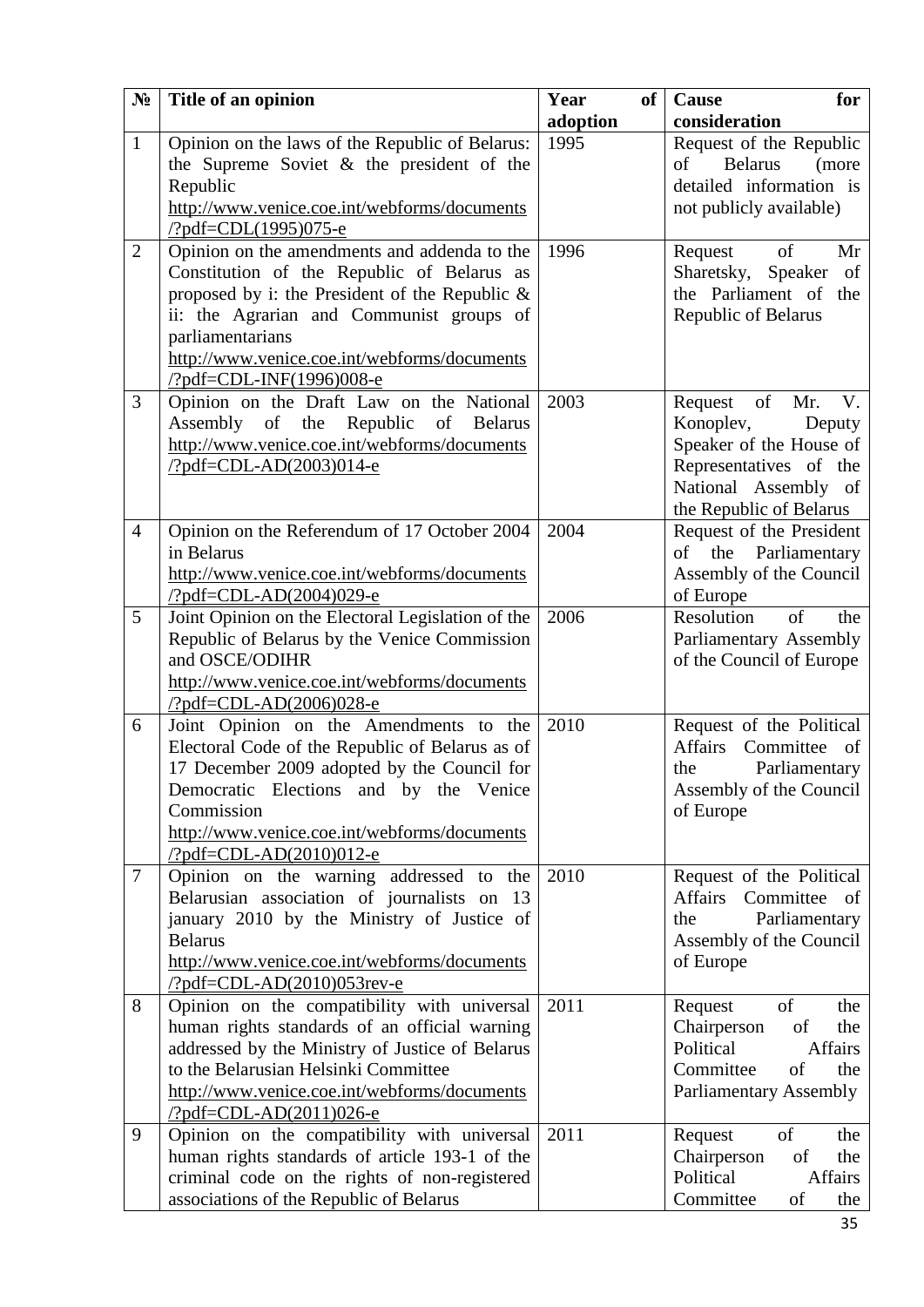| http://www.venice.coe.int/webforms/documents<br>$\frac{7}{9}$ df=CDL-AD $(2011)036$ -e | <b>Parliamentary Assembly</b> |         |     |
|----------------------------------------------------------------------------------------|-------------------------------|---------|-----|
| Joint opinion on the law on mass events of the   2012                                  | Request                       | of      | the |
| Republic of Belarus adopted by the Venice                                              | Chairperson of the            |         |     |
| Commission and OSCE/ODIHR                                                              | Political                     | Affairs |     |
| http://www.venice.coe.int/webforms/documents                                           | Committee of the              |         |     |
| $\frac{\text{?pdf} = CDL - AD(2012)}{006 - e}$                                         | <b>Parliamentary Assembly</b> |         |     |

It should be emphasized that, as an associate member of the Commission, Belarus may send requests to the Venice Commission and thus use its intellectual resource to improve national constitutional law and legal system in order to bring them into conformity with the standards of the Council of Europe, that would help it, in the long term, to entry the organization. However, it is clear from the data given above that the Republic of Belarus has used requests to the Venice Commission for opinions only three times. Analysis of the legislation amended leads to the conclusion that only the first Opinion on the laws of the Republic of Belarus: the Supreme Soviet & the president of the Republic (1995) has been implemented (through an opinion of the Constitutional Court).

Since 2003, the State has not sent requests to the Venice Commission.

At the same time, the State officially declares its cooperation with the Venice Commission<sup>49</sup>. Since 2010, the representative of Belarus has taken part at the sessions of the Commission<sup>50</sup>.

As well, the Constitutional Court cooperates with the Venice Commission through joint conferences and seminars<sup>51</sup>. Such conferences and seminars were held in 2004, 2008, 2010 and  $2014$  in Minsk<sup>52</sup>. Brief reports about them you can find in the journal "Вестник Конституционного Суда" ("Bulletin of the Constitutional Court."). However, this is the only public information about such events, in national sources you can not find their materials. That makes the cooperation of the Constitutional Court of Belarus with the Venice Commission secretive and prevents practical use of its resources.

The Council of Europe bodies initiated adoption by the Venice Commission of opinions on the Belarusian issues in seven out of ten cases where such opinions were adopted. And in fact, the initiative to consider certain provisions of national legislation, certain legal acts and individual law enforcement acts by the Commission came from civil society organizations. We may say that the Commission's consideration of a number of problems of the Belarusian legislation was a result of lobbying by Belarusian NGOs.

Objective analysis shows that most of the opinions of the Venice Commission have not been implemented in the domestic legislation, if we talk about eliminating violations or amending legislation. The partial implementation of the Venice Commission`s opinions you can see only in the amendments and additions to the Electoral Code of the Republic of Belarus of 2010.

Nevertheless, the use of this international mechanism has a number of positive effects, including:

1) As a result of the resort to this international mechanism, the Venice Commission developed the practice to adopt opinions not only on draft laws and existing legislation, but also on some decisions of public authorities being contrary to the international obligations of the Republic of Belarus *(institutional effect);*

1

<sup>49</sup> http://mfa.gov.by/mulateral/organization/list/a025a26a6670b494.html

<sup>&</sup>lt;sup>50</sup> At present, the representative of the State in the Commission is Ms Olga G. Sergeeva, Deputy Chair of the Constitutional Court.

<sup>51</sup> http://www.kc.gov.by/main.aspx?guid=3381

<sup>52</sup> http://www.venice.coe.int/webforms/events/?country=5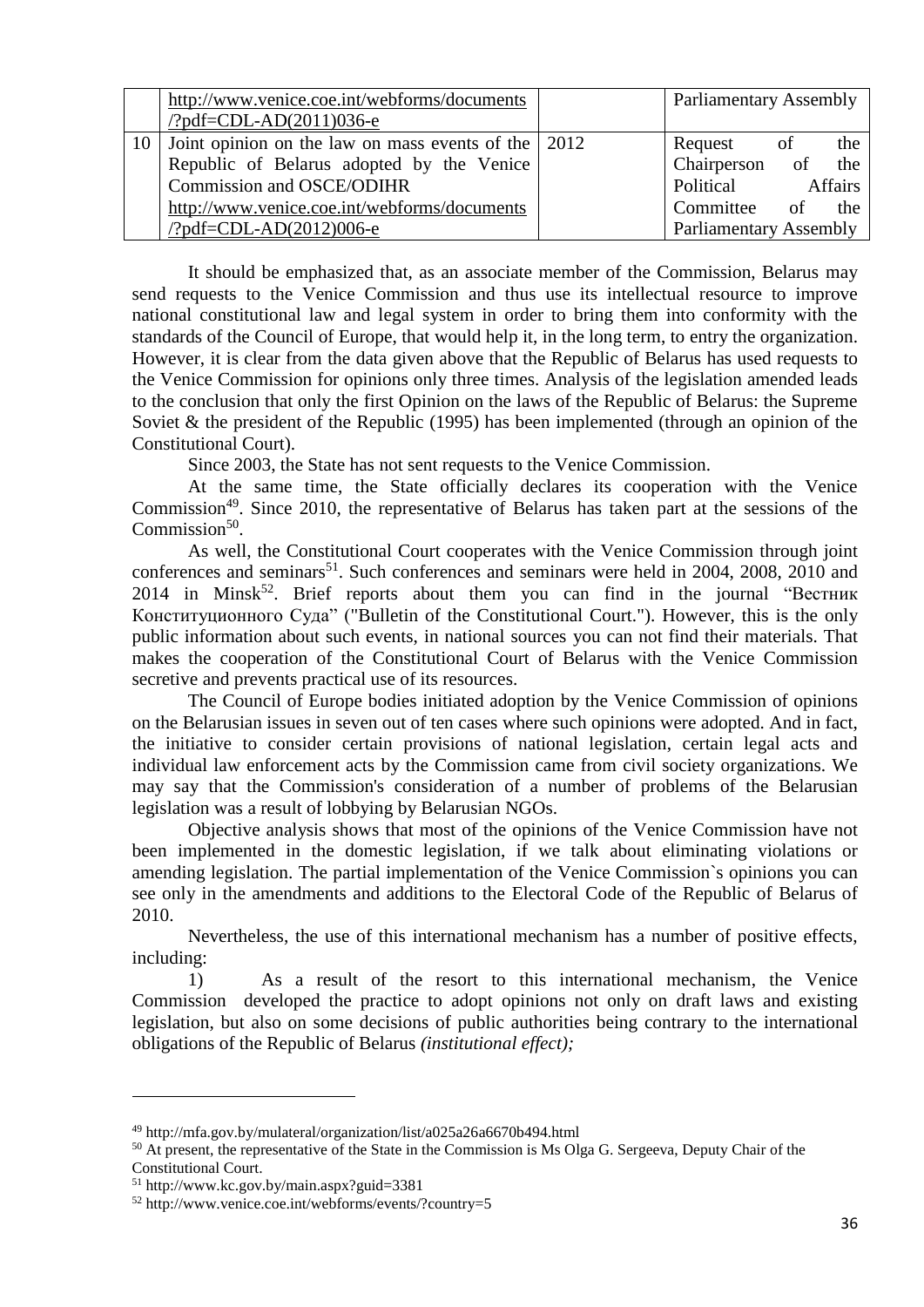2) The legislation conflicting with international standards, as the Venice Commission determined, is not applied in practice *(preventive, deterrent effect*). E. g., it can be seen in relation to Article 193.1 of the Criminal Code, not being in conformity with international human rights standards concerning unregistered associations, as was established in the opinion of the Venice Commission. Over the past five years, no one has been prosecuted under this article, although there are cases of issuing by prosecutor's offices official warnings under Article 193.1 of the Criminal Code. Certainly, we should not say that it was the adoption of this Opinion what led to a lack of sentences under this article. In the first place, its non-application is rather a political decision. However, this decision was motivated in many respects by the stance of such an authoritative body as the Venice Commission;

3) For almost twenty years of cooperation of the Venice Commission with the Republic of Belarus, ten expert opinions has been accumulated that could potentially be used for constitutional and legal reform in the Republic of Belarus *(cumulative effect);*

4) Information about the consideration by the Venice Commission of certain issues is disseminated in a public space, bringing stakeholders learn about imperfections of national legal regulation of some spheres of social relations. Human rights defenders, in their petitions to public authorities, refer to the Commission's opinions as to the international standards, which should be followed by the Belarusian state and its institutions<sup>53</sup> *(awareness-raising effect)*;

5) Human rights organizations mastered ways to interact with the Council of Europe bodies to initiate a request from authorized subjects on a certain issue within the competence of the Venice Commission *(communication and empirical effects).*

To summarize, it should be said that the Republic of Belarus, being enable to send requests to the Venice Commission as its associate member, does not use the potential of this international mechanism. The state formally cooperates with the Commission at the level of the Constitutional Court, as well as in the consideration of particular issues, being represented by the Ministry of Justice. On the contrary, national NGOs more actively use the potential of the Commission initiating its consideration of the most urgent and acute legal issues. But, it should be recognized that Belarusian civil society organizations do not use adequately the capabilities of the Venice Commission. According to the results of the survey of experts, Belarusian human rights defenders and NGO`s representatives, most of them use only the adopted opinions in their practice, but not engaged in lobbying for the Commission's consideration of one or another issue of the legislation in the field of human rights. It seems that the potential of the Venice Commission should be used more actively by as representatives of the State - for effective constitutional assistance in legal reforms, as Belarusian NGOs - for accumulation of expert opinions for future review of legislation.

#### *7. OSCE: election legislation*

**.** 

OSCE, which include 57 participating states, is a regional organization engaged in safety and ensuring peace, democracy and stability. Within OSCE there is a number of institutions and instruments to assist participating States in fulfilling their obligations<sup>54</sup>. Based in Warsaw, the OSCE Office for Democratic Institutions and Human Rights (ODIHR) works in the field of election observation, democratic development, human rights, tolerance, non-discrimination and the rule of law.

<sup>&</sup>lt;sup>53</sup> 13 out of 20 interviewed human rights defenders indicated that they study the Venice Commission's opinions and use them in their work. Three respondents reported that they had been involved in initiating the Commission's consideration of a certain issue.

<sup>54</sup> For further details, vide: http://www.osce.org/ru/secretariat/35777?download=true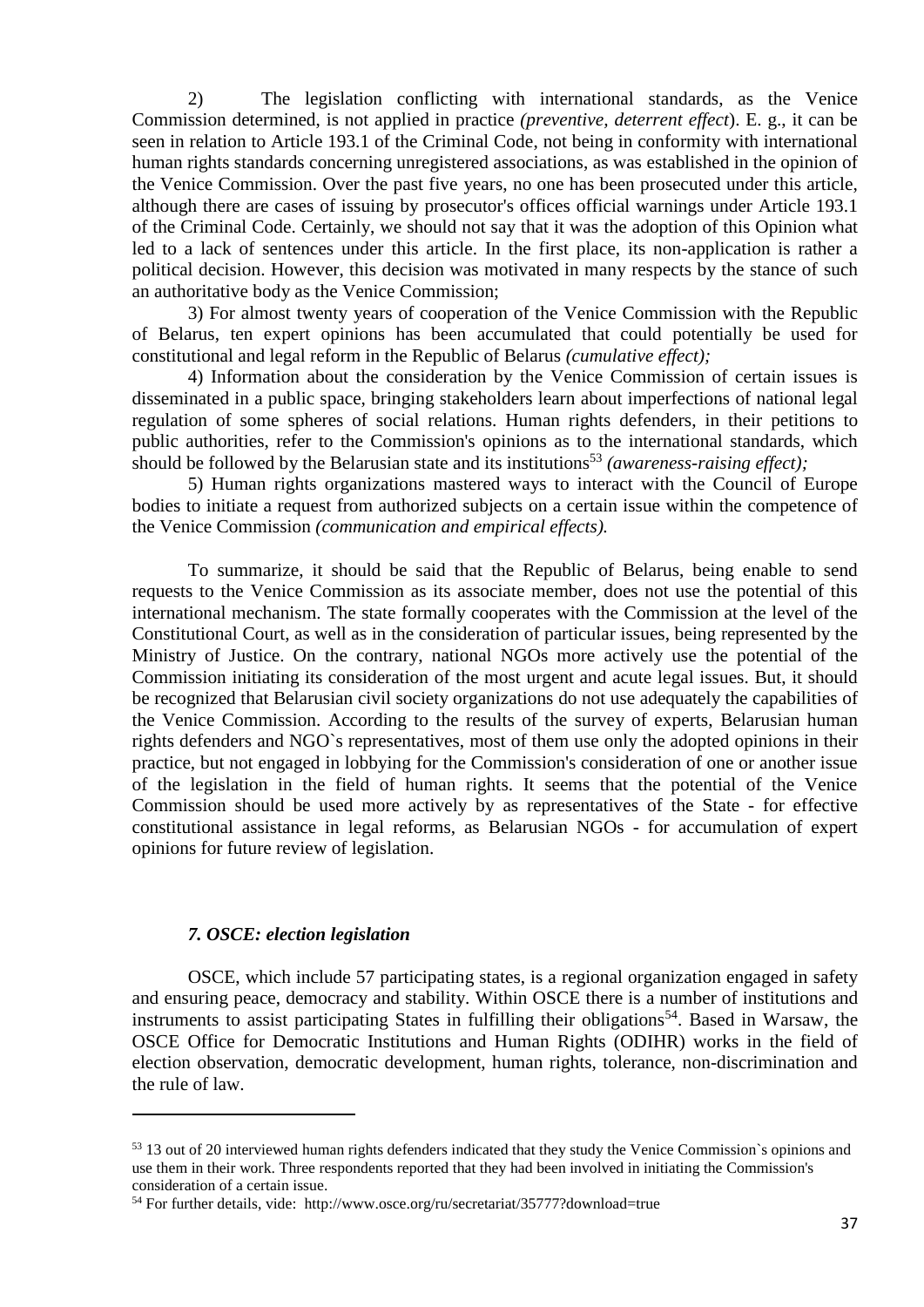ODIHR missions monitor elections throughout all participating states. OSCE also provides technical assistance to improve the legislative and administrative framework for elections in specific countries in the OSCE region. As part of this assistance OSCE carries out, in particular, training for election commission members, media and police as well as voter education initiatives.

The interaction of OSCE institutions with the Republic of Belarus on elections is positive because it expands the possibility of dialogue on the international scene. On the other hand, due to the recognition by OSCE all election campaigns in Belarus held since 1996 not conforming with democratic and fair elections standards, OSCE constantly faces with criticism by officials of the Republic of Belarus. By the results of the OSCE/ODIHR missions during Belarusian elections, it was recommended constantly to amend the Electoral Code and its implementation. It should be recognized that some of the recommendations were implemented by the Republic of Belarus. Although those were primarily technical changes in the law, they were aimed at some democratization of the electoral process.

As a result of long-term dialogue between OSCE and the Republic of Belarus, by the Law of 04.01.2010, the Electoral Code was amended, on the whole, positively for both providing additional guarantees for transparent elections and improvement of certain technical aspects of the election campaign. These amendments are concerned with the issues discussed between OSCE/ODIHR and the Belarusian authorities.

The amendments were the subject of Joint Opinion on the Amendments to the Electoral Code of the Republic of Belarus as of 17 December 2009 adopted by the Council for Democratic Elections and by the Venice Commission (Opinion № 521/2009 of 04.06.2010, CDL-AD (2010) 012). This Opinion contains:

(1) amendments marked a significant improvement,

2) amendments to some extent marked changes for the better, but to be refined in order to ensure their proper implementation;

3) a number of key recommendations being lacking in the amendments.

After the visit of the OSCE/ODIHR mission to observe the presidential elections in 2010, the recommendations were made traditionally to improve the election legislation for holding more transparent, free and fair elections. However, they were not reflected in the amendments to the Electoral Code made by the Law of 8 November 2011.

The same attitude was demonstrated by the State to the ODIHR mission's recommendations by the results of monitoring election to the House of Representatives in 2012. These recommendations were ignored in the amendments to the Electoral Code made by the Law of 25 November 2013<sup>55</sup>.

#### **Findings**

1

To some extent, the mechanism of OSCE, in the context of improving election legislation, showed its effectiveness. However, it seems this is, primarily, related to a political implication. If you recall, it was in the period of some liberalization and warming of relations between Belarus and European structures when the grave positive changes were made in the election legislation in 2010.

The role of civil society organizations in this process should be noted. They are the consistent initiators of amendments to election legislation, using all possible mechanisms, including interaction with as ODIHR directly, as all OSCE/ODIHR missions sent to Belarus to monitor the election campaigns. National coalitions for election observation in Belarus as well as national human rights organizations constantly sent their observation results to the

<sup>55</sup> According to the analysis by "Belarusian Helsinki Committee» [\(http://belhelcom.org/ru/node/19562\)](http://belhelcom.org/ru/node/19562), out of 25 recommendations only one was partially implemented. All other recommendations were not implemented and, regarding three of them, the legislative regulation even became worse.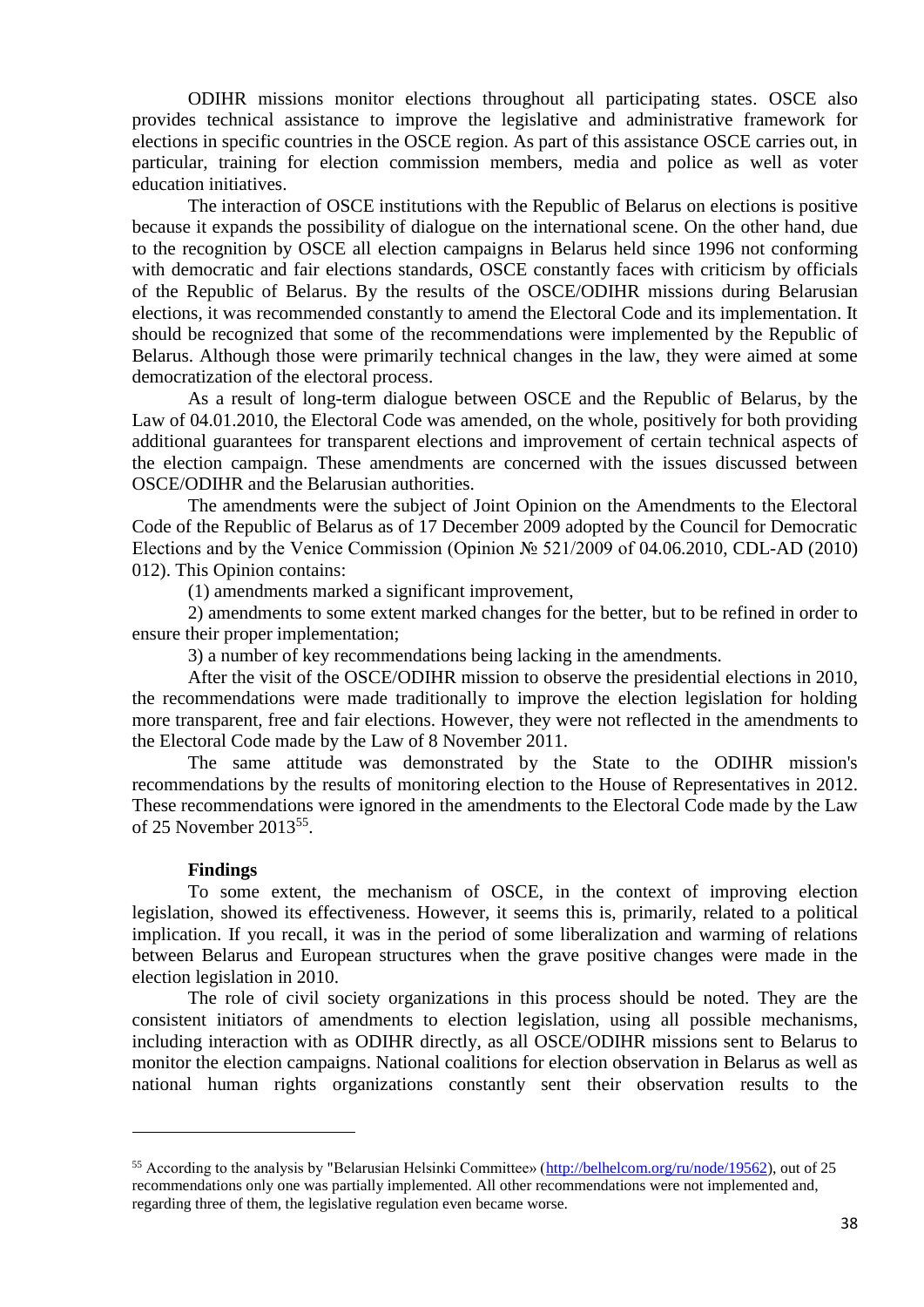representatives of OSCE/ODIHR missions in Belarus helped to understand the Belarusian context and some aspects of the legal regulation of election procedure *(communication effect).*

Information about the results of monitoring of election campaigns by OSCE/ODIHR missions in Belarus was disseminated in a public space. This allowed stakeholders to learn about the significant imperfections of the election legislation and law enforcement of Belarus *(awareness-raising effect).*

#### *8. OSCE: trial monitoring*

OSCE/ODIHR carried out trial monitoring programs more than ten years. It can be shown, this monitoring is an effective tool to promote judicial reform and support the right to a fair trial guarantees.

The administration of justice became a subject of interest OSCE/ODIHR in 2011, when the trials of people charged for their participation in the protest meeting after the presidential election on 19 December 2010 were monitored.

A formal invitation to OSCE/ODIHR to monitor the trials on the events of December 19, 2010 was sent by Belarus, and this, of course, should be appreciated positively. At the same time, it should be noted that this initiative was not born spontaneously. The need of sending OSCE/ODIHR experts to monitor the trials in these cases was repeatedly pointed out by representatives of national NGOs at the meetings with official representatives of OSCE participating States.

The monitoring was realized by eight observers from seven countries. In accordance with the agreed terms, a total number of observers, being in the country at once, did not exceed four persons. Having finished each case they prepared a final report on the trial, using a standard questionnaire drawn up on the basis of national and international fair trial standards. During the period from 9 March to 23 July 2011, ODIHR monitored the trials in 10 criminal cases in the courts of first and second instances, as well as in two additional cases only in the second instance, involving of 41 accused persons in all.

By the results of the monitoring, a number of recommendations was made, which were grouped as follows:

1. Addressed to legislators and people responsible for policy development:

1.1 on the role of the executive power;

1.2 amending the Criminal Procedure Code; amending the Criminal Code;

1.3 amending the Law "On operative research activities";

1.4 security in court;

1.5 independent investigation;

1.6 cooperation with international human rights procedures and mechanisms;

2. Addressed to judiciary authorities:

1.1 on structural / institutional reforms;

1.2 on administration of justice in criminal cases;

1.3 on court hearings;

2. Addressed to law enforcement agencies;

3. Addressed to media.

It should be noted that ODIHR`s recommendations did not limit to the framework of the criminal trial on the riots. ODIHR experts prepared the recommendations concerning different aspects of the right to a fair trial, such as the independence of judges and lawyers, openness and transparency of court proceedings, ensuring the presumption of innocence and others. A number of recommendations are about the need to reform the judicial and law enforcement systems, the need to ensure the right to privacy. Preparation of the report was preceded by the meeting of ODIHR experts with the representatives of the Ministry of Justice, the Supreme Court,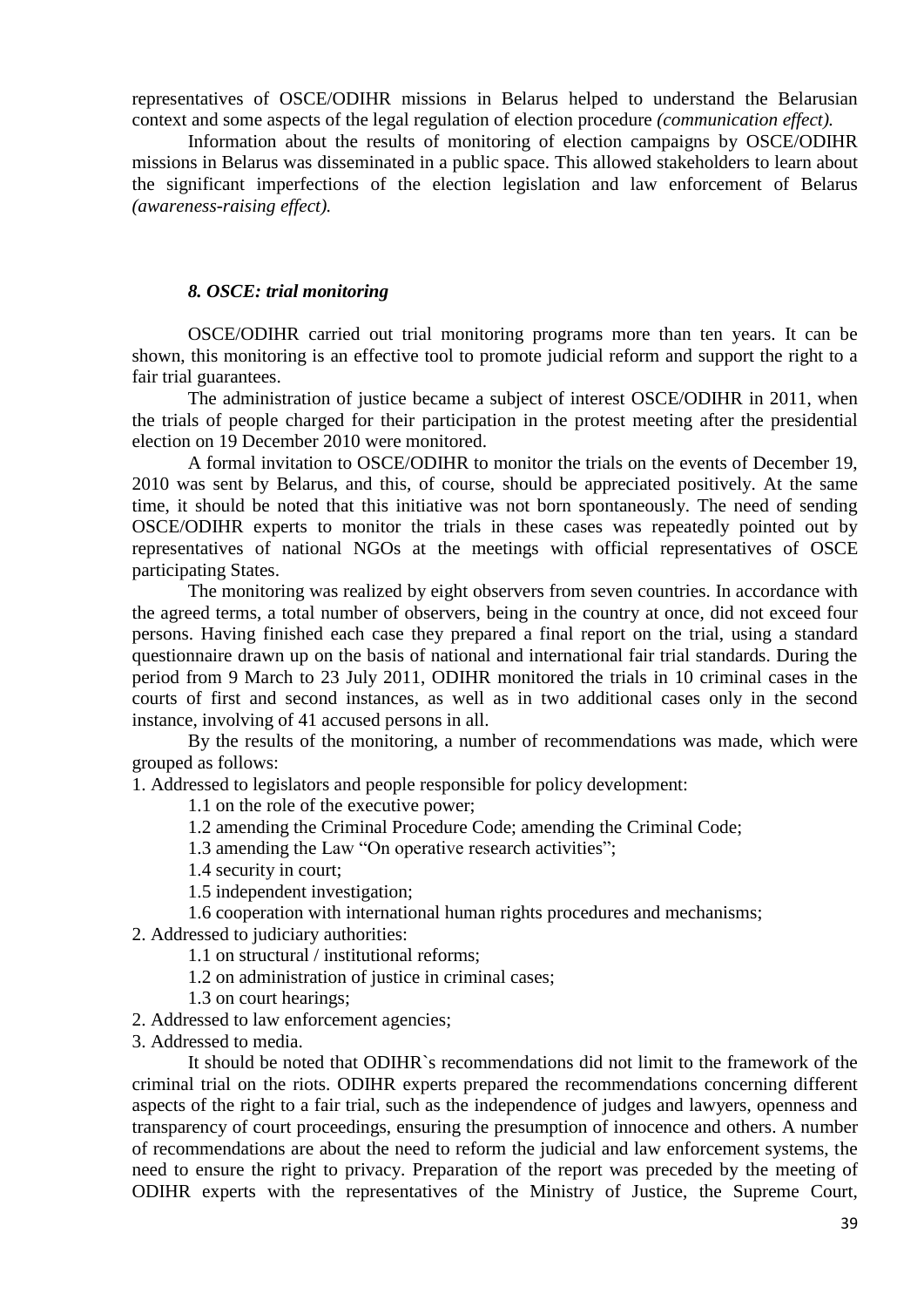prosecutors, NGO representatives, lawyers and both national and international human rights organizations` members.

#### **Findings**

Comparative analysis of the recommendations in the final report on trial monitoring in 2011 and the current state of legislation leads to the conclusion that most of the recommendations have not been implemented. However, it is obvious that monitoring of the trials conducted by ODIHR in Belarus is an important step towards reforming judicial system and administration of justice.

It seems that the use of this international mechanism has a number of positive effects, including:

1) Some of the recommendations are reflected in certain actions of the State to improve the Belarusian judicial system. In particular, we can talk about the first steps towards strengthening the independence of the judiciary (issuing the Decree No 6 "On the improvement of the judicial system of the Republic of Belarus"), ensuring openness and transparency of court proceedings (adoption of the Decision of the Plenum of the Supreme Court No 11 "On ensuring transparency in the administration of justice and on the dissemination of information about the activities of courts"), as well as towards ensuring the adversarial process and the presumption of innocence (adoption of the Decision of the Plenum of the Supreme Court No 8, "On the implementation by the courts of the Decision of the Plenum of the Supreme Court of the Republic of Belarus of 26 September 2002 No 6 "On some issues of application of the criminal procedure law in the court of first instance" *(implementation).*

2) Following the OSCE/ODIHR monitoring, a number of significant problems was identified concerning fair trial standards. This demonstrates the need for a deep reform of the judicial system of Belarus. After the presentation of the results of the monitoring, then-Director of OSCE/ODIHR Janez Lenarcic stressed that ODIHR is ready to cooperate with the Belarusian authorities to resolve these problems *(cumulative effect).*

3) Information about the trial monitoring is distributed in a public space, owing to this stakeholders learn about the problems in the administration of justice and the judicial system *(awareness-raising effect).*

4) Human rights organization gained experience of interaction with OSCE/ODIHR during the preparation by ODIHR experts of the report on the trial monitoring results *(communication effect).*

5) Study of experience of such special (ad hoc) monitoring facilitated to improve the methodology of national human rights organizations for trial monitoring *(empirical effect).*

Summing up, it is important to note that Belarus should not abandon closer cooperation with OSCE/ODIHR to improve the judicial system and the administration of justice. Its rich experience in assisting implementation of international standards in the area of the right to a fair trial can provide invaluable assistance to Belarus in carrying out a judicial reform, the necessity of which was stated in *Prospects of development of the courts of general jurisdiction* message. This will let to avoid unnecessary mistakes in a very important for human rights field administration of justice.

National NGOs can use this mechanism, as well as the OSCE/ODIHR trial monitoring methodology to analyze the situation of human rights during the consideration by courts of certain categories of cases, for example, cases involving various minorities, cases of administrative offenses and others.

#### **Conclusion**

The study of the effectiveness of the use of international human rights mechanisms in reference to Belarus revealed some trends that are important for understanding both the state of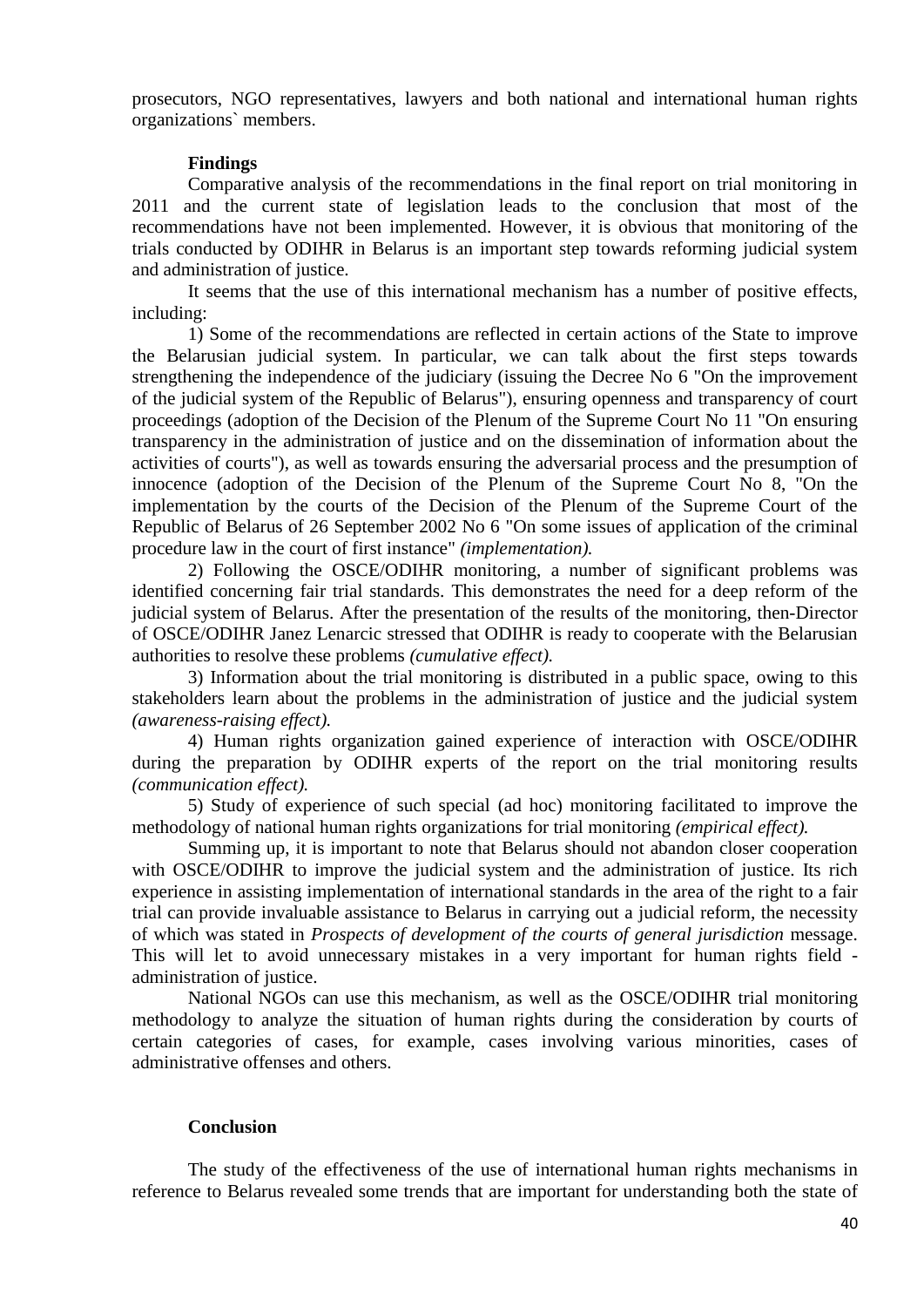the system ensuring human rights in Belarus and the prospects of development of the Belarusian human rights movement. We list some of these trends:

1. The multi-level involvement of the State in the system of international legal mechanisms led to varying extents of implementation of international legal standards into domestic legislation and law enforcement practice.

It is obvious that a single mechanisms is not absolutely self-sufficient and the most preferred for any country, there are no completely perfect relationship and unconditional acceptance of decisions and recommendations in countries` practices of communication with international legal procedures. A way of each country to the universal human rights values is unique, but inevitable. Orientation of Belarus towards entering to this universal system is historically caused by socio-cultural and mental development in the context of the formation of European political and legal space, as well as the fact that Belarus is a founding member of main international organizations (UN, OSCE), within the framework of which international human rights mechanisms act.

|                                                                                             | Charter-based    | bodies                                             | special<br>and                                                     | <b>Treaty bodies</b>                                                                  |                                                    |             |                    |
|---------------------------------------------------------------------------------------------|------------------|----------------------------------------------------|--------------------------------------------------------------------|---------------------------------------------------------------------------------------|----------------------------------------------------|-------------|--------------------|
| procedures                                                                                  |                  |                                                    |                                                                    |                                                                                       |                                                    |             |                    |
| Levels of involving                                                                         | <b>JPR</b>       | <b>Special Rapporteurs</b>                         | $_{\rm sn}$<br>Detention<br>Group<br>Arbitrary<br>Working          | Periodic reports                                                                      | communications<br>Individual<br>(HRC)              | OSCE        | Venice Comission   |
| Recognizance<br>of<br>jurisdiction                                                          | Yes              | Yes,<br>except<br>for<br>the<br>country<br>mandate | From<br>2013<br>non-<br>coopera-<br>tion                           | Yes                                                                                   | 2013<br>From<br>non-<br>cooperation                | Yes         | Yes                |
| of<br>Implementation<br>decisions<br>/recommendations<br>regard to legislation              | Partly           | Partly                                             | General -<br>partly, on<br>individual<br>communi-<br>cations<br>no | Partly                                                                                | N <sub>o</sub>                                     | Partly      | N <sub>o</sub>     |
| Implementation<br>of<br>decisions<br>/recommendations<br>regard<br>to<br>law<br>enforcement | Partly           | Isolated<br>instances                              | General -<br>partly, on<br>individual<br>communi-<br>cations<br>no | Partly                                                                                | N <sub>o</sub>                                     | Partly      | Single<br>instance |
| of<br>Nature<br>communication                                                               | Sustai-<br>nible | Sustainible                                        | To 2013-<br>Sustai-<br>nible                                       | Sustai-<br>nible,<br>except for<br>the HRC<br>(no<br>communic<br>ation since<br>1995) | Only<br>the<br>first on each<br>communica-<br>tion | Sustainible | Sustainible        |

2. Despite relatively high intensity of communication of the Belarusian government with international human rights mechanisms and its readiness to discuss improving legislation, a number of cases of human rights violations (as the data of individual communications, as well as "urgent appeals" of UN Special Rapporteurs show) remains quite high, and from 2006 to the date has had a clear tendency to increase.

It seems that, despite a general tendency not to fulfill its obligations by the Republic of Belarus, as a State, in the field of civil and political rights, recognized by both domestic and international human rights forces, it must be remembered that decisions submitted on behalf of the State, always made by particular officials and therefore are personalized. These decisions may depend on various subjective factors. Perhaps, these subjective factors explain the cases of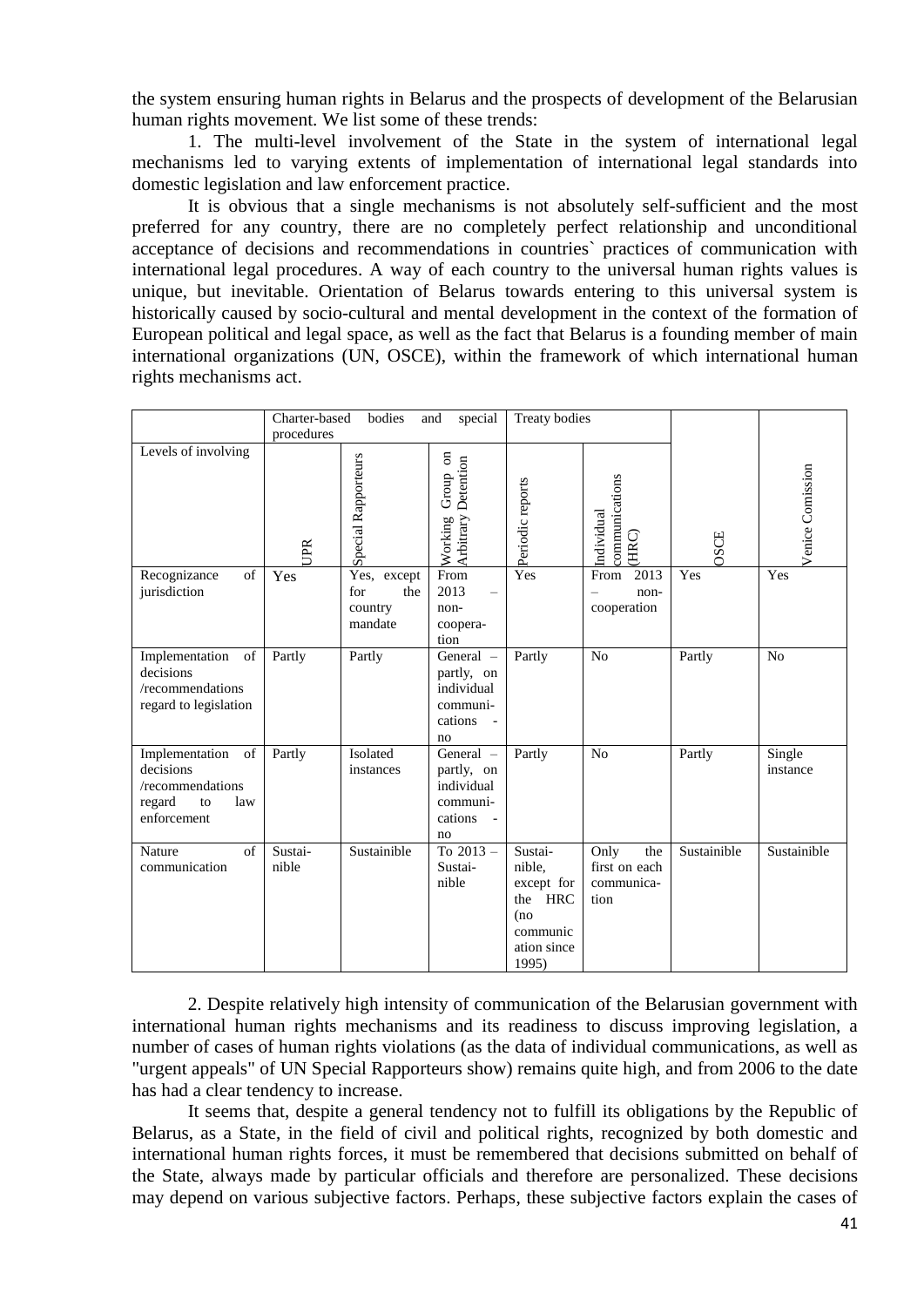negative law enforcement practice: use of violence against fellow citizens, persecution of human rights defenders and their organizations, as well as the media and civil society organizations.

Analysis of communication of international bodies with the Government showed an interesting feature: the responses of the Government "clarify" the rules of the Belarusian legislation without any attempt to assess the actions from the point of view of international standards applying also for legal restrictions of the rights. References to Articles of the International Covenant on Civil and Political Rights are infrequent. They appeared in the materials related to combating human trafficking and ensuring the rights of minors in the context of freedom of conscience and religion. There is reason to believe the lack of these references is related with a low level of state officials` competence in matters of international legal standards of human rights in various fields of public administration and public life. The insufficiently high content level of the Government`s responses to requests from international organizations, mechanisms and treaty bodies not only does not work to increase the prestige of the Republic in the international arena, but, on the contrary, creates an unfavorable response in international circles, compelling to doubt the State`s intentions to fulfill its international obligations.

We believe that human rights defenders need to assess properly the nature of any violations, reject purely hostile rhetoric with respect to the State, focus on education and human rights work itself with specific state authorities.

3. The most problematic areas, in terms of compliance with international standards, are freedom of association, freedom of expression and freedom of assembly, being a base for realization of the values of a democratic society, formation of a public space and partnership of society and the State. As state authorities, as representatives of the human rights movement and public in the broadest sense of the word should hold an interest in the development of these fields of human rights. Furthermore, it is obvious that ensuring the quality of life directly depends on human rights. The participation in international human rights mechanisms is an important factor of the country's image and, ultimately, also affects both the well-being of citizens and the welfare of the country as a whole. In this regard, human rights defenders have a challenge now to form a public request for ensuring the rights, not forgetting about educational work with the authorities` representatives.

4. The answers of the respondents-human rights defenders showed the dynamics of the perception of expectations from interaction with international mechanisms – from the erroneous image of "a supranational punitive and, at the same time, controlling force" to the understanding the essence of subsidiary, soft impact of international law; from the perception of the State as an opponent to the understanding of the need to cooperate with state authorities and public structures; from the assessment of their role as "a complainant" and "a critic" to the formation of proactive strategies for interaction within the human rights community and public structures in general.

The human rights defenders` survey data carried out in the framework of this project correlates with the data of a national survey by NISEPI conducted in December 2014. In particular, in response to the question *"Do you know that residents of Belarus can use international structures in order to protect their human rights in accordance with domestic law and international obligations of the country?"* the some advantage of affirmative answers was fixed - 52.4%. In response to the question *"What international bodies protecting human rights do you trust more?"* the following "rating" was received: in the first place - the institutions and mechanisms of the United Nations (36.6%) followed by the Council of Europe (the European Court of Human Rights) (19.9% ), CIS (11.7%), OSCE (11.3%), while almost one-third of the respondents do not trust anyone (35.3%). To the question *"Is it effective to seek protection of the violated rights in the international bodies?"* 17.4% of the respondents answered in the affirmative, and 41.3% answered - "50 / 50".

To the question *"If you decide to seek protection of the violated rights in the international bodies, where will you resort to prepare a petition?"* the majority of respondents answered *"to lawyers"* (38.8%), 27% will resort *"to human rights defenders"*.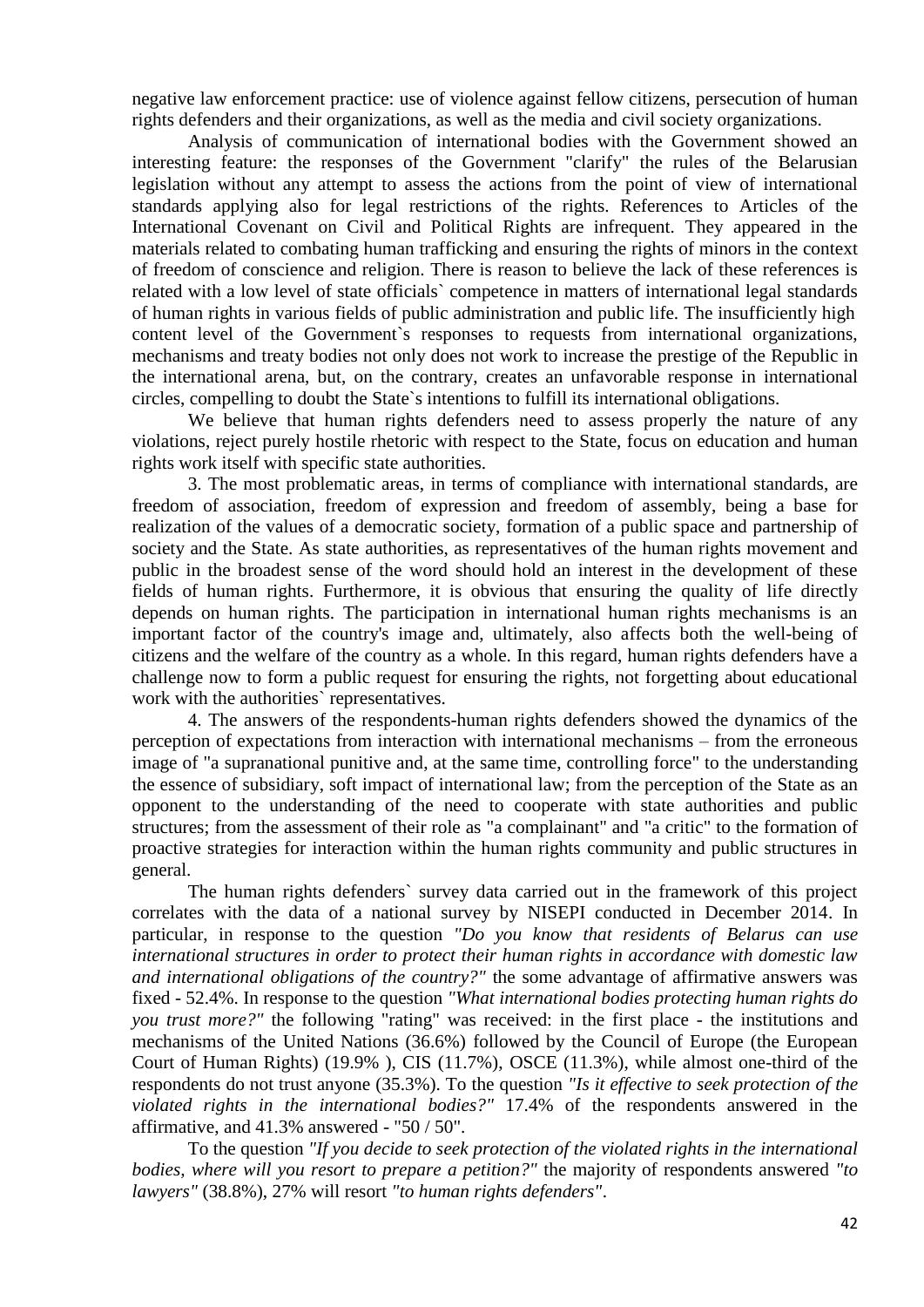The survey results by NISEPI actually demonstrated **a public demand for the use of international human rights mechanisms:** 59% of respondents said that *"... it is possible and necessary to resort to international bodies for protection, because human rights are not an internal matter of the state and intervention of international structures in accordance with international and domestic law is good for the country."* 46.8% of respondents consider that *"human rights defenders need to develop and intensify this work, if problems are not solved at the national level."*

To date, we can tell about the complete formation of the human rights community in Belarus, and an important factor of its consolidation and, at the same time, of the specialization of specific organizations became the resort to international human rights mechanisms. Prospects for the development of the Belarusian human rights movement to promote international standards are in the creation of a consolidated media space for dissemination and promotion of international human rights standards, forming a sustainable public demand and informing state authorities.

The collective of authors express the hope that this study will contribute to a deeper reflection of the human rights community regarding the means and methods of the interaction with international human rights mechanisms in order to improve the activities to promote the principles and values of human rights in Belarus.